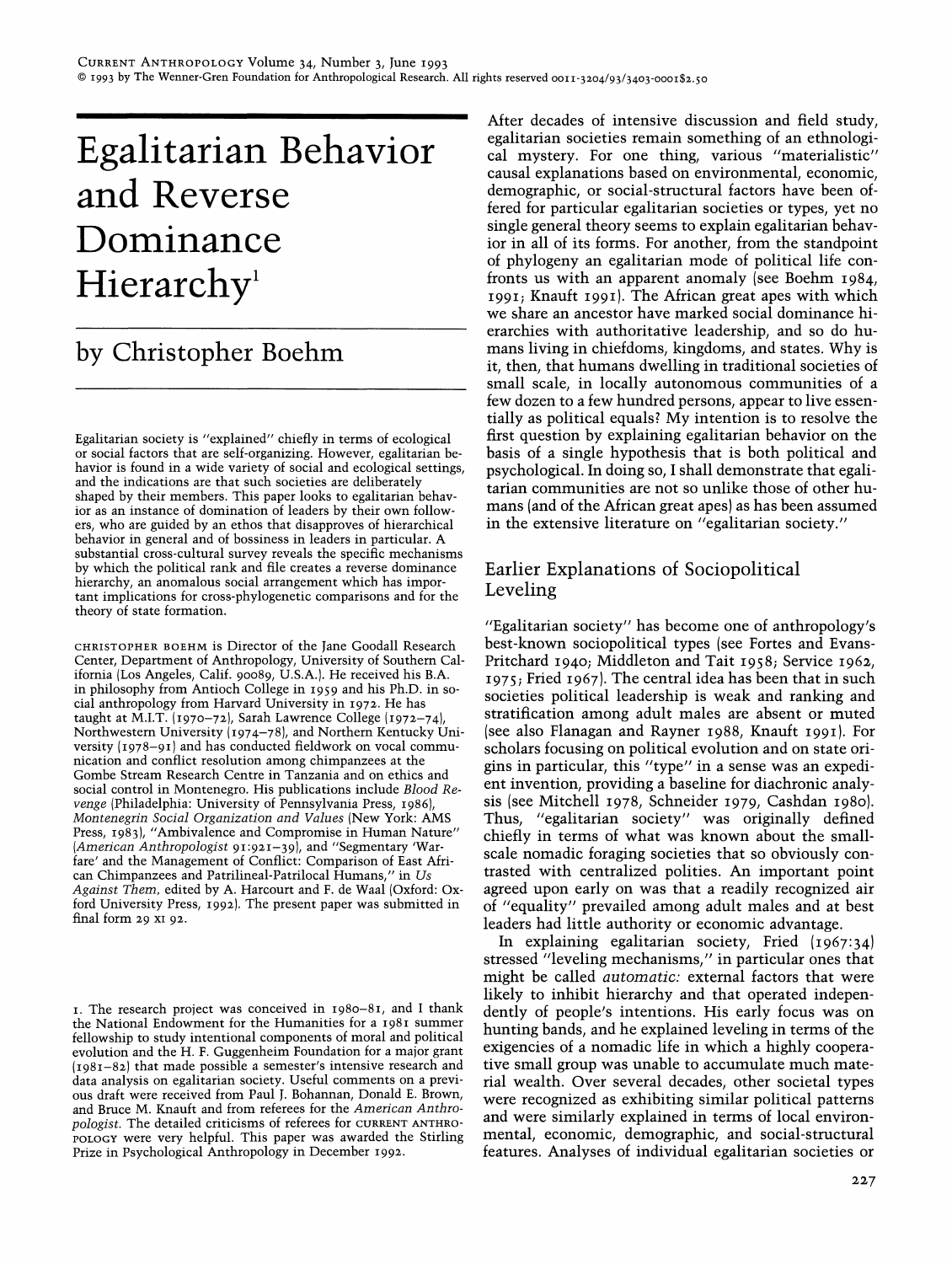specific subtypes ranging from nomadic foragers to sedentary horticulturalists have produced an impressive list of automatic leveling mechanisms. This list applies (I) to *nomadic hunter-gatherers* (see Gluckman [1965:4-5] on nonspecialized economic production; Cashdan [1980:II6] and Slobodin [1969:194] on how nomadic subsistence limits material accumulation; Salzman [1979] on effects of scattered and unpredictable resources; Layton [1986:24-28] on dispersed food supply and territorial behavior; Fried [1967:33-34] and Woodburn [1982:440] on uncentralized redistribution systems for large-game meat; Sharp [1958:5-6] and Tonkinson [1988:151] on complex ego-based dominance-submission networks that prevent the emergence of hierarchy at the group level; Turnbull *[1965a:228]* on constantly changing band composition and its negative effect on the development of authority and control; and, among recently sedentarized foragers, Knauft [1987:466, 477] on witchcraft-type killing as a sanction that facilitates an equitable distribution of females); (2) to *horticulturalists* (see Forge [1972:533-34] and Mitchell [1978:9] on competitive redistributive systems based on exchange; Godelier [1982:4] on unavoidable cyclicity in "big-man" careers; and Mitchell [1988] on leveling effects of gambling); and (3) to *pastoralists* (see Schneider [1979] and Black [1972:621] on the economic vagaries of cattle-holding; Burnham [1979] on the leveling effects of nomadism and flexible local groups; and Kluckhohn [1966] on the leveling effect of witchcraft accusations].

The causal assumptions here seem logical and the leveling effects potentially powerful, but none of these mechanisms provides the basis for a *general* theory of leveling in traditional societies of small scale-"bands" and "tribes." Not all or even most egalitarian people are foragers or even nomads. Nor, obviously, are they all gamblers or involved in "big-man" trading competition or pastoralists; nor is their group composition always dynamic. Aside from being by definition less politically centralized and less socially stratified than people who live in chiefdoms, the main thing they seem to share is that their local groups are relatively small and they have egalitarian ideologies; but none of the arguments makes small size or an egalitarian ethos causally responsible for egalitarian society. Thus, over several decades of study, anthropologists have developed no unified theory for explaining egalitarian behavior.

# Intentional Leveling

Writing about the !Kung more than a decade ago, Lee (1979:457-61) ascribed causal importance to a previously neglected leveling mechanism, namely, the strong tendency of followers to restrict the development of personal ascendancy among adult males, including leaders. Howe's (1979) work on the sedentary modernizing Cuna suggested something rather similar. Several years later two attempts were made to generalize in the same direction. In one of these, discussing subsistence, Woodburn (1982) examined three African hunter-gatherer societies

and suggested that their egalitarian political styles were attributable to the people's intentions (see also Ingold 1987:222-42; Woodburn 1988). In the other, in an evolutionary context I likewise emphasized the causal role of intentions (see Boehm *1982b),* suggesting that egalitarian political styles developed only after the emergence of the human capacity for purposeful, moralistic sanctioning (see also Boehm 1984, *1986a,* 1991). My general evolutionary interpretation was based on extant egalitarian societies and was not limited to foragers, and in a sense it reinterpreted "egalitarian society." In short, it suggested that an apparent absence of hierarchy was the result of followers' dominating their leaders rather than vice versa. Here a similar line of argument is pursued, with new evidence from an informal but rather extensive world survey of societies that exhibit the effects of "reverse dominance hierarchy."

### The Survey

The survey tested the hypothesis that the primary and most immediate cause of egalitarian behavior is a moralistic determination on the part of a local group's main political actors that no one of its members should be allowed to dominate the others. Instead of merely using an individual decision model as a device to explain behaviors *assumed* to be intentional, I limited data assessment to actual group decisions with their reasons and their consequences. The hypothesis itself was potentially somewhat controversial in that it focused upon *purposeful behavior* as a prime mover in shaping social and political life. Rather than restricting the survey to bands and "acephalous" tribes, I became interested in all locally autonomous small-scale communities that seemed to have a low level of ranking or stratification by class and an absence of authoritative leadership. These were the criteria that guided the survey, whether the societies in question were categorized as bands, tribes, or chiefdoms. The object was to see whether intentional behavior (notably, social sanctioning) that had a leveling effect was widespread in such societies and, more specifically, whether it had any significant effects in suppressing the growth of authoritative leadership.

Thus, I set aside early definitions of "egalitarian society" biased in the direction of small foraging groups and concentrated instead on all weakly stratified nonliterate societies, seeking to detect presence or absence of "egalitarian behavior," that is, any intentional behavior that decisively suppressed hierarchical relations among adults as political actors. A basic criterion was that the societies be politically autonomous, since peasants and subject peoples are not really free to define their own political lives. In conducting the survey, I also was interested in seeing whether there might be any small-scale, weakly stratified societies that nevertheless exhibited very strong leadership and, if so, whether an egalitarian ethos or attempts at egalitarian sanctioning coexisted with such phenomena.

The emphasis was placed on "egalitarian behavior"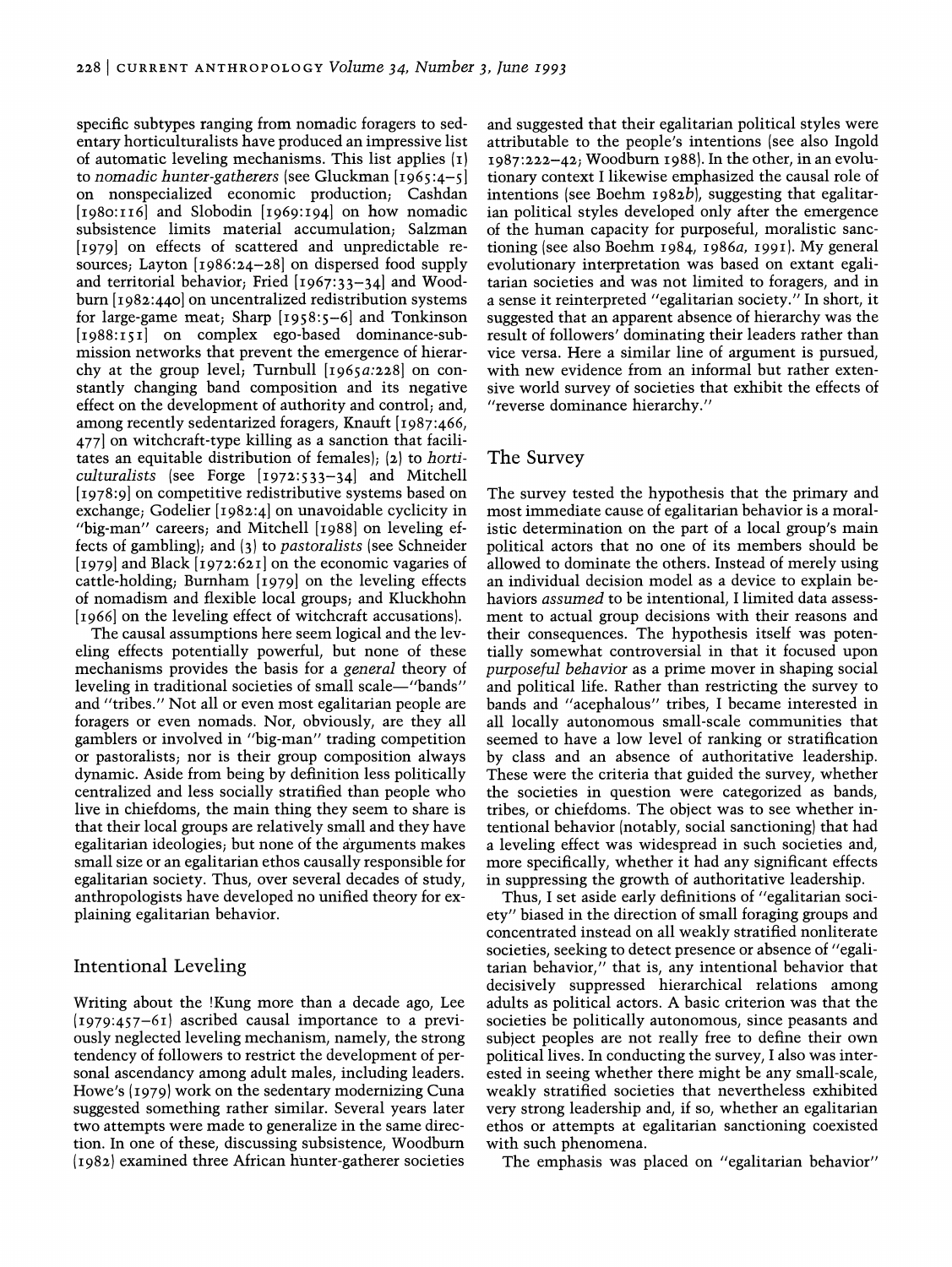because it seems arbitrary to contrast "acephalous" societies (including those that Knauft [1991] refers to as "simple foragers") with moderately hierarchical societies exhibiting a stronger role for leaders which nevertheless display firmly egalitarian attitudes and behavior, such as complex hunter-gatherers (Knauft 1991), "bigman" societies (Sahlins 1962) and their "great-man" variants (Godelier 1982), and even chiefdoms in which leadership is relatively weak (see Service *197Ii 1975: 304i* Flanagan 1989). No societal type reported to exhibit an egalitarian ethos in a politically autonomous setting was excluded from the survey, but both chiefdoms with strong authority and kingdoms were regularly excluded because such societies have significant stratification and dominating leadership and are not reported to exhibit such an ethos.

Of necessity, the essentially qualitative methodology I used was "casual" in comparison with quantitatively oriented cross-cultural research for which sources are adequate.2 Because of the paucity of detailed reports on interactions between leaders and followers, I decided to forego statistical sampling and look for any piece of evidence or substantial clue that might help to support or falsify my hypothesis. I began with the Tozzer Library collection but eventually searched the ethnographic collections of several other major libraries. Out of approximately 200 politically autonomous societies that were surveyed, about half simply provided no details as to specific dominance interactions of leaders and followers or about the tenor of dominance behavior within the group, while perhaps half that number provided mere hints (e.g., "leaders always were unassuming" or "leaders seem to avoid giving commands"). Thus, well over IOO reports were eliminated because data were not sufficiently specific. Four dozen, however, contained solid and reliable evidence with respect to the specific politically insightful intentional behaviors that shaped the social and political roles of leading adults in their local communities. Thus, about one ethnography in four was fully eligible.

2. The search included bibliographies in published works on political anthropology, especially Service (1975), and a survey of the Tozzer Library's Human Relations Area Files sample as of 1981-82. This amounted to 316 societies, but many lacked local autonomy and, along with a number of authoritative chiefdoms and a few kingdoms, had to be set aside. Also set aside, this time because unambiguous data on intentional egalitarian behavior were lacking, were the great majority of bands and tribes. To enlarge the corpus of adequate descriptions I surveyed the Bureau of American Ethnology series and took cues from the *Handbook of South American Indians,* which originally slanted world sampling toward North and South America. I also made extensive use of the Tozzer Library's subject catalog and took special pains to cover Australia, where aboriginal tribal life with respect to leadership is in a low key, and Asia, where there are few locally autonomous bands. In addition, I used other collections to amplify the corpus, sometimes surveying historical and ethnographic sources that were of marginal quality. For this reason, it is difficult to specify exactly the size of the corpus. Because of time constraints and the serious dearth of adequate ethnographic descriptions, the survey was focused very directly on intentional political behavior and in this sense must be viewed as a preliminary cross-cultural study.

The "reading" of indigenous intentions is one of ethnology's most difficult tasks (Ortiz 1967; see also Boehm 1978, Gladwin and Murtaugh 1980). Avoiding this task allows one to order data nicely in terms of structural/ functional or other cultural anthropological models or approaches used for studying animal behavior, but this has two potential disadvantages. One is that where purposeful behavior is sophisticated and geared to the "real world," accounting for its effects may be essential to an adequate causal explanation, yet often we explain the problem solutions arrived at by nonliterate people in terms of other agencies that are unthinking. The other is that in setting aside intentions we risk failing to do justice to native acumen in social, political, or ecological problem solving.

An important assumption of the research was that understanding egalitarian behavior was important enough to justify working with partial or even fragmentary information so long as the sources themselves seemed reliable. A related assumption was that in many routinized leadership situations, the operation of intentions as a curb to the development of authority may be so obscure as to elude the ethnographer. Thus, because I felt the research question to be an important one, I took into account any trustworthy and relevant description in which local autonomy was basically intact and in which contact effects on political behavior were limited and could be reasonably well accounted for.

I emphasize here that even though a substantial portion of the world's ethnographically described societies was surveyed, in a sense the research is preliminary because it focused rather narrowly on data that unambiguously revealed the political intentions of indigenous actors. While many of the data pertain to leaders, of equal interest are others with exceptional physical or supernatural strength, special abilities in gaining subsistence, or an unusual propensity to compete assertively or take other people's lives. This is a study of behaviors that control any main political actor whose assertiveness would otherwise result in an unusual degree of control over others.

These main political actors can be defined as persons who are full members of the political process when important consensual group decisions are made, including decisions about group location, cooperative aspects of subsistence, social sanctioning of deviant individuals, and defense or external aggression. This never includes children, and while women are to be included whenever they are fully participant in group decision processes this surely has been underreported, particularly in older ethnographies.3 Citing only the sources that provided unambiguous evidence of intentional sanctioning, I shall sum up the results of the survey.

<sup>3.</sup> Whether males and females in band-level societies are often "equal" as *political* actors is a loaded question and one that easily becomes confused by differences in presuppositions (see discussion following Leacock 1978; see also Begler 1978, Strathem 1987, Lepowsky 1990).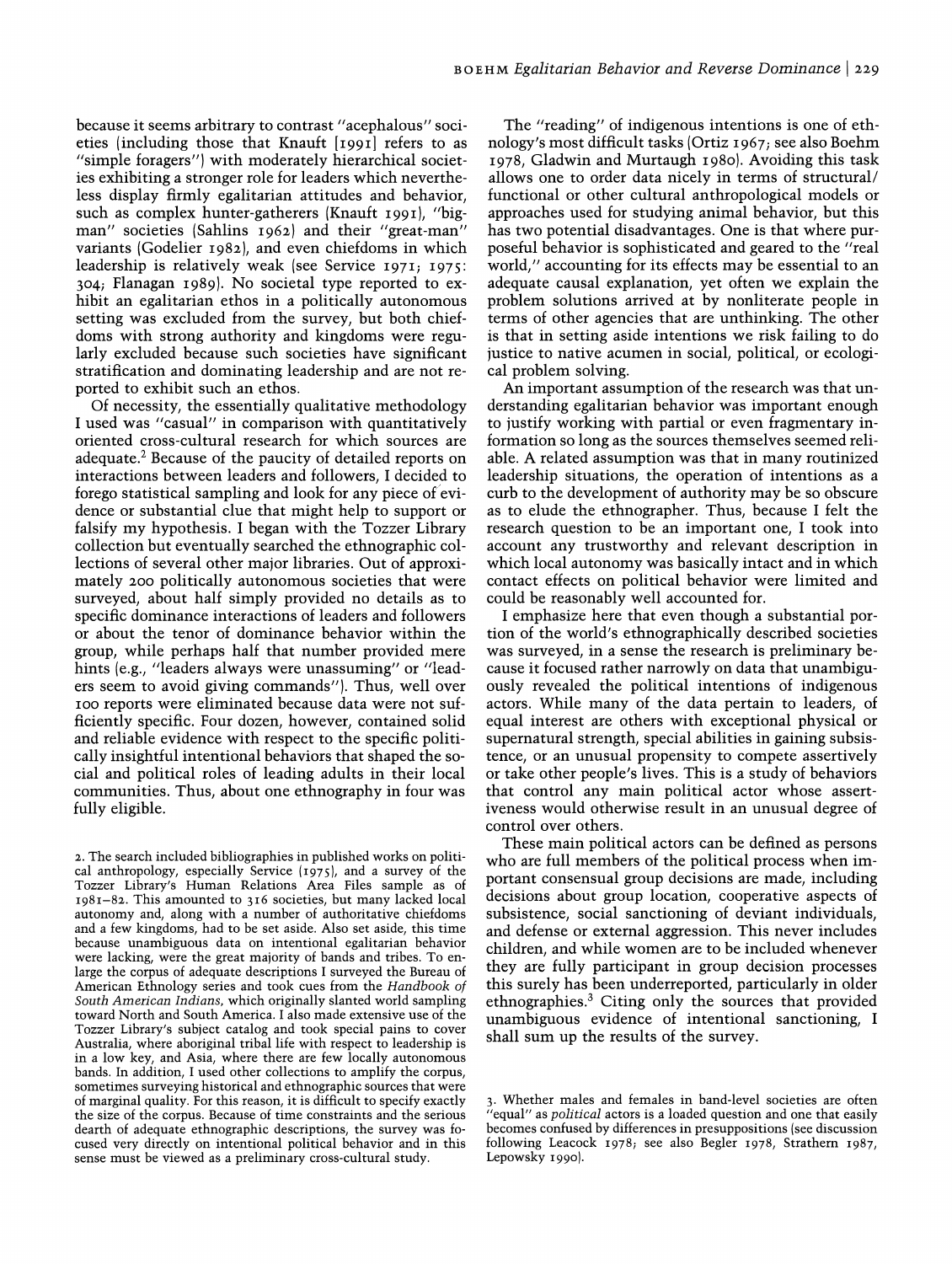#### PUBLIC OPINION

Public opinion can act as a check on leadership, as in Tikopia (Firth 1949), and at some point always limits autocratic behavior in any society (Lowie 1940:284). It may operate informally or when people assemble to debate their problems. For people living in small-scale moral communities, negative opinion can be psychologically troubling even when unaccompanied by other sanctions simply because socialization makes them highly sensitive to group disapproval. It can also be predictive of far more forceful sanctioning to come.

Generalizing, Clastres (1977:28) argues that in South American tribes chiefs are controlled by public opinion. According to Lowie (1949:342), among the Cayapo and Canela "a common check ... appears in the assembly of adult men." Landtman (1938:319) emphasizes that Ashanti councils control ostensibly strong chiefs from behind the scenes. Likewise, Navajo chiefs meeting in council must stay in tune with the people (Shepardson 1967:152); the same is true for Hottentots (Schapera 1967:195). In some cases it is the elders as representatives of public opinion rather than the full assembly that act as a brake on chiefly conduct, for example, among the Tupinamba (Metraux 1948:II4), Cuna (Howe 1979:541), Navajo (Shepardson 1967:145-46), Fox (Joffe 1940:271), Yokuts (Gayton 1930:382, 414-15), and Mandari (Buxton 1958:81).

#### CRITICISM AND RIDICULE

When followers direct criticism at one of their leaders, leveling obviously is intended. For example, when an Iban chief gets out of line he may be charged with partiality, and if he is rash enough to give someone a "command" he is sharply rebuffed (Freeman 1970:111, 113). According to Shepardson (1967:152), among the Navajo "criticizing inferiors" control their leader. The Cuna rebuke their chief for wanting all the power for himself (Howe 1979:540), while males encourage one another to criticize leaders. The Kalahari San cut down braggarts (Cashdan 1980:II6), and Mbuti Pygmies shout down a leading hunter who becomes overassertive (Turnbull 1965b:180), as do the Shavante (Maybury-Lewis 1967: 200).

Ridicule, a special form of criticism, is calculated to place strong pressure on the recipient; it threatens a leader's status because he cannot lead without respect. Among the Hadza, when a would-be "chief" tried to persuade other Hadza to work for him, people openly made it clear that his efforts amused them (Woodburn 1979:271). Any San who tries for personal ascendancy is quickly cut down by ridicule (Cashdan 1980:116). Among Mbuti Pygmies the better hunters who assume leadership functions keep a low profile in group meetings or else they are ridiculed (Turnbull  $1965b:180, 183$ ). Among the Enga a man who tries to assert authority in a clan meeting is subject to ridicule (Sackschewsky, Gruenhagen, and Ingebritson 1970:77); the same is true of acculturating Ngukurr Aborigines (Bern 1987:218).

#### DISOBEDIENCE

Another way to teach a prominent man a lesson about the boundaries of leadership and authority is simply to disobey him if he tries to command. Clastres (1977:5) reports that the notion of (male) obedience to another adult is generally foreign to South American Indians. Among the Iban, if a chief tries to command, no one listens (Freeman 1970:II3). Nuer either disobey direct orders or obey them insultingly (Evans-Pritchard 1940a:182). An acculturating Inuit leader observed by Briggs (1970:56) eventually gave way in the face of group disobedience. The Arapaho, having lost respect for a chief, let him remain "chief" but ignored him as leader (Hilger 1952:189). Among the Bedouin a would-be "king," trying to impress Europeans, was publicly ignored (Dickson 1949:II7). Montenegrin tribesmen, who cooperated briefly with the Russian navy to defeat Napoleon's Illyrian Expedition, had great difficulty in comprehending that Russian sailors had to obey their officers apart from combat (Krasinski 1853:18). Among the Chaco, people "turned their backs" on a chief who tried to overrrule their wishes (Clastres 1977:176)

#### EXTREME SANCTIONS

The ultimate egalitarian political rebuke is to terminate a person's leadership role. The final solution is assassination; in bands or tribes that do not feud, an entire community can do this readily in the absence of "bodyguards" or a loyal "police force." Woodburn (1982:436) points to individual lethal retaliation as a powerful leveling mechanism among the Hadza and one that carries little risk since it can be accomplished by stealth. In certain parts of Arnhem Land, Australian Aborigines traditionally eliminated aggressive men who tried to dominate them (Berndt and Berndt 1964:289), and Spencer and Gillen (1976:263) recount that the Iliaura got rid of a man who was "very quarrelsome and strong in magic" by handing him over to an Arunta vengeance party. In South America after contact, a Yaruro "chief" was killed for making his own deals with outsiders (Leeds 1962: 599). A !Kung community may execute "extremely aggressive men" (Lee 1982:47). The !Kung also execute incorrigible offenders (Draper 1978:40), much as the Eskimo collectively kill recidivist murderers and others (see Hoebel 1964:88-92). In New Guinea, according to Knauft (1987:475-76), Gebusi assassination of "sorcerers" (people viewed as being unusually aggressive) parallels this !Kung behavior; however, because Knauft believes that the Gebusi are not singling out unusually aggressive people on a conscious basis, their executions would have to be counted under "witchcraft." For this reason, the Gebusi case and others like it have been set aside.

Of course, in classical feuding societies killing an extremely aggressive person becomes problematic with clan retaliation, but a man's own clan can put him to death with no further killing (Moore 1972). In Montenegro, execution by fellow clansmen was the ultimate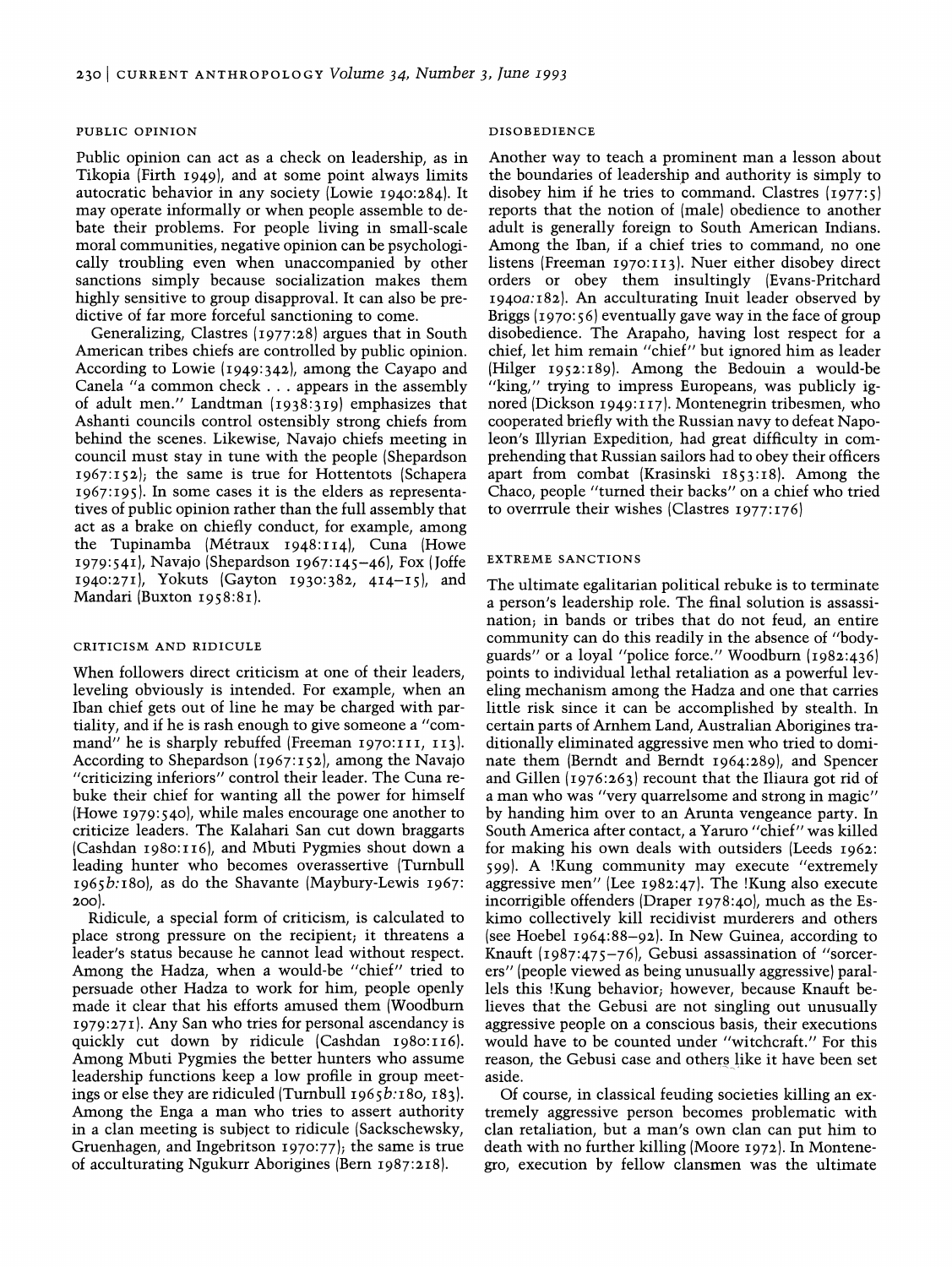form of ostracism for men who were overly assertive (Boehm *1986b).* **In** New Guinea the execution of a prominent individual who has overstepped his prerogatives is secretly arranged by the other members of the multiclan community, who persuade the target's own kinsmen to accomplish the task (e.g., Kapauku [Pospisil 1963:49] and Busama [Hogbin 1951:145]). Likewise, when high status goes to a Baruya man's head and he begins to appropriate neighbors' livestock and force their wives into sexual relations, he is killed (Godelier 1986:  $IO9-I0$ ).

Another extreme measure is to depose the leader and appoint another in his place. This was done by the Coeur d'Alene (Teit 1930:153), while among the Assiniboin "remarkable meanness, parsimony, or incest" could result in overthrow (Denig 1930:449) and among the Yokuts a hereditary chief who made unfair decisions or was suspected of too much self-aggrandizement was not formally deposed but ignored in favor of another chief (Gayton 1930:410-II). For Yap, Lingenfelter *(197T240)*  mentions the deposing of chiefs who do not please their constituents. The Iban's oral legal code called for deposing a chief who showed partiality (Freeman 1970:114). Sachems were deposable in the more centralized Iroquois confederacy (Morgan 1901:85). **In** Nyakyusa agevillages, a chief could be deposed if he tried to command his headmen (Gulliver 1958:7-8), while Somali pastoralist "sultans" were deposed for being mean or indecisive or showing partiality (Lewis 1961:207). Ostracism is reported only for the Mbuti (Turnbull *1965a:228),* although sometimes it probably went along with deposition, as did exile in the case of a greedy Nuer priest (Evans-Pritchard *1940a:186).* 

A less direct technique is desertion. Strictly speaking, desertion does not always involve an entire group's moving away and choosing another leader, so sometimes it might better be classified as fission than as the action of a unified unit intent on solving a political problem. However, I have included desertion because often it is in fact the entire group that leaves. The Caraja would desert a bad chief (Lowie 1949:341) and the Chaco a chief who was stingy or could not protect the band from disaster (Metraux 1946:303). Among the Nambicuara, if a chief could not keep food in supply or was too exacting or monopolized the females, the families under him went to another band (Lévi-Strauss 1967:53). Patagonians deserted a chief guilty of misconduct (Cooper 1946: I 5 I). The village-dwelling tribal Mizo of Assam would migrate to other locales if a chief was "unduly harsh" (Bandyopadhyay 1985:51), and so would the nomadic Herero (Vivelo 1977:134). The Yanomamo deserted a chief who was too eager for war; Biocca (1970:196-99) provides Helen Valera's detailed personal account of such a negotiation. Likewise, the Apache deserted Geronimo (Clastres 1977:178). The Mescalero would join other bands if their chief was dishonest, unreliable, or a liar (Basehart 1970:I01). Among the Iban, if a bad chief was not deposed he might be deserted gradually (Freeman 1970:114), and with the Mandari an entire dissatisfied lineage might simply go away (Buxton

1958:80). Among the Southern Ute, dissatisfied families would do the same (Opler 1940:169), and so would certain Andaman Islanders if the majority chose an unacceptable leader (Man 1882:I09; see also Radcliffe-Brown 1922:46). Hottentots also moved away as families or clans (Schapera 1967:196). According to Lepowsky (1990:39) the Vanatinai Islanders, who strongly value personal autonomy, frequently move to change leaders ("big men" or "big women"), as do the subarctic Kutchin (Slobodin 1969:83, 90).4 **In** Malaysia, the Batek move away from belligerent men, while the Mendrig desert unfair headmen (Endicott 1988:122).

#### SUMMARY

Of the 48 societies reporting intentional behavior to control negatively evaluated tendencies of leaders (table I), 12 come from North America, II from Central and South America, 9 from Africa, 2 from the Mediterranean/Mideast, 5 from Asia, 2 from Oceania, 4 from New Guinea, and 3 from Australia. The main subsistence types represented are nomads who primarily gather, primarily or exclusively hunt, or primarily herd livestock and sedentary tribesmen who garden or raise livestock. While at least half of these societies can be roughly classified as "bands" or "tribes" having low-key leadership, a good number are clear-cut "big-man" societies or might be classified as "chiefdoms."

A striking feature of these reports is that assassination is reported in II societies out of the 48. "Capital punishment" (see Otterbein 1986, 1987) seems to be rather strongly associated not only with a "simple forager" subtype of band-level society (Knauft 1987, 1991; see also Woodburn 1979; Spencer and Gillen 1976; Berndt and Berndt 1964; Draper 1978; Hoebel 1969) but also with sedentary New Guinea horticulturalists who feud and other warrior tribesmen (see Moore 1972). **In** all, behaviors that terminated relations with an overly assertive individual or removed him from a leadership role involved 38 of the 48 societies, while in an additional 28 instances the person was manipulated by social pressure. (In many cases a single society exhibited both types of behavior.)

Of some 47 behaviors mentioned as motivating negative sanctioning, being too aggressive (13) and dominating others as leader  $\begin{pmatrix} 1 & 4 \end{pmatrix}$  predominated, along with ineffectiveness, partiality, or unresponsiveness in a leadership role (IO). Lack of generosity or monopolizing resources  $(5)$ , moral transgressions  $(3)$ , and meanness  $(2)$ complete the list. The great majority of these misbehaviors involve dominance or self-assertion. These instances of sanctioning reflect the values by which egalitarian people operate politically.

Witchcraft accusations were classified as automatic leveling mechanisms, but one might argue that sometimes the leveling accomplished by such accusations

<sup>4.</sup> Brown (1990:102) mentions several other examples of "big women," some in colonial settings, and points out that their role is seldom described.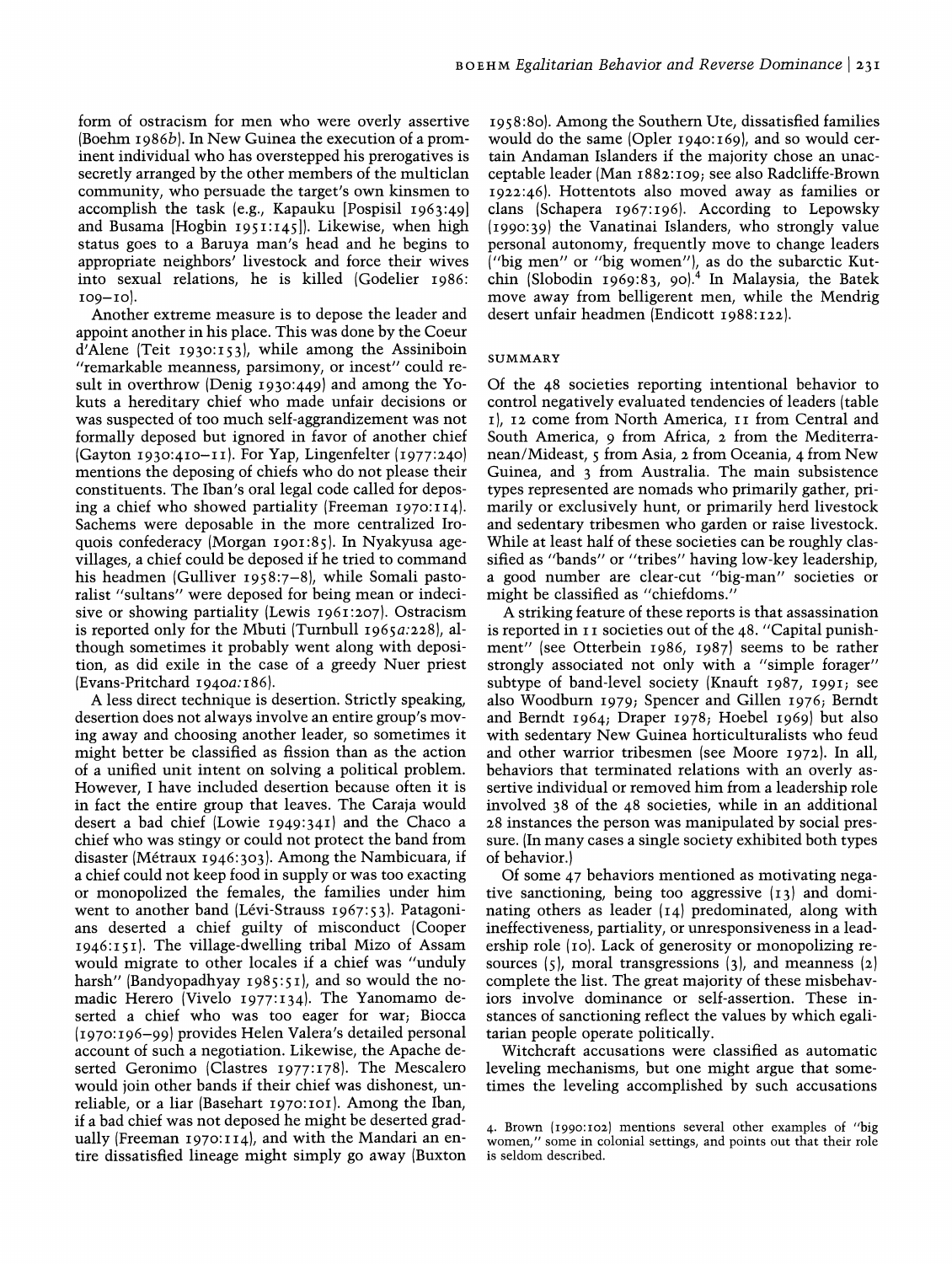|                              | Sanction                                |                          |                          |                          |                          |                                         |                          |                          |
|------------------------------|-----------------------------------------|--------------------------|--------------------------|--------------------------|--------------------------|-----------------------------------------|--------------------------|--------------------------|
| Society                      | Public<br>Opinion                       | Criticism                | Ridicule                 | Disobedience             | Deposition               | Desertion                               | Exile                    | Execution                |
| Africa                       |                                         |                          |                          |                          |                          |                                         |                          |                          |
| Ashanti                      | $\mathbf x$                             |                          | —                        |                          |                          |                                         | $\overline{\phantom{0}}$ |                          |
| Hadza                        |                                         |                          | $\mathbf X$              |                          |                          |                                         |                          | $\mathbf x$              |
| Herero                       |                                         |                          |                          |                          |                          | $\mathbf x$                             |                          | —                        |
| Hottentot                    | $\mathbf x$                             |                          |                          |                          |                          | $\mathbf x$                             | $\overline{\phantom{0}}$ |                          |
| Mbuti                        |                                         | $\mathbf x$              | $\mathbf x$              |                          |                          | $\overline{\phantom{0}}$                | $\mathbf x$              |                          |
| Nuer                         |                                         |                          | $\overline{\phantom{0}}$ | $\mathbf x$              | $\mathbf x$              |                                         | $\mathbf x$              |                          |
| Nyakyusa                     |                                         |                          | $\overline{\phantom{0}}$ |                          | $\mathbf x$              |                                         | $\overline{\phantom{0}}$ | $\overline{\phantom{0}}$ |
| San                          |                                         | $\mathbf x$              | $\mathbf x$              |                          |                          |                                         | $\overline{\phantom{0}}$ | $\mathbf x$              |
| Somali                       |                                         |                          | $\equiv$                 |                          | $\mathbf x$              |                                         |                          | $\overline{\phantom{0}}$ |
| Asia                         |                                         |                          |                          |                          |                          |                                         |                          |                          |
| Andaman                      |                                         |                          |                          |                          |                          | $\mathbf x$                             |                          |                          |
| Batek                        |                                         | $\overline{\phantom{0}}$ |                          | $\overline{\phantom{0}}$ | $\overline{\phantom{0}}$ | $\mathbf x$                             |                          |                          |
| Iban                         |                                         | $\mathbf x$              |                          | $\mathbf x$              | $\mathbf x$              | $\mathbf x$                             |                          |                          |
| Mendrig                      |                                         |                          |                          | $\overline{\phantom{0}}$ |                          | $\mathbf x$                             |                          |                          |
| Mizo                         |                                         |                          |                          | ▃                        | <u>in a</u>              | $\mathbf x$                             | $\overline{\phantom{0}}$ |                          |
| Australia                    |                                         |                          |                          |                          |                          |                                         |                          |                          |
| Arnhem Land                  |                                         |                          |                          |                          |                          |                                         | —                        | $\mathbf x$              |
| Iliaura                      |                                         |                          |                          |                          |                          |                                         | —                        | $\mathbf x$              |
| Ngukurr                      | $\overline{\phantom{0}}$                |                          | $\mathbf x$              | $\overline{\phantom{0}}$ | $\overline{\phantom{0}}$ | $\overline{\phantom{0}}$                | $\overline{\phantom{0}}$ |                          |
| Mediterranean                |                                         |                          |                          |                          |                          |                                         |                          |                          |
| Bedouin                      |                                         |                          |                          | $\mathbf x$              |                          |                                         |                          | $\overline{\phantom{0}}$ |
| Montenegrin<br>North America |                                         |                          |                          | $\mathbf x$              |                          | $\overline{\phantom{0}}$                |                          | $\mathbf x$              |
| Apache                       |                                         |                          |                          |                          |                          |                                         |                          |                          |
| Arapaho                      |                                         |                          |                          | $\mathbf x$              |                          | $\mathbf x$                             |                          |                          |
| Assiniboin                   |                                         |                          | $\overline{\phantom{0}}$ | $\overline{\phantom{0}}$ | x                        | $\overline{\phantom{0}}$                | —                        |                          |
| Coeur d'Alene                |                                         |                          |                          | —                        | $\mathbf x$              | $\overline{\phantom{0}}$                |                          | $\overline{\phantom{0}}$ |
| Eskimo                       | $\overline{\phantom{0}}$                |                          | —                        | $\mathbf x$              |                          | —                                       | —                        | $\mathbf x$              |
| Fox                          | $\mathbf x$                             |                          |                          | $\overline{\phantom{0}}$ | -                        | $\overline{\phantom{0}}$                | —                        | $\overline{\phantom{0}}$ |
| Iroquois                     | $\overline{\phantom{0}}$                |                          | —                        | $\overline{\phantom{0}}$ | $\mathbf x$              | $\overline{\phantom{0}}$                | —                        | $\overline{\phantom{0}}$ |
| Kutchin                      | —                                       |                          |                          | $\overline{\phantom{0}}$ |                          | $\mathbf x$                             | $\qquad \qquad$          | $\overline{\phantom{0}}$ |
| Mandari                      | $\mathbf x$                             | —                        |                          | —                        | $\overline{\phantom{0}}$ | $\mathbf x$                             | $\overline{\phantom{0}}$ | —                        |
| Navajo                       | $\mathbf x$                             | $\mathbf x$              |                          | $\overline{\phantom{0}}$ | —                        | $\overline{\phantom{0}}$                | $\overline{\phantom{0}}$ | $\overline{\phantom{0}}$ |
| Ute                          | ▃                                       |                          | $\overline{\phantom{0}}$ | $\overline{\phantom{0}}$ | $\overline{\phantom{0}}$ | $\mathbf x$                             | $\overline{\phantom{0}}$ | $\overline{\phantom{0}}$ |
| Yokuts                       | $\mathbf x$                             | $\overline{\phantom{0}}$ |                          | $\overline{\phantom{0}}$ | $\mathbf x$              |                                         | $\overline{\phantom{0}}$ |                          |
| New Guinea                   |                                         |                          |                          |                          |                          |                                         |                          |                          |
| Baruya                       |                                         |                          |                          | —<br>—                   | —                        | —                                       | —                        | $\mathbf x$              |
| Busama                       | $\overline{\phantom{a}}$                |                          |                          | $\overline{\phantom{0}}$ |                          | $\overline{\phantom{0}}$                | $\overline{\phantom{0}}$ | $\mathbf x$              |
| Enga                         |                                         | -                        | $\mathbf x$              | $\overline{\phantom{0}}$ | -                        | —                                       | $\overline{\phantom{0}}$ |                          |
| Kapauku                      | a a                                     |                          | $\overline{\phantom{0}}$ | ÷.                       |                          | —                                       |                          | $\mathbf x$              |
| Oceania                      |                                         |                          |                          |                          |                          |                                         |                          |                          |
| Vanatinai                    |                                         |                          |                          |                          |                          | $\mathbf x$                             |                          |                          |
| Yap                          |                                         |                          |                          |                          | $\mathbf x$              |                                         |                          |                          |
| South America<br>Canela      |                                         |                          |                          |                          |                          |                                         |                          |                          |
| Caraja                       | x<br>$\overline{\phantom{0}}$           |                          |                          |                          |                          |                                         |                          |                          |
| Cayapo                       |                                         |                          |                          |                          |                          | $\mathbf x$<br>$\overline{\phantom{0}}$ |                          |                          |
| Chaco                        | $\mathbf x$<br>$\overline{\phantom{0}}$ |                          |                          | $\mathbf x$              |                          | $\mathbf x$                             |                          |                          |
| Cuna                         | $\mathbf x$                             | $\mathbf x$              |                          |                          |                          | $\qquad \qquad$                         |                          |                          |
| Nambicuara                   |                                         |                          |                          |                          |                          | $\mathbf x$                             |                          |                          |
| Patagonia                    |                                         |                          |                          |                          |                          | $\mathbf x$                             |                          |                          |
| Shavante                     |                                         | $\mathbf x$              |                          |                          |                          | $\overline{\phantom{0}}$                |                          |                          |
| Tupinamba                    | $\mathbf x$                             |                          |                          |                          |                          | -                                       |                          |                          |
| Yanomamo                     |                                         |                          |                          |                          |                          | $\mathbf{x}$                            |                          |                          |
| Yaruro                       |                                         |                          |                          |                          |                          |                                         |                          | $\mathbf x$              |
|                              |                                         |                          |                          |                          |                          |                                         |                          |                          |

#### TABLE I *World Survey of Egalitarian Sanctioning*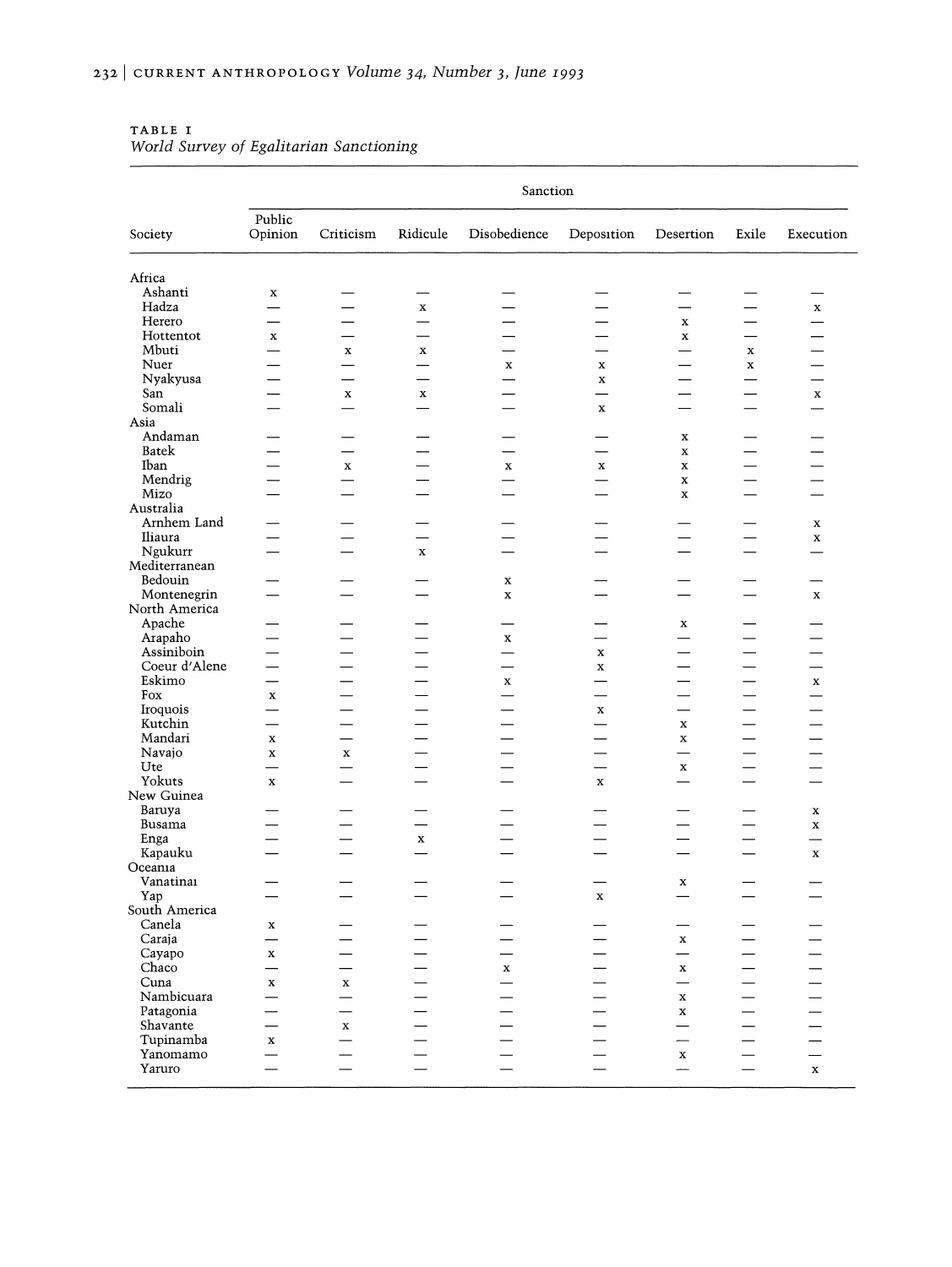is intentional. Because such accusations tend to be couched in supernatural terms, I was unable to sort this out and set this question aside for future investigation. Another mechanism that may well be intentional in its origin and, possibly, its maintenance is multiple leadership. Many groups have both war and peace chiefs. War chiefs are expected to command, and it would make sense, in groups that jealously guard their egalitarian political traditions, to take away their leadership roles when they return from the battlefield. Again, I could find no very definite indications of intentionality, so I set aside this issue as well.

# Ambivalence toward Leaders

Studies of "egalitarian society" frequently identify an egalitarian ethos, treating it essentially as a reflection of this particular political arrangement (e.g., Fried 1967). An ethos, as defined by Kroeber (1948:292-95), is directly reflected in idealized statements about how people should or should not behave or be. Among the societies surveyed, leadership ideals were described for some two dozen, the great majority providing fragmentary ethnographic impressions rather than comprehensive indigenous lists. Overall, a good leader seems to be generous, brave in combat, wise in making subsistence or military decisions, apt at resolving intragroup conflicts, a good speaker, fair, impartial, tactful, reliable, and morally upright. There are no contradictions here.

A good leader may also be unusually strong, selfassertive, and prestigious. However, other ideals favor unaggressiveness and absence of irascibility, absence of self-aggrandizement, and avoidance of prominence. Because these contradictory patterns are drawn from so many cultures, one can only suggest that some local ambivalence toward leaders might be indicated were the idealized descriptions more complete. But unidealized attitudes toward leaders surfaced in other places and betrayed a solid pattern of ambivalence within single cultures. I have already cited some instances above (Shavante, Navajo, Iban, Pygmies, San), but there are others. The Arapaho expected their chiefs to be strong with whites but humble at home, while the chiefs hated their own unassuming role (Elkin 1940:251). Cuna valued the office but regularly criticized the person holding it (Howe 1979: 540). Among the Tiv, "no matter what benefit of prestige or material assistance a man of prominence gives his lineage, its other members fear him and try to whittle him down to their level" (L. Bohannan 1958:55). Similar behavior is reported for the pre-1850 Montenegrin tribal system (Boehm  $1983:122-24$ ), while among the Northern Tairora of New Guinea, a "strong man" actually takes antagonism and popular ambivalence as proof of his political potency (Watson 1983:235).

The same type of ambivalence is reflected strongly in indigenous statements or ethnographers' reports that a leader is simply *primus inter pares.* According to Pospisil (1963:47), this phraseology in itself points to a

source of contradiction. "First among equals" characterizations are given for several Eskimo groups (Weyer 1967:II), Northern Athapascans (MacNeish 1956:151), Mistassini Cree and Montagnais-Naskapi (Rogers 1969:34), Apache (Basehart 1970:104), Cuna (Howe 1979:543), Somali (Lewis 1961:205), New Guinea (Watson 1983:233; Reay *196T198;* Pospisil 1963:47; Read 1959:433), and the Chenchus (von Fiirer-Haimendorf 1943:119). Iban *adat* holds all men to be equal (Freeman 1970:129),<sup>5</sup> and the oral code is explicit that chiefs cannot command others (p. II3); the Eskimo share this outlook (Weyer  $1967:11$ ). The same attitude is reported in more stratified societies, where considerable chiefly authority may exist but strong coercive powers are lacking, for example, the refuge-area Montenegrins (Boehm 1983:100), the Tikopia (Firth 1949:170), and the Anuak (Evans-Pritchard *1940b:53),* whose "king" was seen as an "equaL" Only 8 of the 48 adequate accounts of egalitarian behavior were accompanied by a usable description of the political ethos, and invariably this was of the "first among equals" variety. (The remainder of the societies surveyed, in which the descriptions of political behavior were generally far less adequate, provided just 8 more usable descriptions of the local egalitarian ethos.)

The indigenous notion of fundamental parity of main political actors, even though it does not very often find its way into ethnographic reports in the highly specific form of a reliably reported *primus inter pares* ethos, would appear to be intrinsic to egalitarian behavior. An idea that is both manipulative and normative, it is implemented by social sanctioning that involves moral disapproval. As a matter of practice, the ambivalent group of peers tolerates certain kinds of differences even as it carefully stamps out others that threaten its members with sense of inappropriate inequality or domination.

# Anticipation of Domination

The findings of this survey support the hypothesis that an egalitarian relation between followers and their leader is deliberately made to happen by collectively assertive followers. One might ask therefore why conflict between followers and leaders is not reported everywhere. First, unusually assertive persons sometimes seem to be excluded from leadership in the first place, and some leaders simply may have no desire for selfaggrandizement or may anticipate the reactions of their constituents and routinely "stay in line." With others, the game may be to push their prerogatives slightly but to back off just before they raise the hackles of followers. Such low-key conflict may be too subtle or occasional to be recorded by a visiting ethnographer. **In** some societies, by contrast, it may be routine for leading individuals to push their prerogatives to a certain extent and followers to push back; this makes the tension more obvious. (Surely such societies [extreme examples are

5. Rousseau (1980:53) believes that Freeman has overstated the case for equality among the Iban.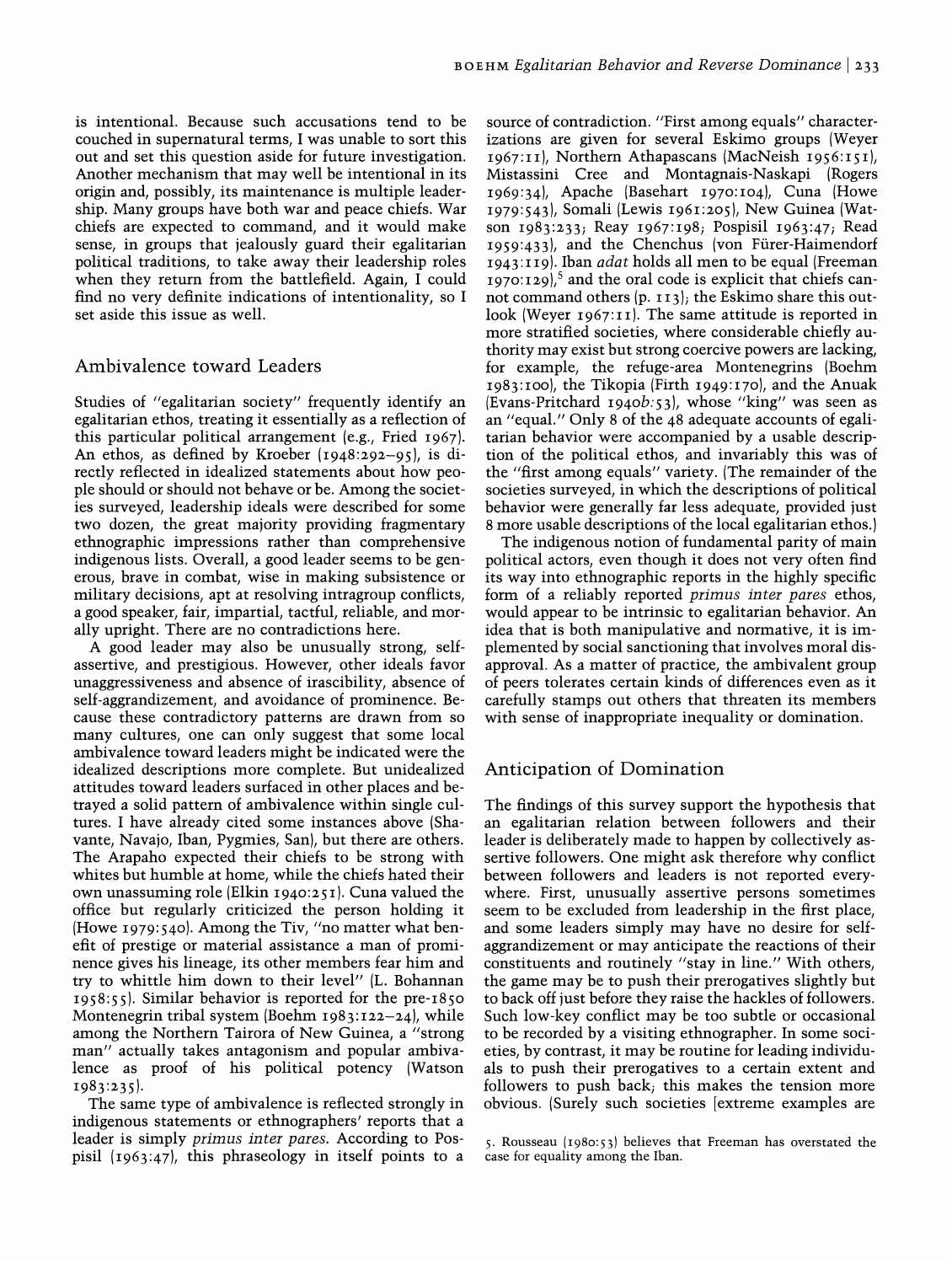Cuna, San, Northern Tairoraj are overrepresented among the 48 societies in which egalitarian behavior was identified because of a favorable reporting bias.) Another important variable is the differing social-structural positions and political predilections of particular leaders. Some may be in a better political position for selfaggrandizement than others or have a much stronger propensity for it. Few ethnographers have fully described the particular personalities and power positions of leaders as Lee (1982:47-50) has done in addition to describing the San's traditional style of curbing power abuse (Lee 1979; see also Lee 1988).

Wherever leading individuals basically seem to have been behaving themselves, one might ask why followers so often appear to be vigorous in curbing any hint of domination. The obvious answer is that past transgressions are well remembered, but another is that egalitarian society is not without its other examples of dominance and control. Children are manipulated and not infrequently physically disciplined; younger males and females are very often treated as chattels in marriage arrangements. Married females may be controlled decisively by males, while in many matrilineal-matrilocal societies married males meet with very decisive female economic control. More generally, adult offspring may operate in domestic units that vest substantial authority in the parents.

The data are not detailed enough to permit systematic analysis of these important variables, but I do not think that an absence of reported conflict between followers and leaders necessarily argues against the existence of insightful, purposive leveling; indeed, in other contexts purposive manipulation of cultural patterns can operate either very dramatically or very routinely and unobtrusively (see Boehm 1978). As long as followers remain vigilantly egalitarian because they understand the nature of domination and leaders remain cognizant of this ambivalence-based vigilance, deliberate control of leaders may remain for the most part highly routinized and ethnographically unobvious.

# Was Intentional Leveling Universal?

In addition to the 48 small-scale societies that exhibited obvious and purposeful egalitarian control over leaders, there are dozens of others in which leadership at least is reported to be *primus inter pares* or weak (sometimes "nonexistent") or in which earmarks such as "unassuming leadership" seem consistent with deliberate maintenance of political parity. But how likely is it that in these other cases the primary leveling mechanisms are in fact intentional?

Leaving aside for a moment the issue of whether it occurs in an "egalitarian" context, the intentional curbing of power abuse may itself be universal. It definitely takes place in societies devoid of egalitarian ideology, in despotic modern states, in the form of revolution (Lopreato and Green 1990), and in highly centralized kingdoms or authoritative chiefdoms (see Gluckman 1965).

Beattie  $(1967:364-65)$ , dispelling the myth that African kings or chiefs possessed "absolute power," has outlined a number of behaviors by which various well-stratified groups controlled the authority of their own legitimately strong rulers. Followers could restrict the leader's right to impose a death sentence or prohibit the holding of personal property; they formed councils that could reprimand, boycott, or depose a leader; they also withheld economic contributions, moved away, revolted, or resorted to sorcery or even assassination. From his perceptive survey it is clear that Africans living in nonegalitarian, centralized polities were deliberately and effectively setting limits on the (abusive) domination they were willing to tolerate.

If one examines just "chiefdoms," as described by Service  $(1975)$ , there appears to be something like a continuum between strong, authoritative ones with acceptance of authority of leaders and of social stratification and what might be called "incipient chiefdoms," which can be classified as egalitarian despite hereditary leadership and perhaps some noteworthy permanent ranking or stratification among main political actors (e.g., Lutkehaus 1990).<sup>6</sup> If one assumes that both types of chiefdom and all band and tribal societies designated as "acephalous" or "egalitarian" are capable of curbing power abuse and that in every society at least certain individuals at times will try to use power abusively, then it can be argued that some degree of intentional power curbing by coalitions of subordinates takes place, at least occasionally, in every human society. That many of the smallscale subchiefdom societies surveyed exhibit no strong indications of intentional leveling may be due to the effectiveness of relatively subtle and routinized smallgroup social control, to the fact that an unambitious leader happened to be in place during the ethnographer's visit, or to the ethnographer's failure to tap indigenous recollection of intentional leveling episodes. In theory, however, if some automatic leveling mechanism(s) acted so strongly on a group that no adult ever attempted to dominate outside of a family or household context, then intentional leveling might never arise. Whether this is likely is important to the interpretation of our human past.

Probably the best test case for the hypothesis that egalitarian behavior once definitively shaped all human societies would be the Australian continent, insofar as certain ethnographers have suggested that Aboriginal tribesmen definitely lack political centralization and automatic leveling mechanisms are very much in evidence. Characterizations of political life include not only "gerontocracy" (e.g., Meyers 1980:208-9; see also Bern 1979) but "absence of leadership" (Sharp 1958:5). By contrast, Berndt and Berndt (1964:303) take the position that a low level of "government" did exist (see also

<sup>6.</sup> In contrast to what Gluckman (I965 :I53-62) calls an "authoritative chiefdom," an incipient chiefdom here is one with significant hereditary societal ranking, at least with respect to group leadership, but an egalitarian definition of political relations that limits the authority of leaders.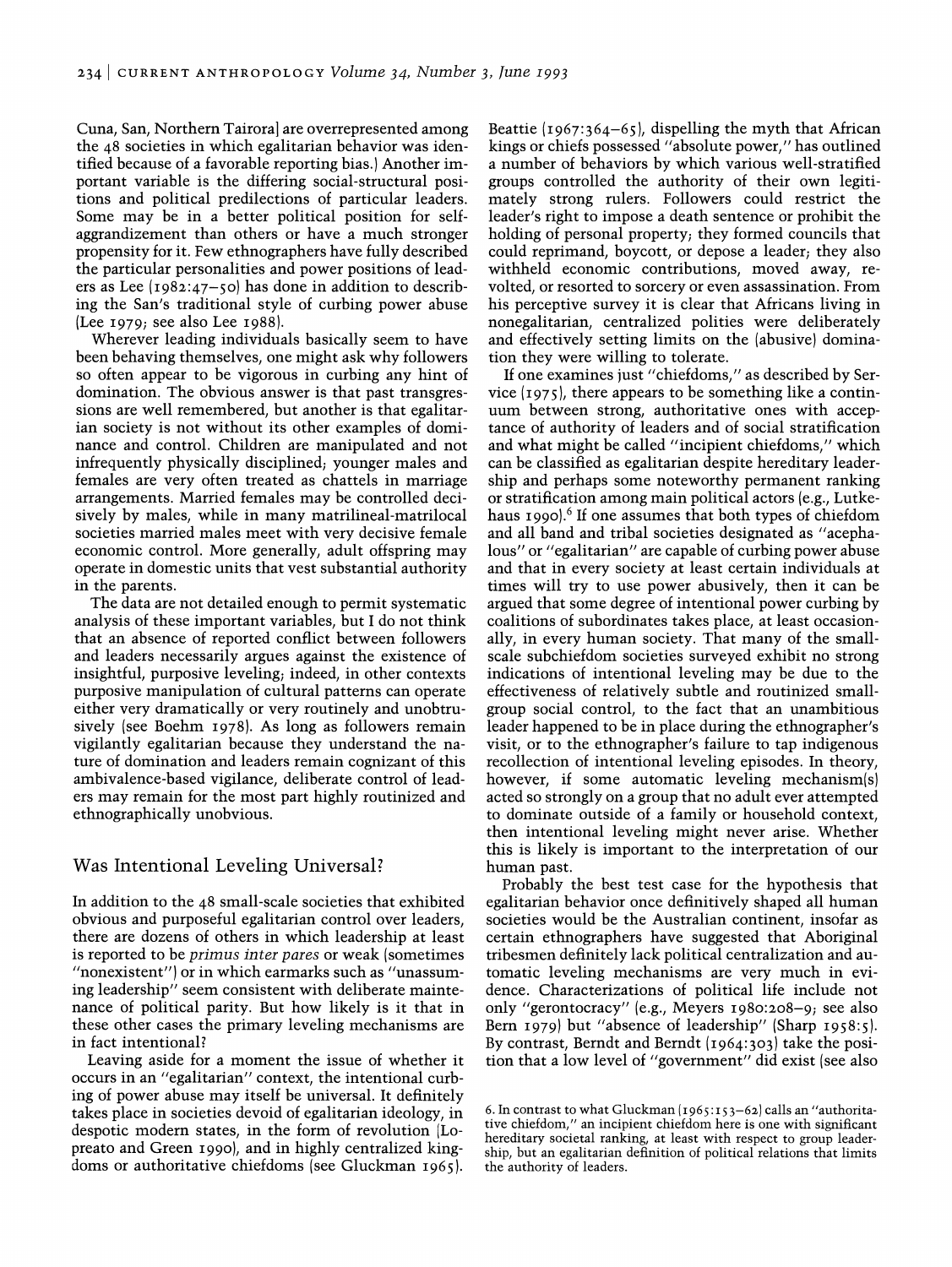Pilling 1968). Aside from kin-based retaliatory self-help behavior, Aborigines did also execute individuals on a whole-community basis for transgressing against norms; headmen coordinated the lethal punishment of moral offenders in consultation with elders (Berndt and Berndt 1964:292) and mediated quarrels. But did such leading men, or others who were unusually assertive, ever try to dominate their fellows?

Apparently going against my general hypothesis that individual dominance is deliberately preempted or negatively sanctioned in less-stratified, small-scale societies is the report that in north-central and northeastern Arnhem Land a highly aggressive man may become feared as well as admired, eventually reaching a position of domination. And "so long as he observes the kinship rules, and is careful to conform to sacred laws and ritual obligations, he is rarely punished" (Berndt and Berndt 1964:289). However, the authors believe that this reticence of others to curb him through the usual lethal means is partly a result of contact and fear of external intervention; earlier, such men were executed more readily (see also Meggitt 1962:257; Spencer and Gillen 1976:262-64). Thus, the issues of contact and of full and complete local political autonomy can be critical in evaluating ethnographic reports on egalitarian behavior. In the Australian case, contact probably inhibited sanctioning (see also Bern 1987); but, as seen earlier, elsewhere it also can stimulate emergence of new kinds of "chiefs," would-be "sultans," etc., and thereby can increase the preexisting tension between leaders and followers and bring egalitarian sanctioning out into the open. And in several cases local men who attempted to emulate the strong leadership of external societies were summarily put in their place without concern for external intervention.

How does one interpret these Australian data? Sanctioning behavior was widely reported in a variety of contexts, including personal attempts at domination, and Tonkinson (1978: 120) says that the ideal Mardudjara "in behavior is unassuming and not aggressive, egotistical, or boastful to excess." But nowhere does the Berndts' survey of social control practices mention a man specifically designated as group leader who oversteps his prerogatives in a context that could be called "traditional." The fact that an egalitarian ethos is also reported for the Western Desert Mardudjara (Tonkinson 1988:151, 158,163) and that elsewhere other kinds of domineering men occasionally were cut down by execution suggests that politically overassertive group leaders might well have been careful out of fear of execution. Thus, for Australia it can be argued that there are reports of an egalitarian ethos, that other earmarks of egalitarian behavior existed, that aside from leaders overassertive individuals were aggressively sanctioned, and that before contact this probably applied to group leaders if they became overly assertive. On this basis, it would appear that reverse dominance hierarchy operated in Australia.

Another way of exploring the hypothesis that intentional egalitarian sanctioning was once universal is to determine whether any automatic leveling mechanism occurs in the absence of intentional leveling and therefore might sometimes be doing the job all by itself. With one dubious exception, intentional leveling co-occurs with each type of automatic leveling mechanism listed. Sharp  $(1958:5-6)$  and Tonkinson  $(1988:151)$  report, for Yir Yoront and Mardudjara, complex ego-based dominance-submission networks in which every adult male is subordinate to certain other men while dominating his own network of subordinates. Sharp believes that this particular crosscutting arrangement precludes any group hierarchy, and there is no mention of intentional sanctioning in his report. However, while Tonkinson  $(1988:151, 155, 158)$  also sees wider domination as being inhibited by these networks, as well as by pervasive interdependence among the Mardudjara, we have seen that they have an egalitarian ethos and react negatively to "any hint of egotism." These rather definitive earmarks leave open the question whether purposeful egalitarian pressure on political leaders was merely particularly subtle or well-routinized in Australia (as compared with Africa) and therefore remained mostly unreported or sometimes absent, but I favor the former hypothesis.

One must ask also whether there is any record of a basically unstratified small-scale society in which a highly assertive individual dominates the group permanently either because the group simply has no defense against such domination or because egalitarian behavior is present but loses out. In a few reports, an orthodox dominance hierarchy does assert itself in such societies. There are the aforementioned cases of dominant men prevailing in Arnhem Land and a rather detailed case with the Greenland Eskimo, translated by Mirsky (1937), in which a man who was strongly *angakok* (i.e., had strong connections with the supernatural) was able to murder several people serially without being sanctioned by his group; instead, he was fearfully treated with great respect. This failure of the rank and file to mobilize itself could have been a result of contact with the ethnographer's dominant society, but it also is possible that supernatural connections or other forms of charisma may enable unusually threatening individuals to achieve some long-term domination even in small-scale societies that hold to an egalitarian ethic (see also Gayton 1930 for a Yokuts example).

Some other examples of "despotism" in egalitarian society bear mentioning. There is one difficult-tointerpret report for Eskimos in the Bering Strait area of headmen with unusual abilities "ruling" their fellows partly through inspiring fear of being killed and partly through giving them food and presents (Nelson 1899:304). Brown (1990:99) points to the occasional "despot" in New Guinea. Such instances require further research to determine whether such domination develops because egalitarian attitudes or behavior are weak or even absent or whether the right combination of personality factors and supernatural connections (or connections with the modem world) may enable certain individuals to temporarily (or even permanently) dominate their fellows and perhaps even transfer such domination to a successor. Obviously, this could represent a mecha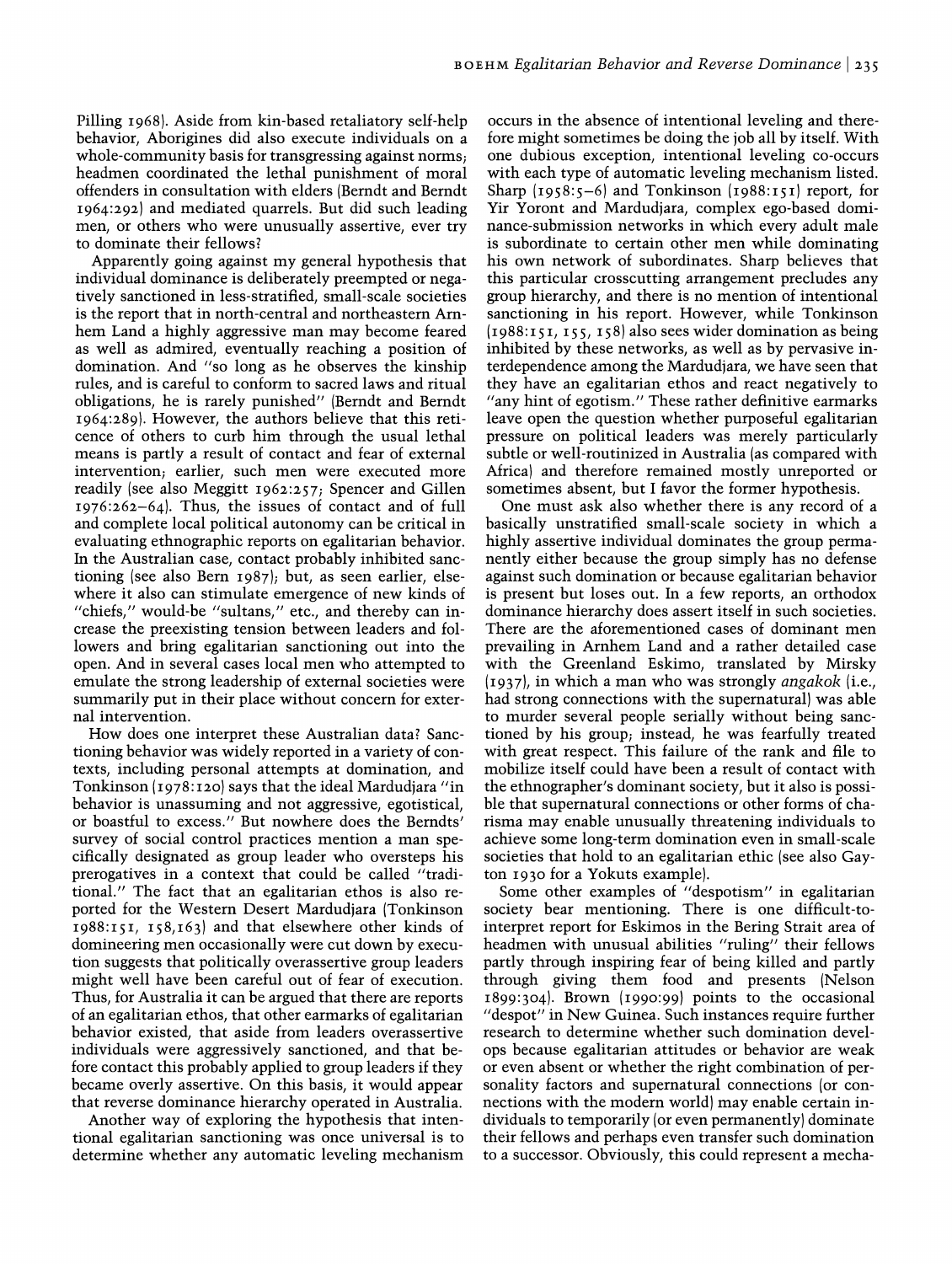nism that helps to move a reverse dominance hierarchy toward an orthodox one.

The data do leave us with some ambiguities, but I believe that as of 40,000 years ago, with the advent of anatomically modem humans who continued to live in small groups and had not yet domesticated plants and animals, it is very likely that all human societies practiced egalitarian behavior and that most of the time they did so very successfully.

### Social Scale

One major conclusion, then, is that intentional leveling linked to an egalitarian ethos is an immediate and probably an extremely widespread cause of human societies' failing to develop authoritative or coercive leadership. This is a psychological interpretation. A "material" factor that seems to correlate universally with absence of such leadership is smallness of social scale. Rather than scale's being the more fundamental leveling mechanism, however, it would appear that, in the absence of other constraints such as environmental ones, it is intentional leveling that limits scale. Locally autonomous groups in which authoritative leadership is suppressed are well known to subdivide at a certain basic size, often just a few hundred persons. This takes place not just where resources are sparse but even where they are relatively abundant and where sedentary life gives everyone a local subsistence investment (e.g., Chagnon 1991). I offer this as a hypothesis worthy of testing.

Unfortunately, the scale of nonliterate communities is difficult to study. A nomadic people may have a fluid social organization, "band" size being determined by subsistence possibilities that vary widely over a yearly cycle or from year to year. A "tribal" society, if of the segmentary type (e.g., Evans-Pritchard 1940, Bohannan 1954), may have political units that are isomorphic with small subsistence units one year and many times larger another year, depending on the state of political competition. In the case of bands, total agglomerations of people are never very large, but with segmentary tribesmen, in times of political stress or conflict thousands of people may be living under unified leadership. To complicate matters, where long-term military confederations have developed but egalitarian behavior continues, external political pressures may act as a counterweight against fission, and large populations may remain politically unified over protracted periods. In the face of these difficulties I did not try to determine "group size." However, I believe it is safe to say that in bands, tribes, and incipient chiefdoms the smallest units that exercise full local autonomy usually tend to be far smaller than they are in authoritative chiefdoms, kingdoms, and early states.

Given the conventional wisdom in political anthropology that groups subdivide more readily in the absence of strong leadership, there appears to be an interesting functional interaction between egalitarian behavior and small community size. Egalitarian behavior ensures that leadership will be weak and, as a side effect, that fission will take place readily and communities will remain small. In tum, these local communities may remain too small to develop important factions. Therefore, ordinary people, who are used to decision making by consensus, remain in a good position to form one large coalition and thereby control their leaders and other potential dominators. The primary causal force in this interaction is intentional leveling behavior; the side effect is a society small enough to support such a political tradition. I emphasize that this hypothesis needs further work, but it could help to explain why social scale remained small for so long in prehistory, even in material conditions that could have supported far larger agglomerations.

# Reverse Dominance Hierarchy and State Formation

I have made the case that egalitarian behavior arises from dislike of being dominated. At the individual level, this might be called "love of autonomy," but I have chosen to approach it in terms of group values (or ethos) and political coalition formation. Individual dislike of being dominated, reflected in the ethos and reinformed by it, is transformed by small communities into what amounts to social policy. I think it is accurate to call the result a "reverse dominance hierarchy" (Boehm 1984, 1991) because, rather than being dominated, the rank and file itself manages to dominate. So-called acephalous societies and even incipient chiefdoms have reverse dominance hierarchies. By contrast, authoritative chiefdoms, kingdoms, and primitive states are not committed to such egalitarian ideals (even though they recognize and deal with power abuse), and therefore they have dominance hierarchies that are "orthodox" in that they follow a pattern shared with our closest phylogenetic "cousins," the African great apes. Compared with both African great apes and other humans at the strongchiefdom level or higher, human groups committed to egalitarian behavior have gone in an opposite direction. They have done so because followers discovered that by forming a single political coalition they could decisively control the domination proclivities of highly assertive individuals, even their chosen leaders. This political direction was somehow reversed after the invention of agriculture, and an "orthodox" version of social dominance hierarchy reappeared. This argument is highly relevant to theories of state formation.

To understand the earlier phases of political centralization, I believe it will be necessary to examine what is happening with simple foragers (Knauft 1991), complex hunter-gatherers (e.g., Price and Brown 1985; see also Paynter 1989), various types of "tribesmen" (Sahlins 1968), and both incipient and authoritative "chiefdoms" as the next stage beyond "egalitarian society" (Service 1975), keeping in mind the potentially explosive political tension that would appear to be inherent in any reverse dominance hierarchy. We have seen that in societies with big men (and even in certain ones having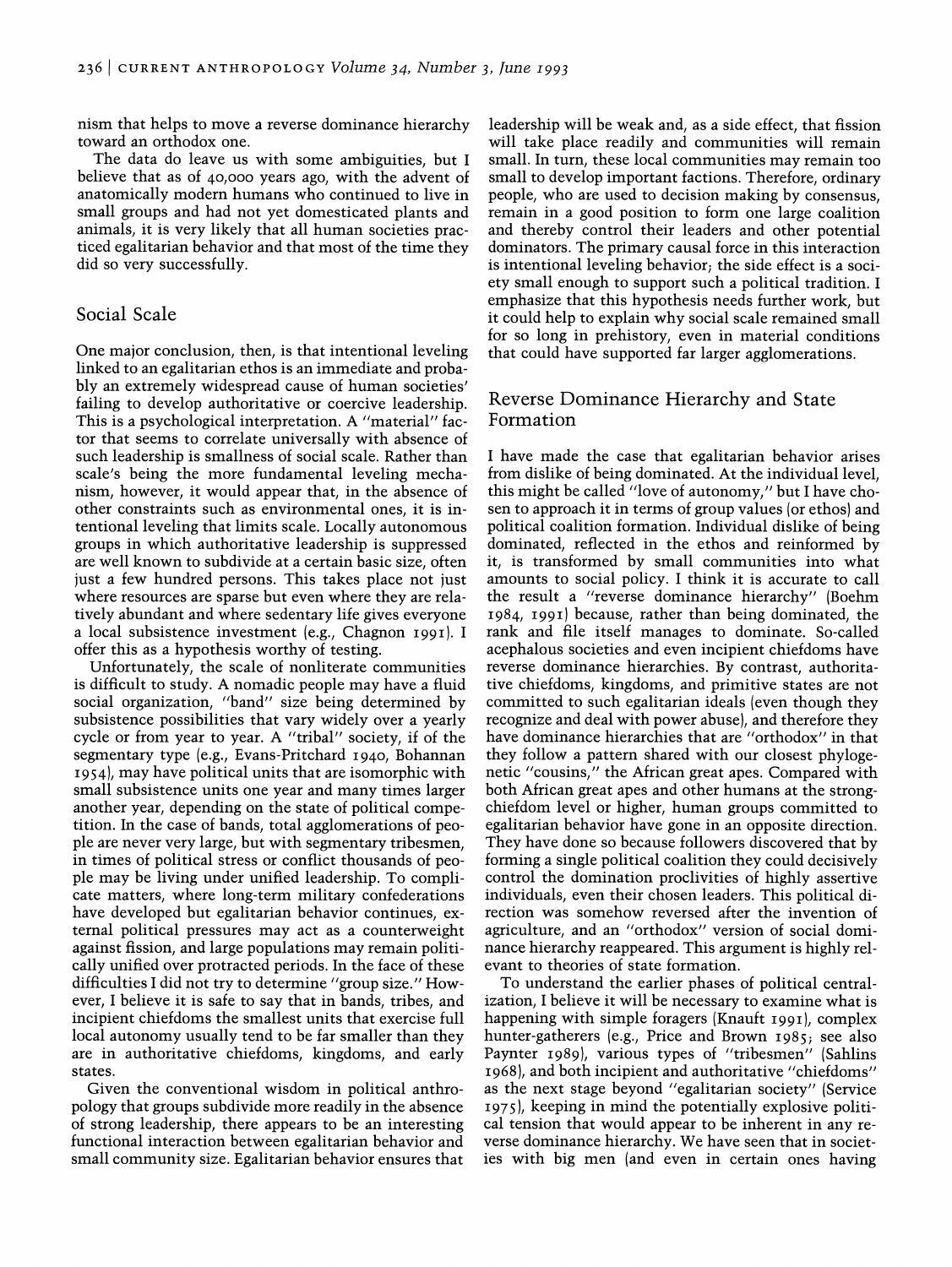hereditary chiefs and some stratification) the main political actors continue to define themselves as being fundamentally equal and keep their influential leaders in line using the usual egalitarian methods. This obliges us to think about the transition from a reverse to an orthodox social dominance hierarchy, in which the policy of fundamental parity disappears. One must ask whether this transition is likely to be conflictive, abrupt, and violent or gradual, consensual, perhaps even unperceived by indigenous actors.

If strong tendencies toward self-assertion eventually arise in certain persons through individual differences of socialization and personality development and if a strong preference for parity among main political actors is always present in response to such tendencies so long as social scale remains small, then over the course of time there should be occasional conflict over the abuse of power as locally defined. But is this always the case? Beattie (1967:356) explicitly excludes "acephalous" societies because "checks on the abuse of power by indigenous political authorities can only be studied where such authorities exist." Fried  $(1967:79)$  appears to take a similar position when he says that "men in these societies do not seem to display any drive for universal dominance within their groups." By contrast, my crosscultural survey demonstrates that sometimes things can be otherwise, and other writers (e.g., Mitchell 1988:638; Cohen 1985:100; Dumont 1970; Sahlins 1959) imply or state outright that human dispositions that abet hierarchy formation may be innate. Assumptions similar to those of Beattie and Fried may well have kept many anthropologists from making a needed connection between egalitarian political tensions and the evolutionary transitions they attempt to explain. Political centralizations could, of course, have been accomplished by a slow and all but imperceptible transformation, perhaps with followers becoming increasingly identified with leaders (e.g., LeVine 1967; Langlas and Wiener 1988:74) who gradually came to possess legitimized coercive power as the egalitarian ethos was modified. But they may also have involved some kind of decisive conflict (Cohen 1985:100; Paynter 1989; see also Haas 1981).

Cohen (1978) rejects the class-conflict approaches of Childe (1936) and Fried (1967) and labels group-conflict approaches confusing. Citing Service (1975), he argues that "the polity centralizes in response to an increased administrative work-load by the leadership. No class conflict is involved; no exploitation of the ruled by the rulers" (1978:57, emphasis removed). However, I believe a finer assessment of "conflict" and "exploitation" is required: Marxian and other familiar versions of group conflict theory are not very consistent with the conflict inherent in reverse dominance hierarchy because, essentially, egalitarian conflict is between an exceptionally assertive *individual* and the rest of a small local community rather than between "social classes" or even between large political factions. It is highly instructive that if the rest of the group wants an abusive individual executed, his own clansmen may do the job. I think it may be relevant to ask, therefore, whether it was necessary for reverse dominance hierarchy to be overridden from the political center. Current studies that focus on political tensions between egalitarian and hierarchical "principles" (e.g., Flanagan 1989; see also Leach 1954, Crocker 1969, Rousseau 1980, Myers 1980, Bloch 1981, Rigby 1988, Lutkehaus 1990) may offer important clues, as may studies focusing on kinship (e.g., Allen 1984, Lutkehaus 1985) or political acculturation (e.g., Moore 1984, Brown 1987, Kent 1989).

Charismatic leadership, as a form of psychological domination that can be both attractive and threatening, must be considered as well. It is worth emphasizing that people who exhibit egalitarian behavior are not opposed to leadership per se; indeed, they value it so long as the benefits outweigh the penalties. In discussing the Baruya's execution of a man whose high status went to his head, Godelier (1986:109-10) says that "differences between individuals are only permitted ... insofar as they work for the common good." This statement may well provide the key to how egalitarian political behavior can coexist with a big-man type of society, since with respect to rivalry between groups a big man's prestige rubs off on those associated with him. Such coexistence, also identifiable in incipient chiefdoms, provides a likely basis for conflict, but it also contains the seeds of a nonegalitarian political arrangement, one in which the benefits of further domination may seem worthwhile to the main political actors.

In examining the causes of the transition to political centralization, one must bear in mind that "core dimensions of 'simple societies' are sociopolitical in nature and not completely reducible to factors of subsistence or population density" and that the development of nonegalitarian political organization "is not a determinate function of eco-demographic variables" (Knauft 1991:3; see also Netting 1990). With pristine state formation it is tempting in spite of this to lean very heavily on the "hard" evidence that archaeology and ethnography can provide rather than worrying about "psychology" and the possibly conflictive intentions of political actors. Such analyses do, however, inevitably depend upon general insights into political process gained from extant societies. Thus, while a wide variety of factors have surely been very important in creating conditions that made it possible for leaders to increase their authority, the damping effects of egalitarian behavior also need to be brought into the analysis (see also Paynter [1989:386] on political recalcitrance).

Ethnographically well-documented instances of secondary state formation such as the Cherokee (Gearing 1962) or Montenegro (Djilas 1966) also provide useful information, as do unstable systems such as that of (precolonial) highland Burma (Leach 1954:197-212) and cases in which an egalitarian ethos confronts modernizing economic forces (e.g., Black 1972). These cases and those of complex foragers and incipient chiefdoms demonstrate that a tenacious and purposeful reverse dominance hierarchy can essentially prevail in the face of considerable pressure toward centralization. But while in highland Burma there are equalizing rebellions and in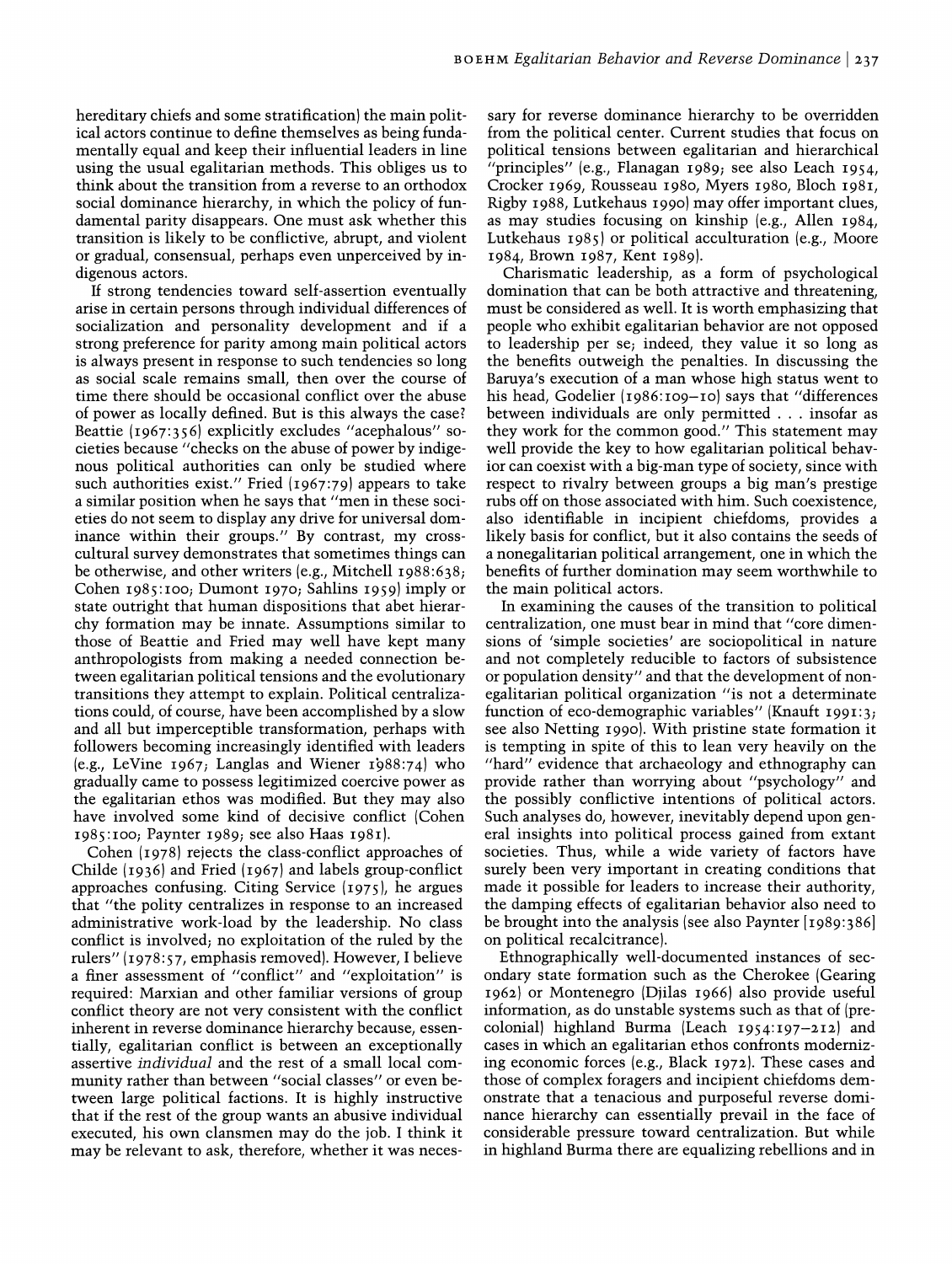politically centralizing Montenegro from 1796 to 1850 there was prolonged conflict until a secular confederation leader applied brute force and the tribal system finally collapsed, in incipient chiefdoms such tension generally goes unreported, at least over the very short periods sampled in normal ethnographic description. I suspect that further intensive analysis of micropolitical processes in incipient chiefdoms (e.g., Lutkehaus 1990) could yield general insights useful for explaining political centralization.

Other factors obviously must be reckoned with. One can proceed from this type of evidence to a variety of political-centralization hypotheses, including use of conventional lethal force, supernatural intimidation or "mesmerization" by charismatic leaders, positive identification with a military leader's power or a priest's supernatural connection, centralized economic redistribution under priestly or other control, development of bureaucracies, need for more effective conflict resolution, or internal centralization in the face of external military threats, as well as sedentarization, increased population density, domestication, or economic role specialization.? All provide logical approaches to the undermining of reverse dominance hierarchy and the development of centralized authority with coercive power and eventual loss of the egalitarian ethos.

# Phylogenetic Considerations

Triangulating from humans and African apes, Wrangham (1987) has characterized our African common ancestor as living in closed social networks with some lone males and no female alliances and hostility between groups, with males stalking and attacking conspecific strangers. His position is that only behaviors present in all three African great apes and humans can be reliably posited to have been present in the common ancestor. He does not focus very directly on either social dominance hierarchy or group leadership, presumably because the egalitarian societies of humans have been so widely considered to lack them. If my interpretation of egalitarian society is correct, then social dominance hierarchy is indeed present in all humans as well as African apes, but with egalitarian followers dominating their chosen leaders in a way that often remains unobtrusive. This means that both some kind of social dominance hierarchy and some degree of group leadership, present in all humans and in all three African great apes, can be plausibly hypothesized to have existed in the African common ancestor.

The above argument has been made at the level of behavior, but implicit in it is the notion that the African

common ancestor and its four descendant species are genetically disposed to develop dominance behavior and group leadership. I have cited several theorists who suggest that dominance tendencies may be innate, and I agree with them. However, in considering genetic dispositions to hierarchical behavior, it is important to be as precise as possible about the types of behavior that are readily learned: both competitive dominance and submission are useful to individuals organized by dominance hierarchies, be they orthodox or reverse.

When a behavior is universal or even very widespread, the question arises whether it is not part of "human nature." In beginning to think in more specific terms about human nature as a potential influence on cultural behavior, we may be better off thinking about coevolved genetic predispositions that go in contradictory directions or, more specifically, about the empirically identifiable universal or widespread *ambivalences* these are likely to generate than about monolithic stereotypes such as "warlike" versus "peaceful" (see Boehm 1989). Given that so many locally autonomous small-scale societies exhibit egalitarian behavior, it might be useful to try an "ambivalence approach" here as well.

For the rank and file, a specific situation that predictably evokes mixed feelings (i.e., the dilemma between dominating and submitting) is an attempt by an assertive individual to initiate or increase domination of another adult. In small-scale societies that exhibit very limited hierarchy, potential victims deal with their ambivalence by setting aside their individual tendencies to submit and forming a coalition to control their more assertive peers. As a result, prudent (and sometimes equally ambivalent) leaders set aside their own tendencies to dominate and submit to their groups even as they lead them. I have said that the social result of this interaction is a consensus-oriented community, a group that cooperates well and that remains small because in the absence of strong leadership it so readily subdivides. Its small size in tum tends to keep major factions from forming and stabilizing. The resulting unity of purpose makes it possible for all or most members of local communities to unite against leaders and, by threat of disapproval or active sanctioning, circumscribe their role. These would seem to be the personal and social dynamics that keep a typical egalitarian society in place. One aspect of these dynamics is an egalitarian ethos, both a cause and an effect of the ambivalences just discussed.

In stronger chiefdoms or kingdoms a not too dissimilar underlying ambivalence may exist, but it is accompanied by a very different ethos that legitimizes ranking or class distinctions among the main political actors, substantial exercise of legitimate authority by leaders, and sometimes even physical coercion. These changes are accompanied by a decidedly submissive behavioral standard for the rank and file, which no longer assertively defines itself as "equal," and the emergence of strong leaders who properly look to their own special interests as well as to group interests. They (and, often, their fellow clansmen) are able to dominate their former peers in many areas, but there is still a flash point at

<sup>7.</sup> Other important variables obviously are the natural, political, and social environments and their effects in constraining or stimulating human tendencies toward hierarchy formation. These were not assessed in detail during the survey, and introducing them into the analysis would make it unwieldy. They will need to be covered if the hypotheses developed are to be tested further.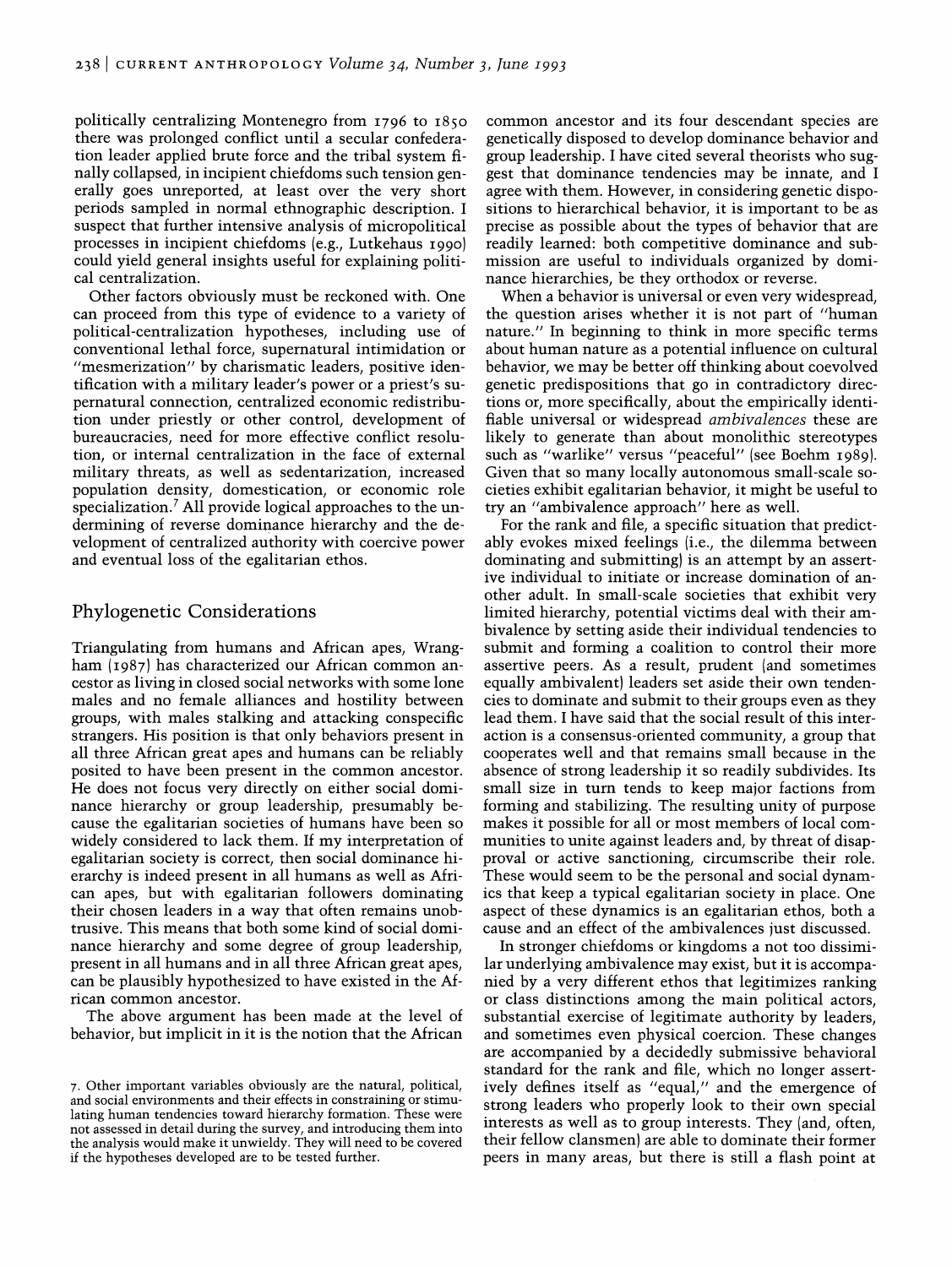which really serious ambivalence arises in underlings. It is at this point that Beattie's checks on power abuse come into play. What is distinctive about egalitarian humans is that the rank and file manages to retain the upper hand. The overall approach to solving common problems in these groups is consensual (see Service 1975), and this approach is applied very effectively to the internal political sphere by use of moralistically based sanctioning. Perhaps a key feature in explaining egalitarian behavior is that one person's attempt to dominate another is perceived as a common problem.

An issue I would like to raise, in terms of political dynamics, is whether, as a society becomes increasingly stratified and leadership becomes increasingly authoritative, there may be some systemic "break point" at which reverse dominance hierarchy rather easily tends to tum itself upside down, as it were, and assume an orthodox form. Careful examination of incipient chiefdoms and authoritative chiefdoms could be revealing in this respect, and whatever the findings they would be highly relevant to explaining earlier stages of political centralization that preceded state formation.

# Psychological Variables

Social-ecological approaches have contributed mightily to the understanding of human life. Steward (1955) provided anthropologists with a useful hierarchy of causalities within which environmental variables and subsistence patterns shaped social possibilities while "ideology," as a kind of free agent, tended to reflect or merely reinforce the sociopolitical result. Wholly "materialistic" explanations of egalitarian society remain plausible if one examines societies (or even socialecological types) one at a time and takes the ever-present egalitarian ethos to be a mere dependent variable or reinforcing agency. However, the harsher sanctioning behaviors identified in the survey indicate that over the evolutionary long run it takes considerably more than automatic leveling mechanisms to keep certain leading individuals from dominating their peers. Indeed, it is among simple foragers, who have so many different automatic mechanisms working for them, that group execution of overassertive persons seems to be rather frequent. What I have suggested is that the causal power of ideology as a motivation for political behavior has been seriously overlooked.

Thus, I submit that not only a psychological approach but one that looks to intentional behavior is critical for making sense of egalitarian society. Approaches that look to human intentions really should not be controversial in cultural anthropology, but various materialist paradigms have been heavily favored over the past several decades, and one of these has involved outright derogation of "mentalist" approaches (see Boehm 1988). By contrast, Service  $(1975:17)$  says that "purposeful acts are the very motor of society." But we have not proceeded very far in taking that particular engine apart.

In spite of its methodological difficulties, I believe the

approach employed here could have wider applicability in trying to pick apart "culture" as a problem-solving process that is guided by realistic and effective purposeful thinking. This will depend very much on the type of problem and the quality of the ethnographic reporting and possibly on whether sanctioning is involved, since acts of sanctioning make intentions rather obvious. More generally, the cognitive assessments, values, intentions, specific goals, and actual dilemmas and decisions of nonliterate people, as assessed, for example, by Meggitt (1977), Turton (1977), Abernethy (1979), Boehm (1983), and Vayda (1989), require far more attention in the study of cultural evolution. In this light, the various sanctions applied by the political rank and file to control its leaders can be viewed as potent and stable retentive mechanisms of cultural selection process (see Campbell [1965, 1972, 1975] for a general description of this process), even though they operate not automatically but deliberately. These intentional behaviors have long maintained a fundamental political parity for main political actors and as an unintended side effect have helped to keep groups small. These mutually reinforcing patterns, one deliberate and the other automatic, produced the egalitarian community that constitutes an important baseline for human political evolution.

# Conclusions

I have taken some methodological license here in order to develop several hypotheses about the operation of human political intentions through qualitatively oriented cross-cultural research. I think this "intentional" varible has been neglected, both because of some serious difficulties with ethnographic reporting and because social-ecological interpretations of "egalitarian society," though ultimately ungeneralizable, have fitted so well with the facts. I have suggested that "egalitarian society" needs to be reconceptualized in terms of some universal causal factor and have proposed a specific behavioral explanation in terms of reverse dominance hierarchies: the main political actors idealistically define themselves as peers, and on a practical basis they make certain that their basic parity is not too seriously damaged by individual domination. This viewpoint takes human intention to be a powerful independent variable, one that interacts, obviously, with important constraints of social scale, social organization, and natural and political ecology.

Granting the serious limitations of reliable data, simple foragers, complex hunter-gatherers, people living in tribal segmentary systems, and people living in what I have called incipient chiefdoms would appear to exhibit a strong set of egalitarian values that express an active distaste for too much hierarchy and actively take steps to avoid being seriously dominated. In a sense, these societies may be considered to be intentional communities, groups of people that make up their minds about the amount of hierarchy they wish to live with and then see to it that the program is followed. So long as all of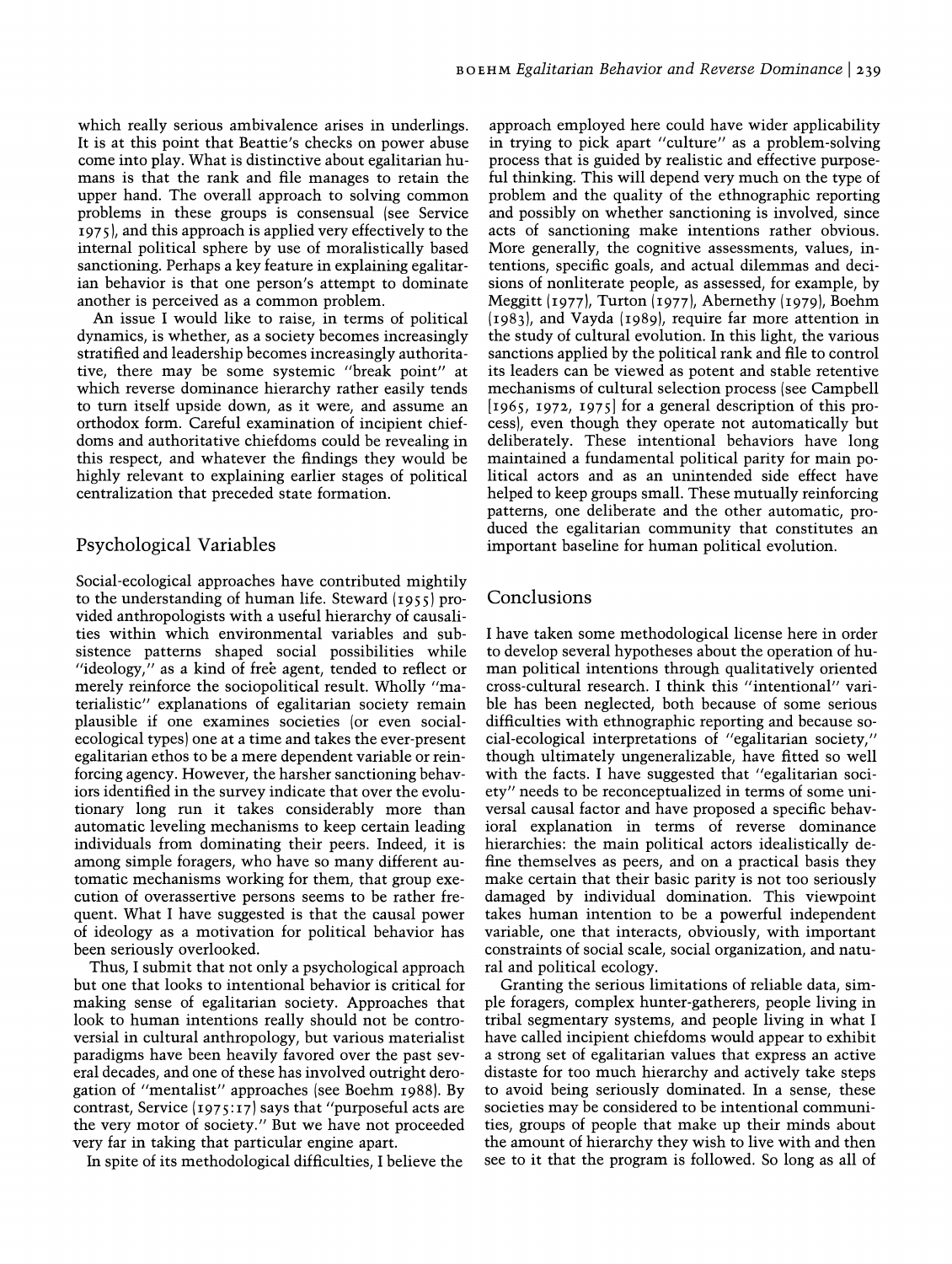the main political actors *continue* to define themselves as peers and are able to make this definition stick, a reverse dominance hierarchy is maintained even though certain features of hierarchy may be present. When authority becomes strong and intergenerationally transmitted and when classification of people into hierarchical categories takes on serious meaning for their lives, the transition from reverse dominance hierarchy to orthodox dominance hierarchy is complete, even though limits to domination are still recognized and enforced.

Social hierarchization and political centralization appear to be germinally present in simpler societies in the form of innate tendencies of individuals to dominate their peers. A general issue for future investigation is whether the transition from reverse to orthodox dominance hierarchies is generally sudden and conflictive or gradual and perhaps even devoid of tension. Important insights may come from the study of political tensions in big-man societies, incipient chiefdoms, long-lasting tribal confederations, and instances of secondary-state formation, in which the conflicts and rapprochements between the stronger leaders and their egalitarian "peers" can be placed under an ethnographic microscope.

The main feature of social organization that seems to correlate with reverse dominance hierarchy is a relatively small, locally autonomous community. It is true that material constraints such as scattered resources do sometimes place absolute limits on scale, but such conditions are present only in a minority of cases that are not typical of our natural history from Cro-Magnon on. By contrast, I have suggested that smallness of scale may be a predictable side effect of egalitarian behavior because such behavior keeps groups subdividing, while small, intensively cooperative groups remain able to unite effectively and control their leaders. In short, there could be an important functional symbiosis here that might be useful in helping to explain why human groups seem to have remained minuscule for so many millennia. Further research is needed to resolve this question and many of the others I have raised. Ideally, the data and concepts presented here will help to clarify the political arrangements of our planet's smaller societies and perhaps stimulate some further research into important political microprocesses such as those I have surveyed before it is too late.

# **Comments**

#### HAROLD B. BARCLAY *II581 University Ave., Edmonton, Alberta, Canada T6G 1Z4.* 17 XII 92

More serious attention needs to be given in anthropological circles to ideology as a causative force. Although I am in sympathy with Boehm's argument, I find it not all that convincing. That domination and the exercise of power generate resentment would seem a commonplace, but materialists will argue that the group's curbing of domination is an epiphenomenon of material circumstances. Boehm has pointed to the relation of the egalitarian ethos to group size but quite reasonably suggests that social scale may in fact be caused by the "intentional leveling behavior." In addition to social scale, we need to know what the relationship is between other material factors and the ideological. Why is the dislike of domination intense in some societies and not in others? It seems to me that, as with other social phenomena, egalitarianism has a multiplicity of causes, one of which is ideological.

Boehm does not mention several leveling devices of some importance. Dole (1966) has argued that many South American tribes probably once had stronger chieftains. Recent demographic and social disturbances have forced many remnant groups to consolidate, and this disrupts the normal pattern of hereditary office through the male line. The strength of leadership is tied to patrilineality, and where this disappears the authority of a headman is undermined. Clastres (1977), in contrast, ties the importance of the chief in South America to the fact the chief does not observe the normal rules of reciprocity because of his acquisition of a multiplicity of wives and therefore remains in perpetual debt to his people and must become their servant. Foster's (1965) image of limited good may be of limited value but is suggestive of another leveling mechanism.

I am rather surprised that Boehm was unable to assemble a larger sample. I can think of numerous additional peoples which fit his criteria. Elizabeth Colson makes it clear, for example, that in Tonga society concentration of power is kept to the barest minimum.

Boehm does not seem to have followed his own criteria in selecting the sample cultures. Thus, it would seem that the Montenegrins and, possibly, the Asante have a large peasant component. Also, both Montenegrins and Bedawin may be predominantly illiterate, but they are not nonliterate. Bedawin culture is hardly an autonomous entity; as noted by Kroeber, it is a part-culture, inextricably bound to the urban and rural-peasant segments of Arab society. Berbers would appear to be as appropriate as Montenegrins. Descriptions of Kabyle Berbers and the several studies on a variety of Moroccan Berber groups clearly point to a consensus-oriented acephalous society in which leadership is rigidly controlled. After all, they call themselves Imazighen, "the free men." Although peasant societies are not, as Boehm observes, ordinarily autonomous societies but dependencies of autocratic states, some peasant populations, such as the Berbers, have traditionally resisted central state authority, while in others the village community has been characterized as egalitarian. In many peasant situations the village has been left with a high degree of independence so long as it provided the appropriate tribute and corvée and in this independence developed considerable egalitarianism. I have argued that the Egyptian village has many egalitarian attributes and that a kind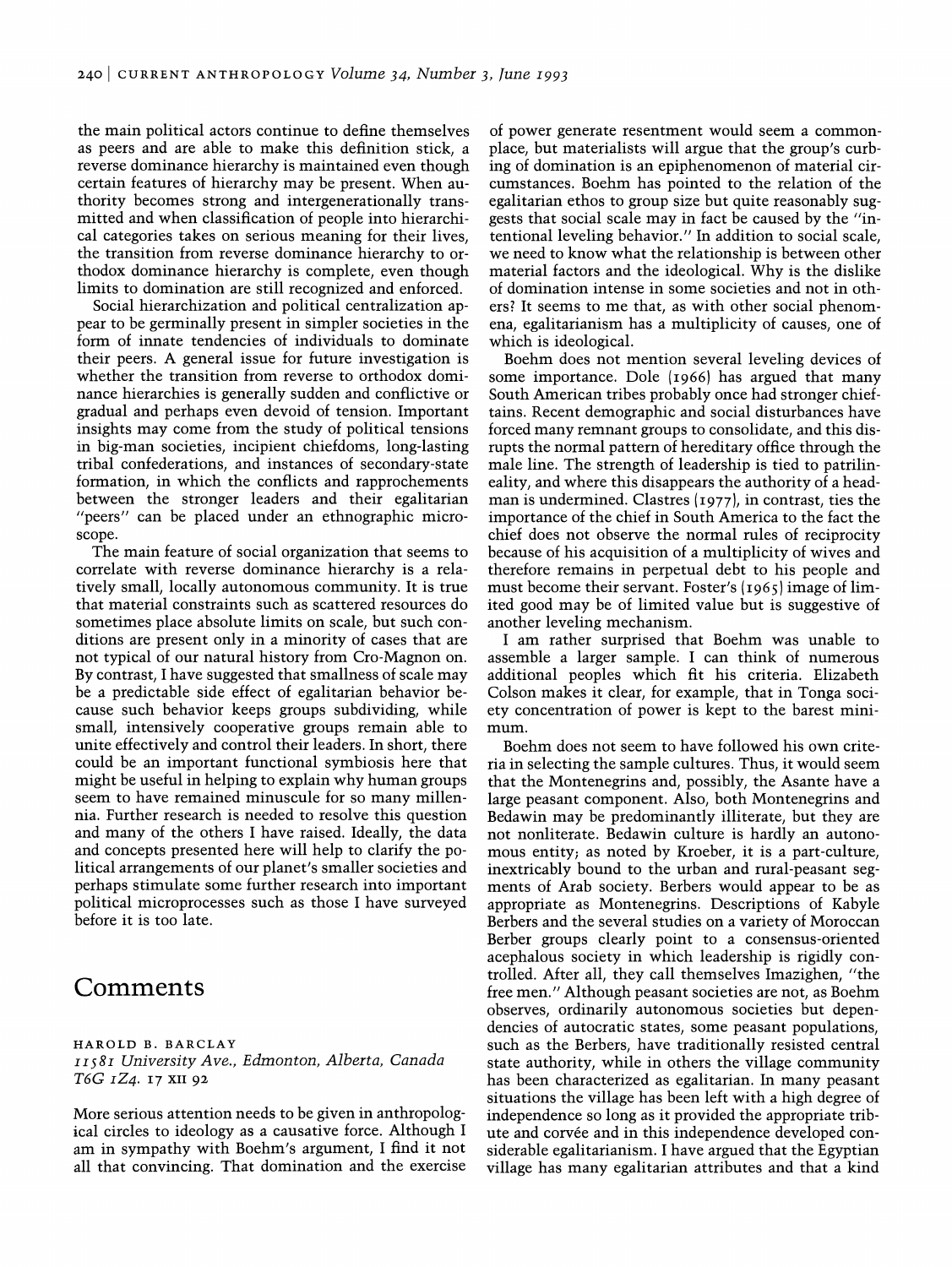of dialectic operates between the ideas of equality and inequality (Barclay 1970).

I do not know that "egalitarian" is an appropriate term for the systems Boehm refers to. As he himself notes, egalitarian societies are not egalitarian when it comes to women and children, and some egalitarian societies practice slavery. For others, such as the Australians, equality is the happy circumstance of the elder males alone. Boehm's term "reverse dominance hierarchies" is rather awkward. I would call these "anarchic" societies, having leadership but no government or true legal sanctions (Barclay 1990).

On the subject of state formation I would add to Boehm's criticism of Marxism that most Marxists have difficulty dealing with state formation because they see power as a product of economic forces when the modem world provides abundant evidence for the derivation of power from bureaucratic and military positions and the command of knowledge. Mikhail Bakunin, who predicted exactly what Marxist states would become, and Max Weber were better critics of the direction of centralizing social systems than Karl Marx.

#### ROBERT KNOX DENTAN

#### *Department of Anthropology, State University of New York at Buffalo, Buffalo,* N. Y. *I426I, U.S.A.* 22 XII 92

Boehm's account of egalitarian societies is a Christmas pudding of insights and intellectually provocative analyses. The stress on human intentionality is timely (cf. Robarchek 1989). Its main weakness lies in claiming too much for its central concept, "reverse dominance." The reality of this phenomenon is not in question; in my experience, levelling behaviors certainly occur routinely among village Chinese and Semai and Temiar horticulturalists of Malaysia (e.g., Benjamin 1968). What is debatable is whether "reverse dominance" is a  $(I)$  necessary and (2) sufficient cause of egalitarianism, as Boehm seems to claim.

Part of the difficulty comes from phrasing the concept in primatological terms when its ideological ancestry seems to be in the political science notion of "countervailing powers" of the 1950s and the "conflict theory" of the 1960s and 1970s. To phrase people's resistance to domination as itself "dominance" requires some intellectual fast footwork; in what sense, for example, is fleeing an oppressive situation itself oppressive? Yet this sort of flight underlies the "fission-fusion" demographic pattern characteristic of many egalitarian societies (Fix and Lie-Injo 1975). Indeed, English words for dominance tend to imply inability to flee: "oppressing" (squeezing) or "confining." Why equate predator and prey? Rather than seeking a biological origin within the Anthropoidea it might be useful to refer to the so-called Premack Principle (named for a libertarian psychologist who worked with chimpanzees), a laboratory observation that organisms given the choice will always prefer rewarding themselves to being rewarded by "caretaker organisms." This preference has obvious survival value in most cases. In anthropomorphic political terms, most sentient organisms seek freedom rather than dominance.

In either formulation, using a supposedly universal phenomenon like reverse dominance to explain particular ones like egalitarian society can seem circular. Both China and the United States have strongly egalitarian ideologies, Daoist-Maoist and Enlightenment respectively (cf. Hofstadter 1962); the ruled in both societies use many of the tactics Boehm describes to limit the powers of their rulers. Boehm suggests that the scale of society may be one factor limiting dominance but is inexplicit on how scale gives rise to social behavior that overwhelms a universal biogenic human tendency. Simple coercion can institute a government but not maintain it in the long run. Ultimately, governments require the consent of the governed in some form, as Boehm suggests. Political scientists call that consent "legitimacy." How do rulers get it? Here one needs to consider concepts like "ideological hegemony," which is in the realm of ideas the equivalent of dominance in the realm of politics, or what Bruno Bettelheim calls "identification with the aggressor," of which the "Stockholm syndrome" is a limited instance.

For egalitarianism to endure other factors than those that Boehm considers need to come into play. For example, individual autonomy and self-control are vital (Gardner 1991, Dentan 1992). "Society cannot exist unless a controlling power upon will and appetite be placed somewhere, and the less of it there is within, the more there must be without... men of intemperate minds cannot be free. Their passions forge their fetters" (Burke 1982 [I791]:48). One might argue with Burke about which type of control comes first but not that control is necessary. Boehm's argument suggests, convincingly to me, that egalitarianism is chronologically prior to stratification (and cf. Knauft 1991). But, since that argument does not directly address the issue of self-control, it leaves the impression that egalitarianism involves a quasi-Hobbesian "war of each against all" which is fundamentally implausible.

My own suspicion is that, in many egalitarian societies, people share an attitude for which there is no ready English equivalent but which Daoists call *wu wei*  (roughly, "not striving"), Amish and Hutterites *Gelassenheit,* and members of the Rainbow Nation "going with the flow." The core seems to be an emotional detachment from the consequences of one's actions, which results in a sense of serenity that makes questions of dominance irrelevant. This is not the place to expand upon this idea, but it seems important for "intentional" egalitarian communities (see Dentan n.d.).

My other comments are niggling. Although Boehm admits that his "sample" is not representative, surely his library had more information on Asian societies than he uses (and cf. Otterbein 1991). Similarly, on theoretical issues, it is surprising to find no reference to the work of Clayton Robarchek (e.g., 1979, 1989) and Peter Gardner (e.g., 1991), who anticipate many of his points.

This is an admirable piece of work which deserves a wide audience and discussion. To say that it does not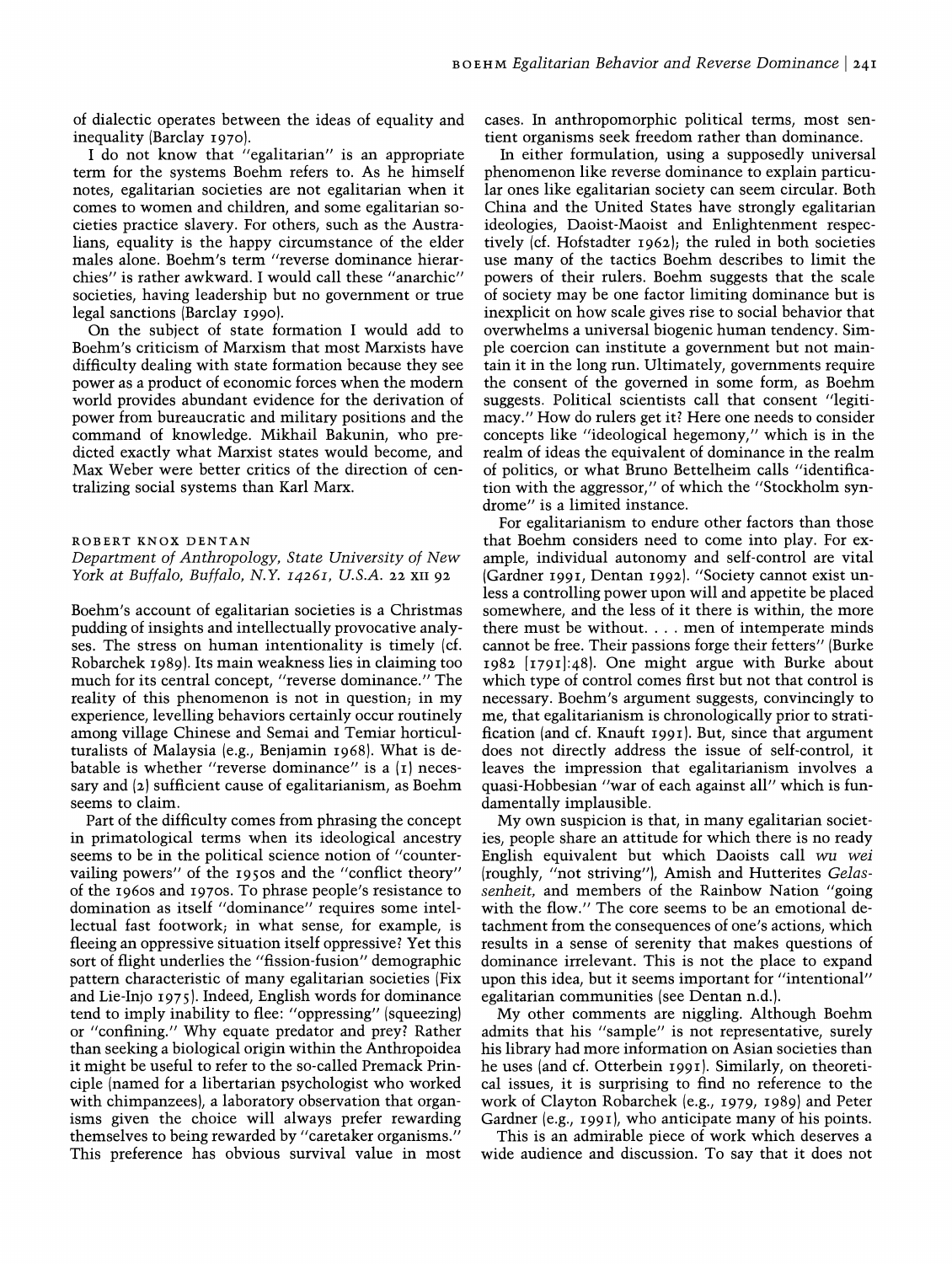cover all the issues involved is merely to admit that the space constraints of the "review article" genre preclude a full account.

MARIE-CLAUDE DUPRE *Coussangettes,* 63840 *Viverols, France.* 21 XII 92

I agree with Boehm's views on reverse dominance hierarchy and am grateful to him for having introduced ethics into the study of the political behavior of the "first" human societies. Our dominant evolutionist trend used to chart a continuum from animal societies to economically developed states. Boehm's documented argument suggests instead a balanced evolution over millennia, with human society beginning in opposition to its animal base; democracy preceded the various inegalitarian and coercive forms of political organisation and now arises anew. Ambivalence was one of the first notions that occurred to me when I began studying the various political forms employed by the Teke of the Congo, and from it I turned to the idea of contradictory and antagonistic political strategies deliberately chosen in response to changing conditions. Boehm's paper is an interesting breakthrough; we now know that human societies have from the start deliberately controlled their history and created the tools necessary to do so. The surprise is that this should be surprising.

JONATHAN D. HILL *Department of Anthropology, Southem Illinois University, Carbondale, Ill. 6290I, u.S.A.* 5 193

Boehm's conclusion that "political tensions in big-man societies, incipient chiefdoms, long-lasting tribal confederations, and instances of secondary-state formation" are likely sources of insight into the transition from reverse to orthodox dominance hierarchies agrees with my conclusions from long-term field research among ranked yet economically egalitarian peoples of the Northwest Amazon (see, e.g., Hill 1984, 1989). An implicit corollary to Boehm's hypothesis is that leaders organize followers' intentions to construct hierarchy on a consensual basis. In the ranked societies of the Northwest Amazon, it makes little sense to treat leveling and the building of hierarchy as separate processes.

The headman of an Arawakan village in which I worked had developed a strategy based on organizing the production of surplus horticultural goods for trade that relied heavily upon his authority over the households of his married daughters and was tolerated because of its traditional precedent in bride service. When the sons-inlaw sided with missionaries in favor of establishing a "store" in the village, the headman attempted to coerce them and brought down on himself the traditional leveling mechanism of shaming: his mother-in-law shouted out the sacred totemic names of his mythic ancestors-a

deliberate act of desecration. This example fits Boehm's model, but at the same time it throws into relief two dimensions that are absent from his account. First, the leveling resulted not from individual intentions alone but from the interaction between them and the largely unconscious collective processes of group empowerment embodied in shared beliefs about the primordial hostility between affines and the power of totemic names. Second, the story involves the relations among indigenous Arawakans, mestizo townspeople, and Catholic missionaries. Why reject any case in which interethnic relations have permeated the local political community when it is as capable as the "autonomous" community of providing insights into egalitarian political behaviors? Ethnologists and historians of Lowland South America largely agree that the egalitarian behaviors of its peoples can be interpreted only in relation to the drastic losses of life, land, and autonomy that began with the introduction of Western diseases, manufactured goods, and political institutions in the early colonial period and continued through the rubber boom and the missionization, frontier expansion, and militarization of the Amazon Basin. These peoples are all survivors of the "Great Dying" (Wolf 1982) and a plethora of transformations that have left them marginalized with respect to nation-states and global economic relations. If Boehm's criterion of excluding all cases except those in which "local autonomy was basically intact" were to be taken at face value, few of the examples that he cites in support of his hypothesis would have any legitimacy.

Perhaps the most outstanding examples of the articulations of local struggles for reempowerment with broader processes of ethnic disempowerment come from Africa (see, e.g., Comaroff 1985, Smock 1969). Smock demonstrated how the trade union (a "leveling mechanism" of industrialized capitalist societies) was used to produce structural inequality between surface workers, who controlled the discourse of electoral politics (as well as the coercive force of British colonial troops), and miners, who were almost totally mystified by the electoral process and denied the right to strike to improve their working conditions and compensation. Ibo communities have remained fiercely egalitarian throughout centuries of slave trading, colonial and "indirect" rule, and modernization. Smock's study of emergent stratification in Ibo trade unions suggests that scale is less significant for understanding the transition from reverse to orthodox dominance hierarchy than two forms of specialization: (I) the differentiation of economic roles as mental versus manual and (2) the fragmentation of discourse into specialized vocabularies that radically alter not only the style but the objects of speech.

Boehm asks whether the transition from reverse to orthodox dominance hierarchies is generally conflictive or gradual. The examples just mentioned suggest that it is most often violent because the specializations it involves are fundamentally antithetical to egalitarian social orders. The exemption of leaders from the production of subsistence goods shifts the goals of social reproduction from the replacement of social capital between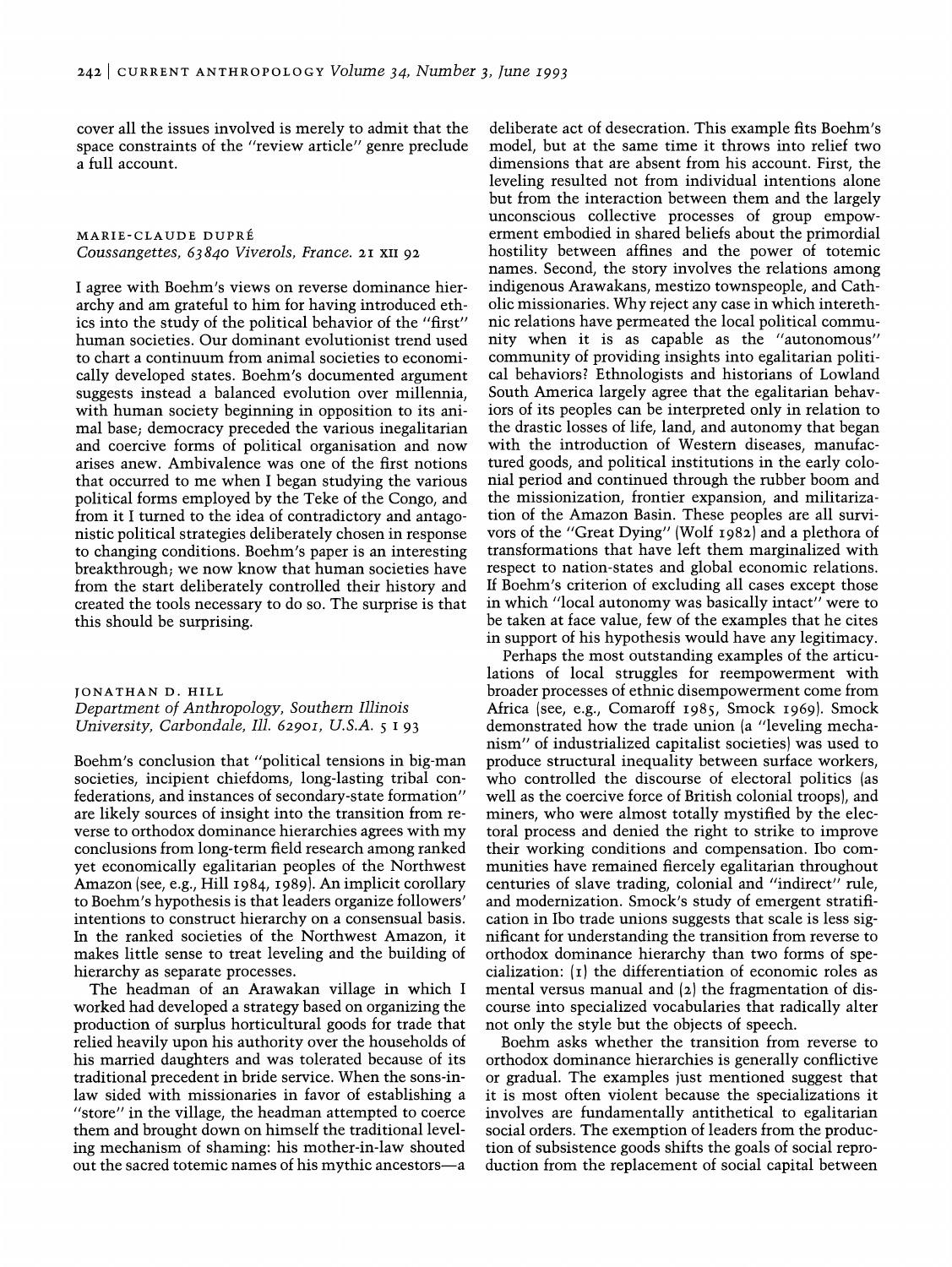generations (Fortes 1958) to the production of material and status inequality. The emergence of specialized discourses takes control over vital forms of knowledgeecological, mythic, historical, etc.—away from relatively autonomous political communities and places it in the hands of a regional or imperial ruler, who in tum uses it to define a political center.

#### SUSAN KENT

### *Anthropology Program, Old Dominion University, Norfolk, Va.* 23529, *U.S.A.* 290 XII 92

Boehm's article is interesting and provocative. He asks some good questions, but I do not always find his answers convincing. I question, for example, his assumption of an innate, universal human propensity for dominance hierarchy and the universality of the leaderfollower relationship. Instead of hierarchies and group leaders, I suggest, highly egalitarian societies may have situational, temporary, and nonbinding "leaders" who are leaders only because ethnographers or others have labelled them as such (Kent 1989, n.d.). These tend to be individuals (such as particularly good hunters or gatherers) whose opinions are more highly valued than those of others in specific situations (such as locating plants and animals) (see, e.g., Silberbauer 1981, 1982) but are rarely perceived as leaders by the rest of the society. In other words, it may be that some highly egalitarian societies have "leaders" only because of the perceptions of outsiders.

In my experience with egalitarian groups, aggressiveassertive individuals are rarely if ever leaders, even if that is their hidden agenda. We need to ask whether sanctions are employed to control leadership aspirations or simply to control deviant assertive behavior. For instance, Boehm refers to my (1989) description of the gang beating of an aggressive individual in a recently sedentary, acephalous Kalahari community. A group, primarily of men but including women, physically punished the aggressor for this socially unacceptable behaviorthat is, for being a deviant rather than for being a wouldbe leader. Although the person who organized the beating once expressed to me a desire to be a leader, no one has ever regarded him as in any way politically distinct.The Navajos among whom I have worked (Kent 1983, 1984) also have sanctions against what is perceived to be overly assertive behavior, but I suggest that these sanctions are against deviance rather than desires for leadership.

I disagree with Boehm's view that there is an innate behavioral trait of dominance that is expressed only in some males. In addition, I have difficulty with the proposition that intrinsic to all societies is a power-curbing mechanism to ward off such behavior; not all or even a majority of individuals in anyone society will try to use power abusively or aspire to leadership.

I also wonder if assumptions concerning hierarchies, assertiveness, and dominance can be generalized as "human nature" when women are basically excluded from study, despite the importance of their political activities in egalitarian societies (see, e.g., Lee 1982; Silberbauer 1982). Boehm's definition of political leadership as pertaining only to males unintentionally implies that women are not as assertive even in highly egalitarian societies or that political proclivities are not part of human nature, only male nature. How do assertive women in egalitarian societies fit Boehm's theory?

The issues Boehm raises are important ones, although I have problems with the conclusions and their implications. Whereas his ideas require some refinement and rethinking, they nevertheless seem to me worth pursuing.

BRUCE M. KNAUFT

*Department of Anthropology, Emory University, Atlanta, Ga.* 30322, *U.S.A.* 28 XII 92

How personal agency translates into effective collective resistance to domination by leaders is a major issue in current social theory but one seldom considered in evolutionary terms. Boehm's suggestion that egalitarianism was universal and maintained through reverse dominance hierarchies among anatomically modem humans prior to plant and animal domestication is creative and pregnant with theoretical implications, but his argument requires refinement.

On the positive side, the argument plausibly explains a major aberration confronting sociobiological and individual-maximization theories of human social evolution: how is it that males in simple human groups are so frequently egalitarian when both great apes and more politically complex human societies exhibit marked male dominance hierarchies? His notion that dominance hierarchies are not absent but effectively "reversed" through active collective social control of leaders has the advantage of maintaining the empirical distinctiveness of adult male egalitarianism in decentralized human societies without making it a developmental anomaly. What it does not do, however, is explain what it is about human culture (and no other known organismic system) that allows rule-governed and morally encoded social control among conspecifics who are often only distantly related. The problem is especially pronounced given the personal autonomy that would otherwise encourage self-interested cheating and make reciprocal altruism an evolutionarily unstable strategy in small-scale human groups (Boyd and Lorberbaum 1987; cf. Trivers 1985). At the same time, as Boehm recognizes, it does not explain why reverse dominance hierarchies and egalitarian social control begin to wane with the rise of food production and increasing political complexity. He unduly limits the connection between his argument and dual-inheritance models of human cultural evolution, on the one hand, and trajectories of socioecological adaptation and historic change, on the other.

In launching a bold and creative hypothesis, Boehm is justified in foregrounding his own level of analysis, but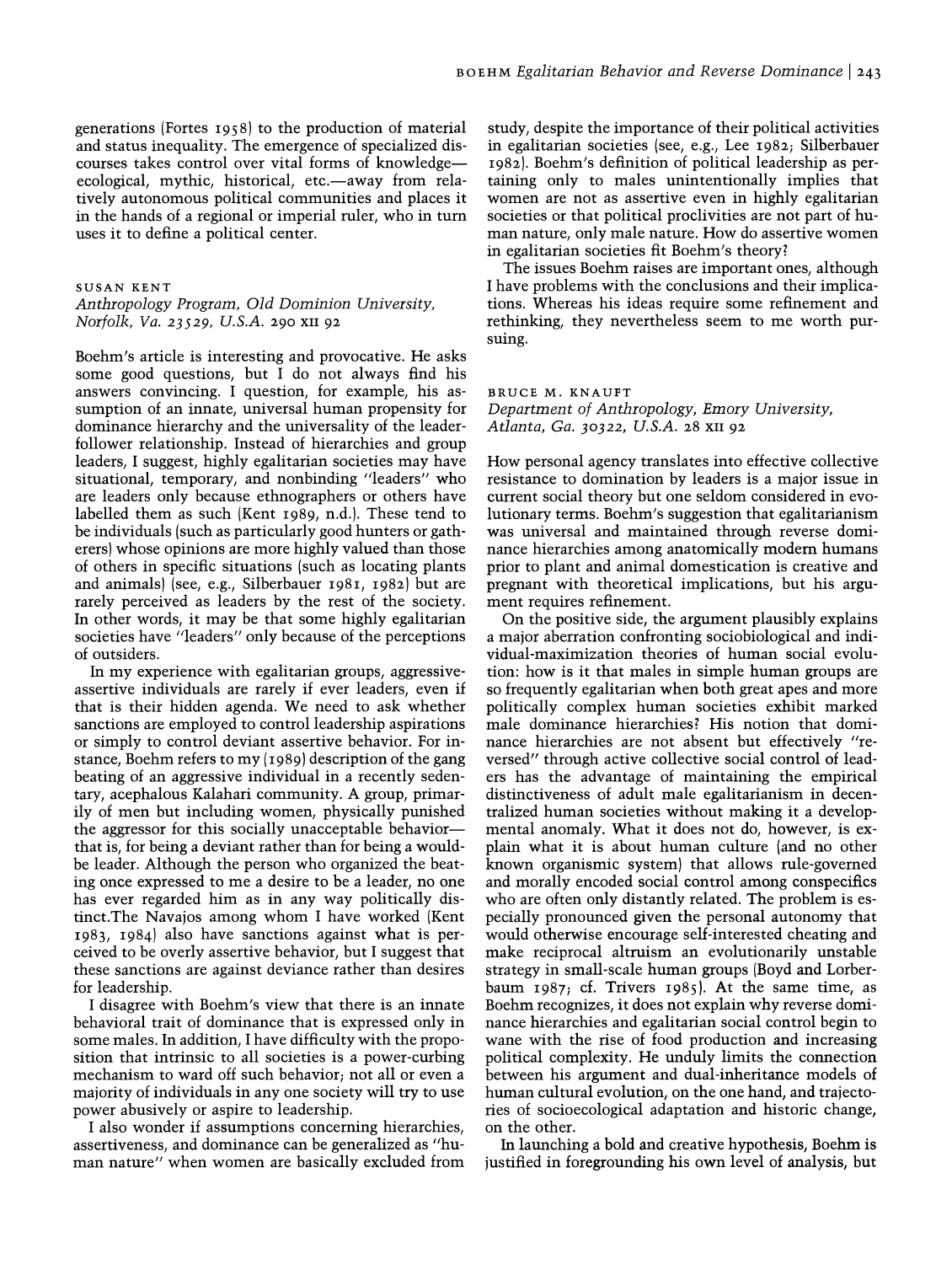there is little reason to exclude the effects of either socioecological constraints or the unique characteristics of human cultural transmission and symbolic communication. His argument is consistent with cultural selection for sharing both information and large-unit foodstuffs among mobile human foragers exploiting patchy and dispersed resources. Reverse dominance hierarchies as a norm would appear to have been unlikely prior to the advent of sharing and cooperation. This marks a qualitative change from nonhuman-behavior models: a cultural ethos of equality underpins the moral and social control of assertive leaders through collective and cooperative action among followers who may be only distantly related or unrelated. Because these actions reinforce a moral norm of equality rather than simply serving to dethrone one leader in favor of another, they are importantly informed by cultural rules and difficult to explain on the basis of competitive self-interest alone.

The large range of variation in small-scale human societies belies the notion that egalitarianism and reverse dominance hierarchies are universal in any simple sense among pre-food-producing but anatomically modem humans (see Kelly 1993). The admirable caps-cultural range of Boehm's ethnographic examples ma,:es it possible but far from certain that reverse dominance hierarchies existed in the various societies he mentions, no alternative hypotheses or means of falsifying the hypothesis are considered. Further, it is a separate and undiscussed issue whether societies here termed "egalitarian" are in fact egalitarian in terms of gender and age; Boehm's thesis applies to egalitarianism among *adult men.* These caveats notwithstanding, Boehm's characterizations are likely correct for male politics among many if not most of the nonintensive foragers in the ethnographic record.

By focusing on intentionality, Boehm creates an important potential bridge between the study of human social evolution and the current interests of many sociocultural theorists in individual agency vis-à-vis reflective/ unreflective practice, maintenance of or resistance to hegemonic cultural orientations, and the implications of these for sociopolitical status differentiation. Sociocultural considerations of domination, resistance, and strategic practice (e.g., as discussed by Bourdieu, Foucault, Gramsci, and Stuart Hall) tend to be excluded from the study of prehistoric sociocultural formations and from the more reductive materialist and natural selection models favored by many paleontologists, archeologists, and behavioral ecologists. It is sad but true that many contemporary cultural anthropologists have written off the study of human social evolution, considering it too distant from their concerns. Arguments such as Boehm's, though they fail to draw explicit connections with wider issues in cultural and post-Marxist theory, may help to narrow this gap. Boehm's argument also begins to illuminate the political distinctiveness of small-scale human societies and the interconnections between them and both prior and subsequent evolutionary developments.

KEITH F. OTTERBEIN

*Department of Anthropology, State University of New York at Buffalo, Buffalo,* N. Y. *I426I, U.S.A.* 28 XII 92

I have long suspected, and am now convinced after reading Boehm's paper, that the concept of egalitarian society is utterly meaningless. To use Boehm's term, found in another context, it is a "monolithic stereotype." It masks tremendous variation in behavior. Examination of the tables makes this point clear. The societies included range from hunters and gatherers to states, and the "sanctions" cover a vast array of behaviors. My own research on feuding, warfare, and capital punishment, using probability samples, has shown wide variability in these behaviors. To label them as collective violence would make no more sense than labeling the "sanctions," as a group, egalitarian behavior. In several recent comments in CA I have described the variability as it pertains to hunters and gatherers (1987, 1988, 1991). It is time we stopped trying to force these societies and many more into the egalitarian-society mold.

#### STEVE RAYNER

*Battelle Pacific Northwest Laboratories, 90I* D *St. S.W., Suite* 900, *Washington, D.C. 20024-2II5, U.S.A.*  7 I 93

I take Boehm's intentions to be, first, to seek a "single general theory" that explains "egalitarian behavior in all of its forms" and, second, to restore the concept of intentionality to explanations of human social behavior. His method is a qualitative evaluation of a large sample of the ethnographic literature, and his theoretical product is a concept of reverse dominance hierarchy whereby egalitarian collectives exert control over emergent and would-be leaders by means of sanctions ranging from shaming and ridicule to homicide. Boehm believes that his research provides evidence that reverse dominance hierarchy was a universal characteristic of prehistoric societies and that the formation of early states occurred through an inversion of the direction of dominance that may have been sudden or gradual.

With respect to a causal theory, it is unclear whether Boehm sees this as explaining why people favor egalitarian arrangements or explaining how such arrangements are maintained. Reverse dominance hierarchy does provide a plausible description of the maintenance of egalitarian systems, but in explaining why they should be preferred in some societies, he seems to fall back on a natural human proclivity for egalitarian arrangements that is "just so"-hardly a general causal theory.

The notion that individuals act with the intention of maintaining their preferred social or political arrangements is one that is shared by a number of theoretical strands in sociology and anthropology. There is less agreement, however, about where intentions come from (how preferences are formed) and how individual preferences are accommodated in societal utility functions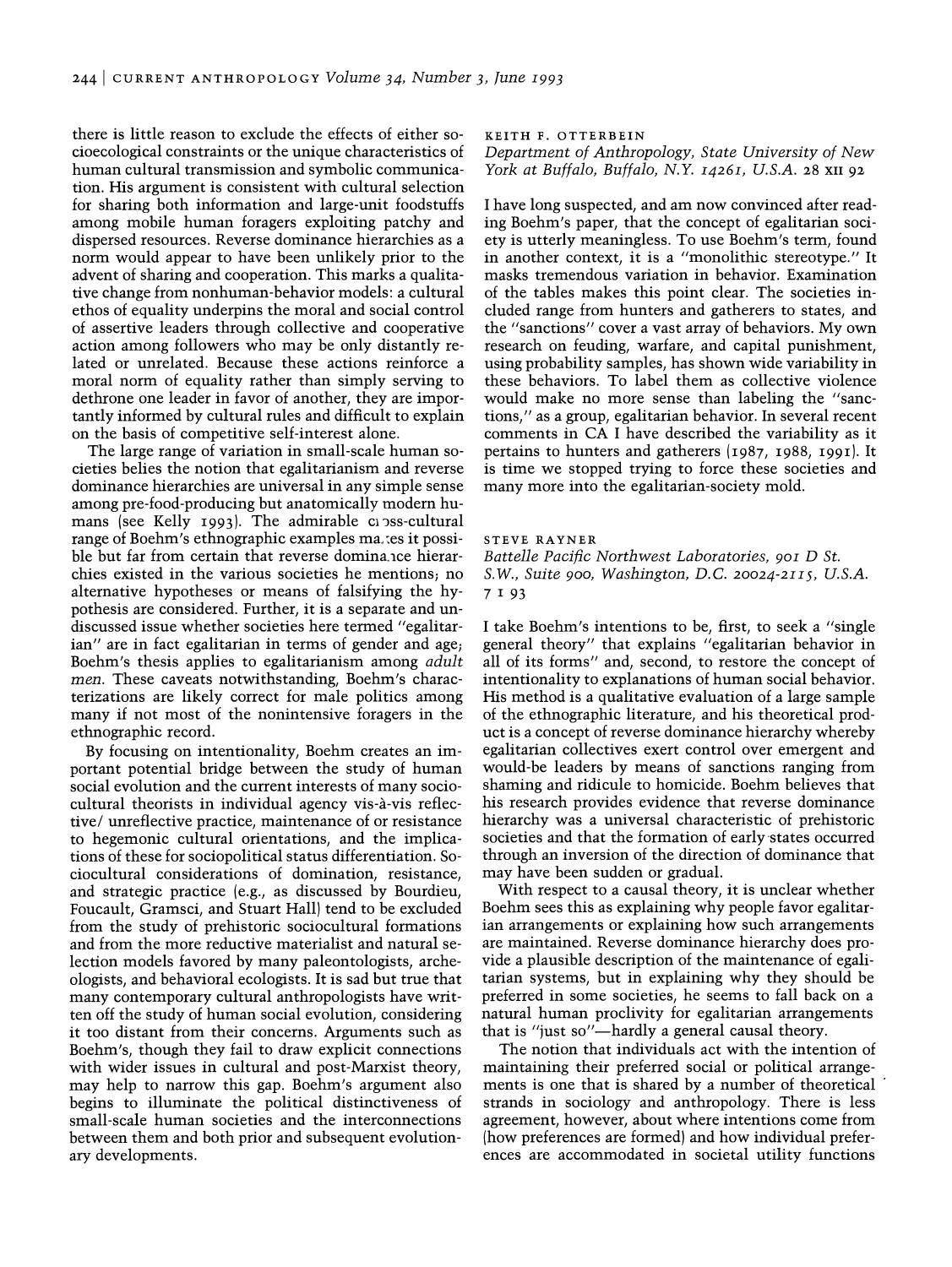(Arrow's famous paradox in economics). It seems to me that these are the challenging issues about the role of intentionality in social behavior that Boehm does not address.

The effort to detect intentionality in a qualitative evaluation of a large sample from the ethnographic literature is heroic but presents methodological difficulties. Boehm tells us that he used only "the sources that provided unambiguous evidence of intentional sanctioning," but it is therefore hardly surprising that "the findings of this survey support the hypothesis that an egalitarian relation between followers and their leader is deliberately made to happen by collectively assertive followers." Boehm emphasizes the preliminary nature of his study. However, in the final analysis, only a carefully designed research protocol involving live subjects can hope to distinguish intentional levelling from unconscious status adjustments.

As Boehm implicitly acknowledges, it is difficult to distinguish reverse dominance hierarchy from any number of sanctioning behaviors, ranging from shaming and ridicule to homicide, that societies use to keep leaders in line. When norms of social conduct governing the deportment of individuals in leadership roles are breached, offenders are sanctioned. There does not seem to me to be anything peculiarly egalitarian about this principle. Unless I am missing something, Boehm seems simply to have selected cases in which the norms happen to be egalitarian.

Finally, although rightly critical of the equation of egalitarianism with small-scale nomadic foraging societies, Boehm nevertheless accepts the conventional definition of egalitarianism in terms of what it is not-i.e., in terms of the relative absence of ranking and stratification. It is ironic that he cites my edited volume with James Flanagan (Flanagan and Rayner 1988) in support of this definition, since our purpose in preparing that book was to define egalitarianism according to the attributes it does possess as a rules system for maintaining parity among individuals or social subunits (factions, clans, lineages, etc.). From an evolutionary perspective, I have argued that such rules systems may exhibit far greater measurable information-theoretic complexity than the rules systems necessary to maintain hierarchical political structures (Rayner 1988). If evolution tends in the direction of increasing complexity, we might be tempted to argue that hierarchy was the original state of human society and egalitarian social systems developed as a response to it (a view that is not inconsistent with the primate record). Indeed, many egalitarian societies, ranging from the Bushmen and the Mbuti to religious sects and intentional communes, exist as a consequence of withdrawal from contact with or participation in hierarchical systems. In our introduction to *Rules, Decisions, and Inequality,* Flanagan and I reversed the conventional assumption about social developmentthat complex societies develop from an initial egalitarian state by the accretion of rules. However, the empirical evidence is inconclusive. In any case, the

development of human society may be better described in terms of a dynamic tension between egalitarian and hierarchical modes illustrated by the cyclical patterns of Leach's highland Burma (Gross and Rayner 1985) and the levelling cycles of New Guinea cargo cult activity (Rayner 1982).

Interestingly, both of these examples and other case studies indicate that the transformation of egalitarian intentional communities into centralized hierarchies requires as a precondition that leaders exert effective control over the boundary of the group (Mars 1986, Rayner 1986). Boehm notes the fissiparous tendencies of egalitarian groups. If we cannot establish the evolutionary priority of equality and hierarchy, then we may do well to focus on the processes of withdrawal, levelling, expulsion, and routinization. These processes hold the key to the persistent and complex interplay between hierarchy and equality that continues to be a major element in contemporary public policy debates.

# **Reply**

CHRISTOPHER BOEHM *Los Angeles, C"lif., U.S.A.* I II 93

For nearly four decades, "egalitarian" or "acephalous" society has been an indispensable analytical icon, but . the icon has seriously eroded around the edges. The original concept was too specifically based on nomadism, too idealized, and too narrowly explained as an effect of material circumstances or social structure. It was a projection of investigators socialized in modern political societies that were hierarchical and centralized but nevertheless maintained an egalitarian ideology. Because of this tension, we tended to stress the "equality," all but ignoring status discrepancies and even very low-key leadership. The result was a caricature. Gradually we discovered that an egalitarian ethos might coexist with some significant degree of ranking and could be found in tribal warrior and even big-man societies. Badly in need of overhaul, the caricatured model persisted because "egalitarian society" was so useful for analysis. My efforts here have had two aims: to provide a general explanation for egalitarianism and to examine the possibility of bringing the intentions of nonliterate people more explicitly into ethnological analysis.

Enough of the comments and criticisms have focused on methodological problems to justify providing additional details about the research project itself. My own field experience with egalitarian people has been (rather briefly) with Navajos and (mainly) with politically extribal Montenegrin transhumant pastoralists, technically peasants, whose egalitarian ethos in 1965 was tattered but still strongly in evidence. Because the ethnohistorical materials for Montenegro were excep-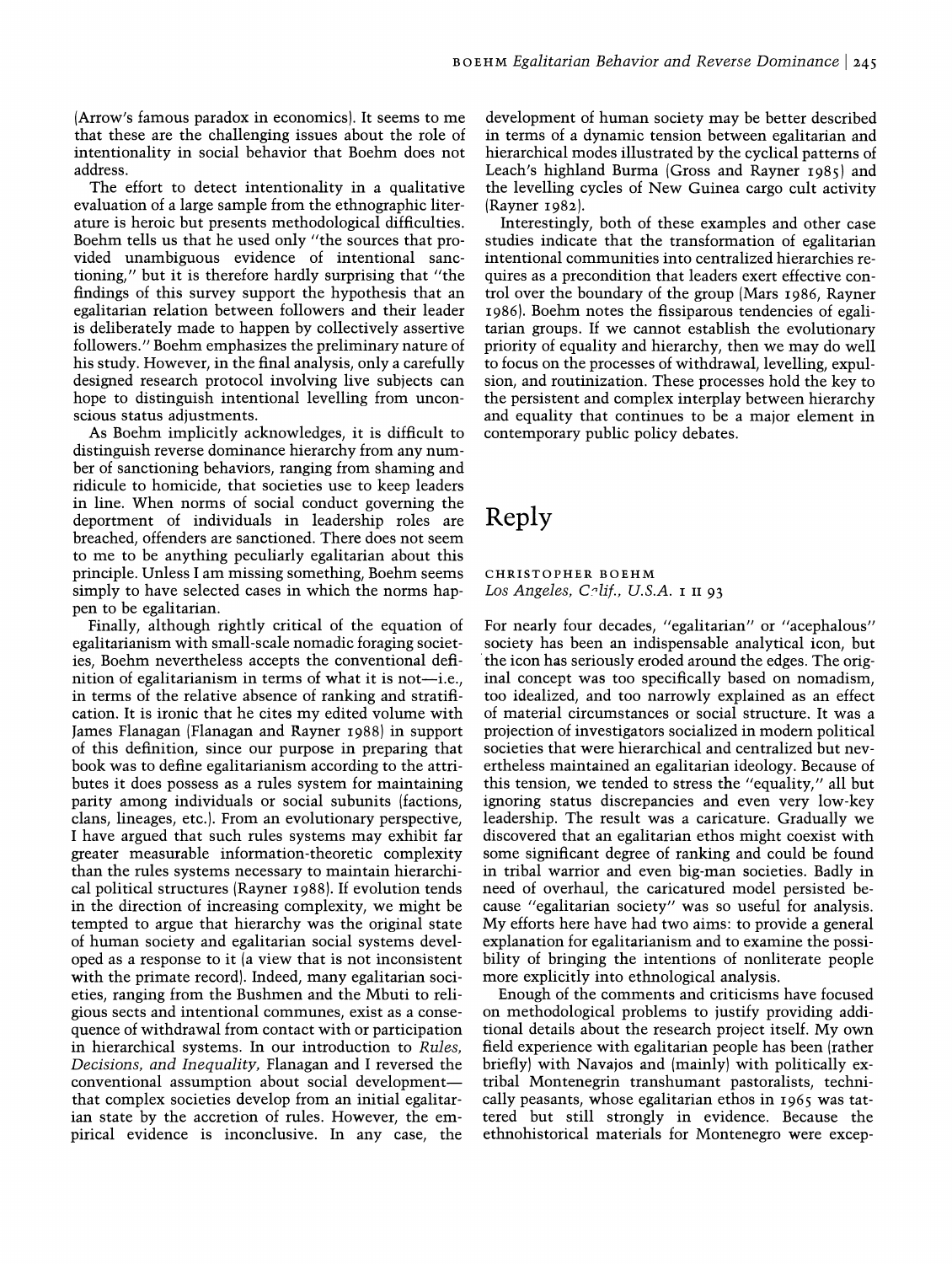tionally rich, I also studied their egalitarian ethos and its fully tribal social expression before indigenous state formation in 1850. The only foragers I have studied are the wild chimpanzees who provide the model for orthodox dominance hierarchy.

One thing that students of "egalitarian society" seemed to agree upon was that "leveling mechanisms" were needed to account for the absence in many world societies of marked stratification and strong leadership, but it was rarely asked why such mechanisms were needed. A few references to innate hierarchical tendencies provided the only general hypothesis in print when I began the research, and my familiarity with the literature on primate social dominance hierarchies made this appealing to me as a working hypothesis. But hypotheses about hierarchical tendencies merely identified what the leveling mechanisms were working against. The closest thing to a general explanation was the impression that people love their autonomy, and, while I agree with Dentan that many scholars would support that conclusion, the causal basis for it is not very clear. Hoping to clarify this, I developed the second working hypothesis that the human nature that encouraged individuals to dominate was at the same time supporting individual tendencies to *resist* domination; such tendencies, with social amplification and some means of implementation, seemed sufficient to produce leveling. I thought that these hypotheses might be combined to explain "egalitarian societies" and "acephalous societies" as instances of collective behavior aimed at curtailing individual domination similar to that identified by Lee (1979) and Woodburn (1982). Because such hehavior involved purposeful sanctioning, I had to face the issue of "intentionality." I welcomed this challenge because I felt that anthropologists had relied too heavily on reductionist explanatory schemes that either took indigenous strategic input for granted or dealt with it obliquely.

The wide range of criticisms and comments reflects both the complexity and difficulty of the issues that attend the concept of egalitarian society and problems of the quality of ethnographic reporting and the subtlety of egalitarian sanctioning. Early in the survey I realized that although I was focusing on the abuse of power in small-scale societies, what I was really after was any abuse of power outside of the immediate family. I also realized that curbing power abuse specific to leaders took place even in very hierarchical societies. For this reason I took the presence or absence of a definite egalitarian ethos as the line of demarcation; this type of ethos disappears in authoritative chiefdoms and kingdoms even though it partially reemerges in ancient and modem democracies. Because a society's political ethos often goes unreported and past egalitarian sanctioning may be elusive, I knew that I was potentially in some trouble with respect to falsifiability criteria if I wished to make universal claims for my hypotheses. For that reason I chose a relative-plausibility argument, hoping to stimulate the kind of debate that such arguments engender. I cast the discussion in terms of *egalitarian be-* *havior* rather than "egalitarian society" both because the social type had become too diversified and because I wished to focus on cultural process and emphasize indigenous intentions.

Otterbein indicates that "egalitarian behavior" is simply too general a concept to be useful in cross-cultural analysis. But decisive control of the abuse of power by leaders (and others) in little-centralized societies that subscribe to a *primus inter pares* ethos is empirically distinguishable from the situation of centralized polities that lack an egalitarian ethos, and this is a distinction that can be useful for typological and processual analysis if one is interested in larger questions. It is by exploring such questions, I think, that eventually some more precise subcategories can be developed.

Rayner asks whether I am explaining *how* or *why,*  and this is a searching question. Here, the specific how hypothesis is focused on indigenous methods of solving social problems, specifically, the sanctioning and distancing of upstarts. This brings up a why question pertaining to their intentions: why do the main political actors individually not like being dominated, join together to create and maintain an egalitarian ethos, and in practice try to make this stick? The ultimate why hypothesis stems from the two contradictory propensities in human nature mentioned above. A year and a half in the field has convinced me that few if any adults in a chimpanzee dominance hierarchy prefer their submissive roles to dominating; indeed, for males aggressive pursuit of domination amounts to something of a lifelong career (see also Goodall 1986, Nishida 1967, de Waal 1982). These tendencies provide substantial food for thought if one considers them together with the fact that, although the smallest human societies have anticonflict ideologies and a high degree of group conformity, there are always some individuals so aggressive that they must occasionally be put to death by the entire group acting as a defensive coalition.

If one wishes to explore the why question in more immediate terms, this will have to be done not at the genetic level but in terms of psychodynamics or social dynamics or the analysis of choice behavior. Then, as Rayner says, it may be time to investigate living decision makers and not other people's ethnographic accounts. I think that humans prefer not to be dominated unless compensated by significant rewards, such as protection from aggression or economic risk. Thus, the tendency to prefer freedom from control is far from absolute; it has to compete with the rewards that may come from strong individuals and also with a fearful aversion to stirring their ire. But so long as the group can keep individual aggressiveness firmly under control, neither of these competing factors is likely to develop strongly. Although resistance to an unusually assertive person can be dangerous if attempted individually, a small society can readily manage the problem by aggressive manipulative sanctioning or the establishment of social distance. By threatening or practicing such behavior, the main political actors usually keep their leaders in line. Where economic redistribution or protection from exter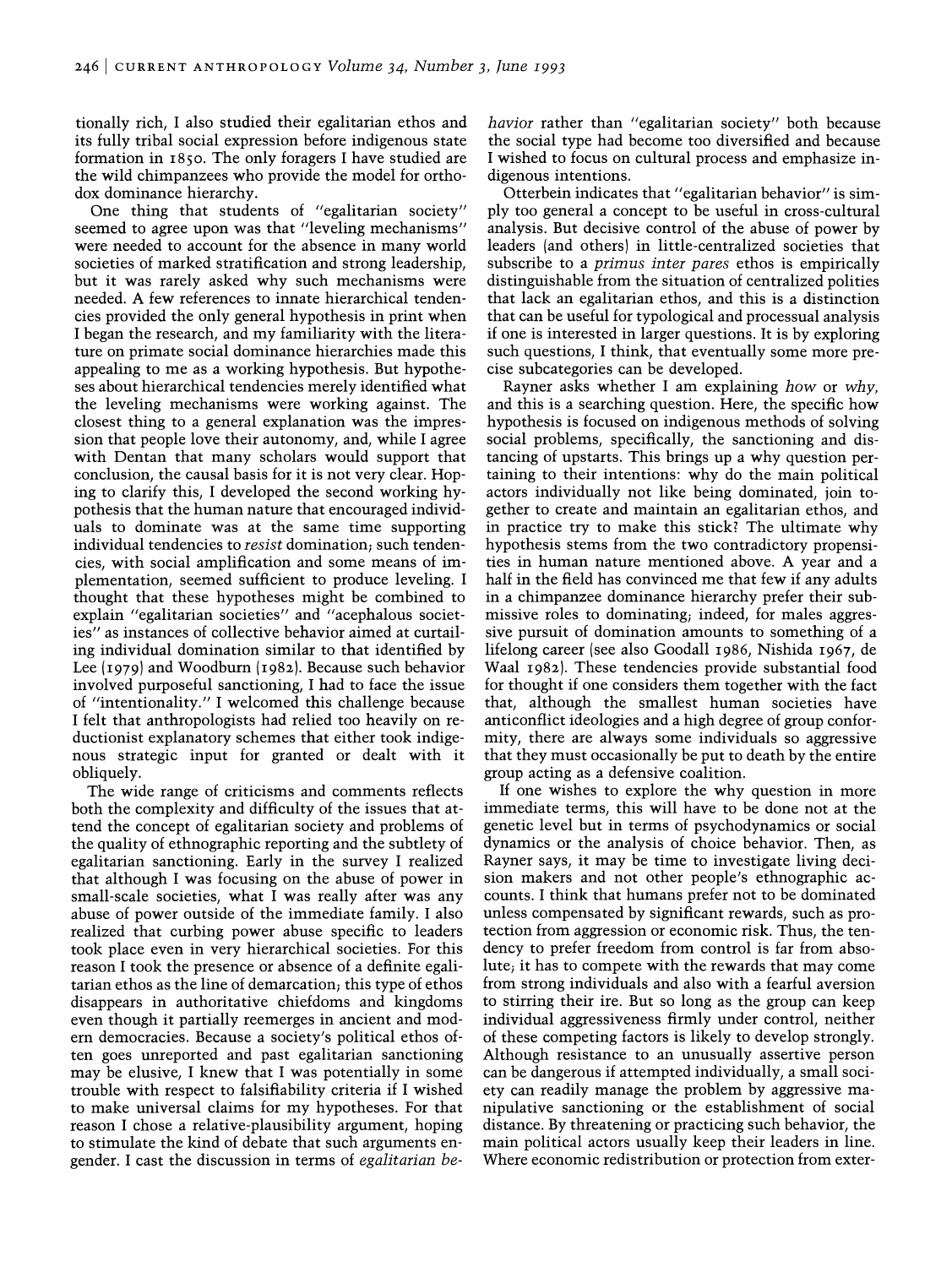nal predation serves as a major reward, the benefits of strong leadership make submission easier, and once power has been allowed a leader the costs of opposition rise very sharply. I believe that a better understanding of such rewards and punishments will help us to understand the transition to political centralization.

Rayner suggests that in trying so hard to detect intentionality I could have been counting only sources that provided unambiguous evidence of intentional sanctioning and therefore rejected possible negative evidence. What I did was examine any source in which centralized authority and stratification were not very well developed and take as solid evidence only the 48 unambiguous cases of intentional manipulation, setting aside a number of cases that merely exhibited indications of sanctioning and also many cases for which insufficient information was a major problem. Most of the latter were ethnographies that glossed over the leadership role, gave no instances of behavior by leaders, provided no description of the political ethos, and gave no instances of people trying to dominate and being sanctioned or distanced. I did watch for evidence that might falsify the hypotheses being explored. For example, I noted the few cases in which individuals managed to dominate their fellows *without* being sanctioned. Unfortunately, there was no precise information about presence or absence of an egalitarian ethos in those cases, nor do we know how long the domination episodes lasted. Again, these instances, along with reports such as Gayton's (1930) on shamans who intimidated people among the apparently egalitarian Yurok, are of particular interest with respect to political centralization.

My attempt to use reverse dominance hierarchy as a way of placing human behavior in perspective relative to a common African ape ancestor has met with varying degrees of acceptance. Rayner apparently takes reverse dominance hierarchy to be any sanctioning of leaders in any type of society, but this is not what I said. In hierarchical societies keeping a leader in line amounts merely to a reverse-dominance *episode;* when an abusive leader is changed for a strong leader who is not abusive, the hierarchy continues to assume the orthodox pyramid form. A reverse dominance hierarchy is present only when the strongest individuals in a group are denied power by assertive collective action on a continuing basis.

Kent raises the fundamental issue of whether all human groups have leaders, suggesting that in many cases leaders are erroneously perceived either because outside observers accustomed to leaders are seeing them where they are absent or because outsiders have forced individuals to act uncustomarily as leaders. This introduces problems of definition and perhaps reflects the tendency to contrast "government" and "anarchy"; in effect, this forces an easy typological choice as an alternative to exploring the subtleties of low-key leadership. Anthropologists in the field tend to assume that what they see under routine observational circumstances is all there is, but I have suggested that the political behavior of leading individuals can be kept very low-profile by a *pri-* *mus inter pares* ethos and its inhibiting effects. For example, among foragers people known to be astute in making their personal decisions are likely to be perceived by the group as potential leaders when leadership needs arise (see Riches 1982). Kent places such occasional leaders in quotes, but I find it useful to avoid the sharp distinction.

Obviously, leaders whose usefulness to the group is ephemeral are less likely to abuse power than ones whose roles are formally recognized or continuously exercised, but both types of leadership are associated with an egalitarian ethos. One would expect leadership to be far more prominent and continuous where intergroup conflict is ongoing than where only nonmilitary leadership is needed for the relatively rare ecological or social exigencies that require a group response.

Barclay suggests "anarchic" as a better label than "egalitarian" or "reverse dominance" for societies with no government or true legal sanctions. I believe that every human society at least in times of stress will produce leaders and will exhibit moral sanctioning that helps to organize and *govern* behavior; either would be inconsistent with any notion of "anarchy." There may be some problems of polysemy with this ethnocentric term, insofar as it tends to connote not only an absence of government as we know it but disorder. The application of even the first sense of the term to nonliterate peoples' sociopolitical arrangements seems to me dubious because our own definition of "government" gets in the way of impartial exploration of low-key politics. My point is that the nuanced behaviors reflect not so much an absence of government as a partial suppression of tendencies toward government.

Kent also raises the question whether the egalitarian sanctioning is directed against leadership aspirations or simply against deviant assertive behavior. In my treatment there is no such dilemma. If particular leadership aspirations are indigenously coded as abusive, this is no different from any other individual's being abusively dominant except that in deciding on sanctions the group must include the positive value of the person's leadership in the equation. If an egalitarian ethos is present, abusive leadership is, by definition, deviant.

Kent says that in her experience aggressive-assertive individuals are rarely if ever chosen as leaders. My suggestion is that if such groups are observed long enough, eventually a leader will try for self-aggrandizement. When the group does make a mistake, people similar to the San and the Navajo seem to treat overaggressive leadership like any other problem of power abusethrough manipulative sanctioning or social distancing, as with Geronimo's abandonment by his band. More generally, Kent's point is well taken. As I tried to make clear in the paper, the vigilant nature of egalitarian behavior makes it possible for the main political actors to preempt attempts at self-aggrandizement, and one way of doing this is to avoid choosing certain persons as leaders.

Finally, for Kent there are questions about the roles of women. My feeling is that our own sex role stereo-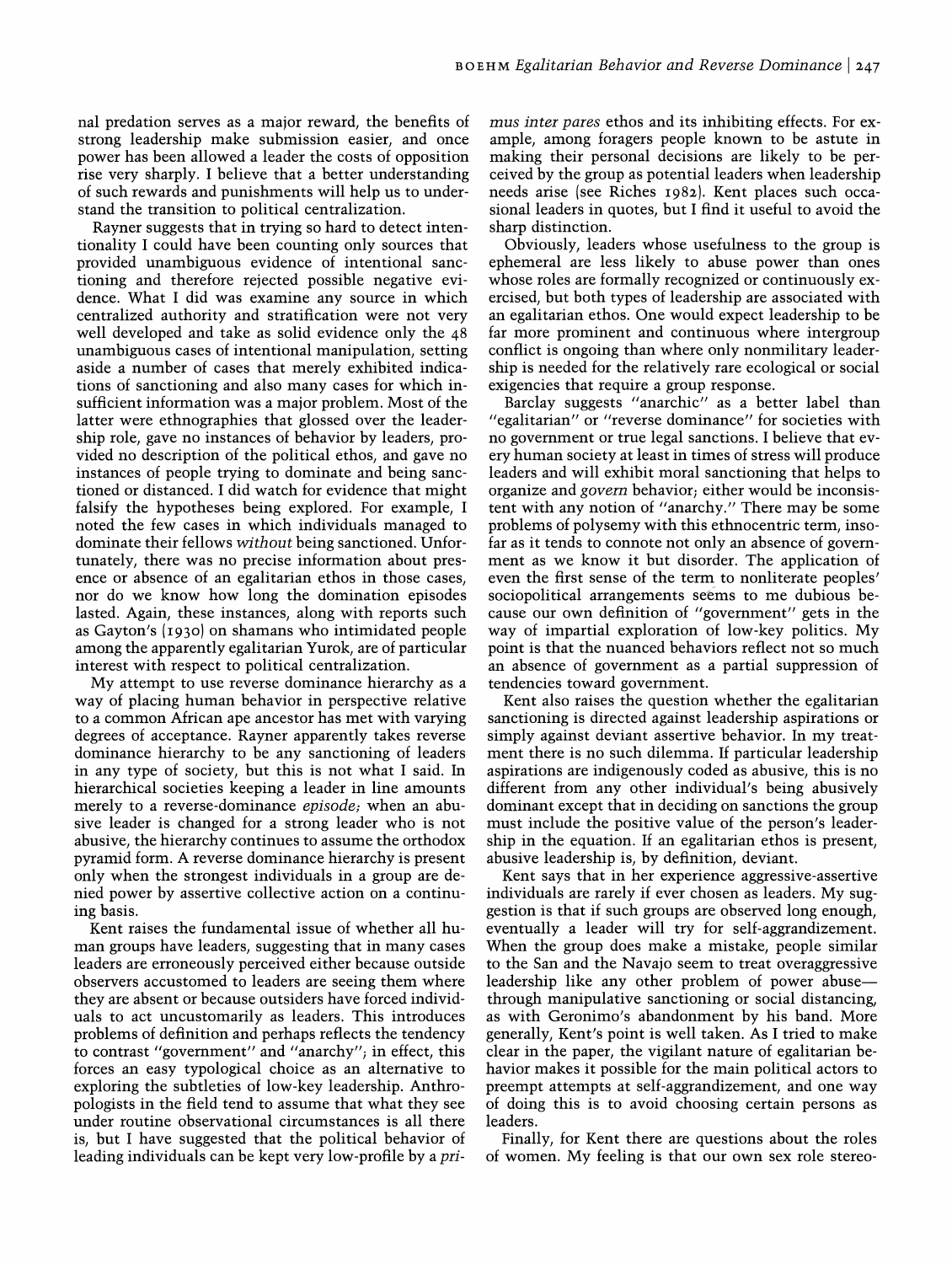types have resulted in some biased ethnographic perceptions of women's political power and influence (a problem I acknowledged in a footnote). Empirically, we are faced with the fact that, reporting biases aside, women are not very often the group leaders where a leadership role is recognized, and although they may be full or partial members of decision councils they are sometimes excluded. The definition of main political actor was designed to account for any of these contingencies without bias toward either sex. The way an assertive woman would fit into my theory is that if she tried to abuse power she would be controlled like any other upstart unless there were some special attitude that resulted in sex-role bias.

There remains the question whether human nature itself might be sexually dimorphic. I said in effect that it is male chimpanzees that seem obsessed by political power, but I would not go so far as to assert that genes make them so (although this seems possible). If there is no definite answer to the question with chimpanzees, it seems unlikely that we can even guess with humans. My assumption in writing the paper was that basically there is one human nature and that wherever women have partial or full participation in political process—as main political actors or as deviants who abuse power or even just as contributors to public opinion—they have a role in egalitarian political process. It is obviously a cultural matter whether women are included among those defined indigenously as peers.

Dentan raises the issue of autonomy and indirectly of psychodynamics as a kind of analysis I neglected to discuss. Mentioned in passing is my failure to .cite the recent article on autonomy among foragers by Gardner (1991), with a suggestion that some of my ideas were anticipated in it and in work by Robarchek. With respect to Gardner's parallel effort, my article was basically complete by late 1991, and I had already decided that an "autonomy" approach was not appropriate to my analytical goals. With respect to originality, I should also mention that the arguments presented here have been published in several contexts (Boehm *1982b,* 1984, *1986a,*  1991) as-evolutionary or political hypotheses directed at foragers and others. More important, Lee's (1979) description of San social control and Woodburn's (1982) very specific hypothesis about African foragers' intentionally keeping their social life egalitarian through sanctioning do not appear in Gardner's list of 12 forager explanations, even though autonomy is prominent in their interpretations. The discussion following Gardner's article does touch on sanctioning at several points but again not as a possible major cause of egalitarian behavior. Had I been writing a book rather than an article, I would have taken Gardner's useful analysis and the lively discussion it engendered into account, and Robarchek's thoughts as well. Here I took an analytical shortcut by bypassing individual psychodynamics and looking for contradictory pan-human propensities (dominance, submission, and dislike of being dominated) that drive psychodynamics and shape social psychology; I

concentrated on the egalitarian ethos as a *cultural* locus of values that motivates sanctioning.

Dentan suggests that the analysis here is Hobbesian because there is no element of self-control. I believe that self-control is implicit in the argument but far more difficult to demonstrate by case study than is external control by sanctioning. I made it clear that occasional punishment of overassertive individuals suppresses individual domination tendencies over the long run in the absence of further sanctioning by making "exampIes" of people, and I would consider this as involving self-control. I also implied that sensitivity to an egalitarian ethos has a similar effect. Beyond this, I think that the psychological variability among group members in the matter of self-control and dominance behavior also figures in the analysis. It is not a war of all against all but a war of the great majority who are willing to settle for equality against the occasional dominator who is not. The assumption would be that such upstarts either lose self-control or imperfectly judge the egalitarian intentions of their peers and think they can get away with it.

Dentan argues that deserting an abusive leader is not in fact dominating behavior. To some extent I agree, and I did go out of my way to differentiate desertion from more manipulative moral sanctioning. One could argue that desertion involves social distancing rather than social manipulation, but the same is true of execution and exile, and these involve decisive moralistic manipulation of a problem situation. In fact, exiling, deserting, or executing an upstart amounts to a very strong case of ostracism, but desertion has the least aura of dominance because the group may slip away in the night rather than confronting the upstart. Indeed, it is suggestive of the avoidance pattern found among foragers, used more often in managing conflicts than the more manipulative conflict resolution found among sedentary peoples. If I seem to be splitting hairs here, it is because it could be argued that avoidance was the only solution to the problem of domination during the Paleolithic and therefore reverse dominance hierarchy was absent even though fearful avoidance facilitated leveling. However, one must consider that the deserted leader would know where to find the group and regain dominance if there were no other obstacle. Empirically, the groups re-. porting only desertion are about half foragers, but for the three Australian groups, three African forager societies, and Eskimos no desertion is reported.

Barclay points to causes of leveling other than intentional sanctioning such as external disruption of hereditary offices, debts owed by chiefs, and jealousy. To these may be added the various ecological, economic, and social explanations listed, including witchcraft accusations as an expression of jealousy. Similarly, Knauft sees my treatment of such automatic leveling mechanisms as indicating that they and intentional leveling mechanisms are mutually exclusive, but in fact I was concerned that automatic leveling mechanisms were only part of the story. If some combination of these automatic or external leveling factors were so effective that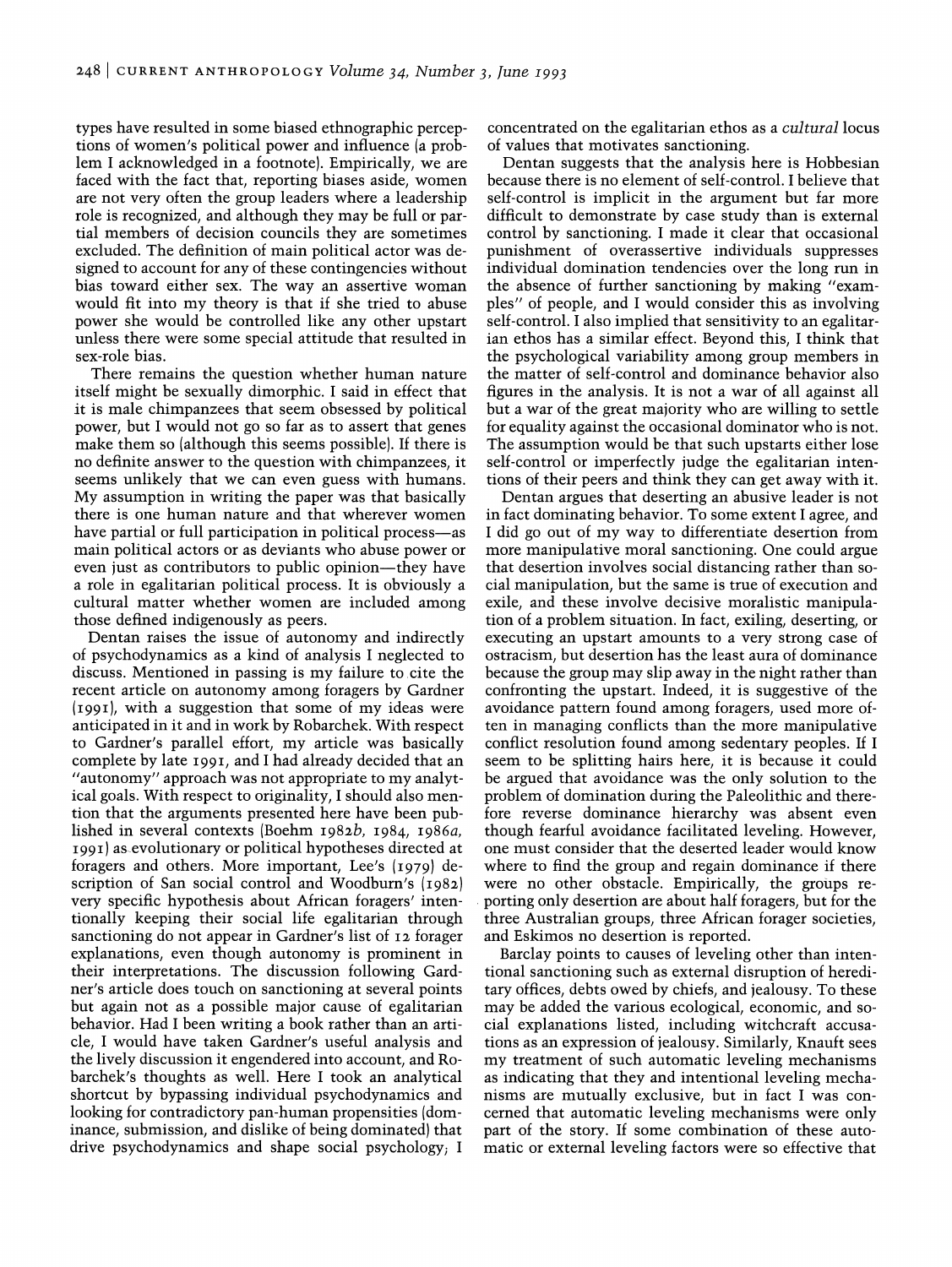no individual ever tried to dominate anyone, a group might have no stimulus to develop an egalitarian ethos or egalitarian behavior, and reverse dominance hierarchy might be less widespread than I have suggested. It is conceivable, for example, that envy-based witchcraft accusations sometimes perform the same leveling functions as fully conscious sanctioning (as, for example, with Knauft's Gebusi) and do this so completely that an egalitarian ethos does not arise, but to be certain that an egalitarian ethos is absent may require specialized investigation techniques.

In any event, egalitarian sanctioning as a fully conscious intentional behavior does receive substantial help from a wide variety of automatic leveling mechanisms. It must be kept in mind, however, that there are also material factors that promote hierarchy. For example, when resources permit large populations to live in one place, and particularly if there is a warfare pattern that makes fission unprofitable, groups may not split even when they grow so large that they develop factions that inhibit unanimous egalitarian sanctioning. This makes development of centralized authority much easier in spite of the fact that both intentional leveling mechanisms and automatic ones may be operating in the opposite direction. It is important not to contrive an explanation focused on the immediate functional requirement for analysis, be this egalitarian leveling or the development of hierarchy and state formation. I consider this an important criticism and hope that the integrated analytical framework I have developed here will facilitate a more even-handed approach.

Hill's interesting case study from the Northwest Amazon illustrates nicely how among peasants public opinion can focus on a leader and shame him into relinquishing control in a case of power abuse. Initially I decided to omit societies that were not fully autonomous locally, but with the preliminary analysis completed it makes sense to have a careful look at such complications, for there are many peasant societies that have a very substantial degree of local autonomy including a free hand in choosing (and controlling) their own leaders and a large responsibility for policing their own behavior. The cases cited by Hill are highly informative and, I think, lend credence to the notion that the model I propose could help explain both pristine and secondary political centralization.

While Hill seeks to broaden the definition of egalitarian behavior, Barclay questions the inclusion of certain non peasant societies. Bedouins do present problems as part-societies, but often their local autonomy is sufficient to meet my survey criteria. The refuge-area Montenegrins, like the Berbers, retain full local autonomy much of the time even though they have had to cope with external predators and have submitted expediently by paying tribute when necessary. In any event, I agree with Hill that the definition of egalitarian behavior could now be broadened to include peasants who choose their leaders and do their own sanctioning and also modem societies that do more than pay lip service to egali-

tarian principles. However, these are not reverse dominance hierarchies as I have defined them.

As indicated above, I agree with Knauft that the presence of intentional leveling by no means rules out socioecological contributions to leveling. I stressed intentionality because the socioecological arguments, while often plausible, seemed contrived and because the forces cited were so variegated as to preclude any general explanation. Although some commentators seem concerned about my placing my general explanation in an evolutionary perspective, Knauft would like me to explain what it is about human culture that allows rulegoverned and morally encoded social control to develop among individuals who are only distantly related, calling for analytical treatment of coevolution and longterm historical change in an ecological context. These questions are very interesting, and I agree with Knauft that if better bridges can be built between evolutionary and other perspectives in anthropology the discipline will profit. Obviously the human capacity for cooperation is intrinsic to the kind of consensual sanctioning that I am discussing. Whether every instance of cooperation must be supported by an inclusive-fitness argument requires careful consideration. In theory, if an individual's ability to cooperate were solely the result of gene selection that favored individual ability to share largegame meat, I see no reason that other forms of cooperation could not have been flexibly invented as spin-offs, as it were, and continued through purely cultural selection without individual genetic benefit so long as they did not reduce inclusive fitness (see Wilson 1989, Boehm 1981). In fact, however, moral sanctioning as a special kind of cooperative behavior would appear to provide reproductive advantages to group members in competition with the deviant. When greedy individuals or cheaters or recidivist killers within the group are curbed, the rest of the group's members increase their fitness by denying to a would-be upstart special advantages such as multiple wives, a lion's share of subsistence, or a longer life span. If this analysis makes sense, then the individual capacity for cooperative egalitarian behavior benefits reproductive success. But to avoid contrivance, it is necessary to say also that the propensity for individually competitive self-assertion also would appear to provide fitness rewards up to point that a would-be dominator begins to receive sanctions that curtail reproduction. As far as genetic selection is concerned, then, in theory reverse dominance hierarchies could go on forever as long as the two propensities remained in balance. Obviously, it is to environmental and cultural factors that we must look if we are to explain the return to orthodox dominance hierarchies and state formation.

One issue that I must address further in conclusion is whether egalitarian behavior and reverse dominance hierarchy may apply to most or all small-scale societies that lack very marked hierarchies. The survey data do not permit a definitive answer. My considered assessment is that probably every human society that exhibits an egalitarian ethos has developed a repertoire of coping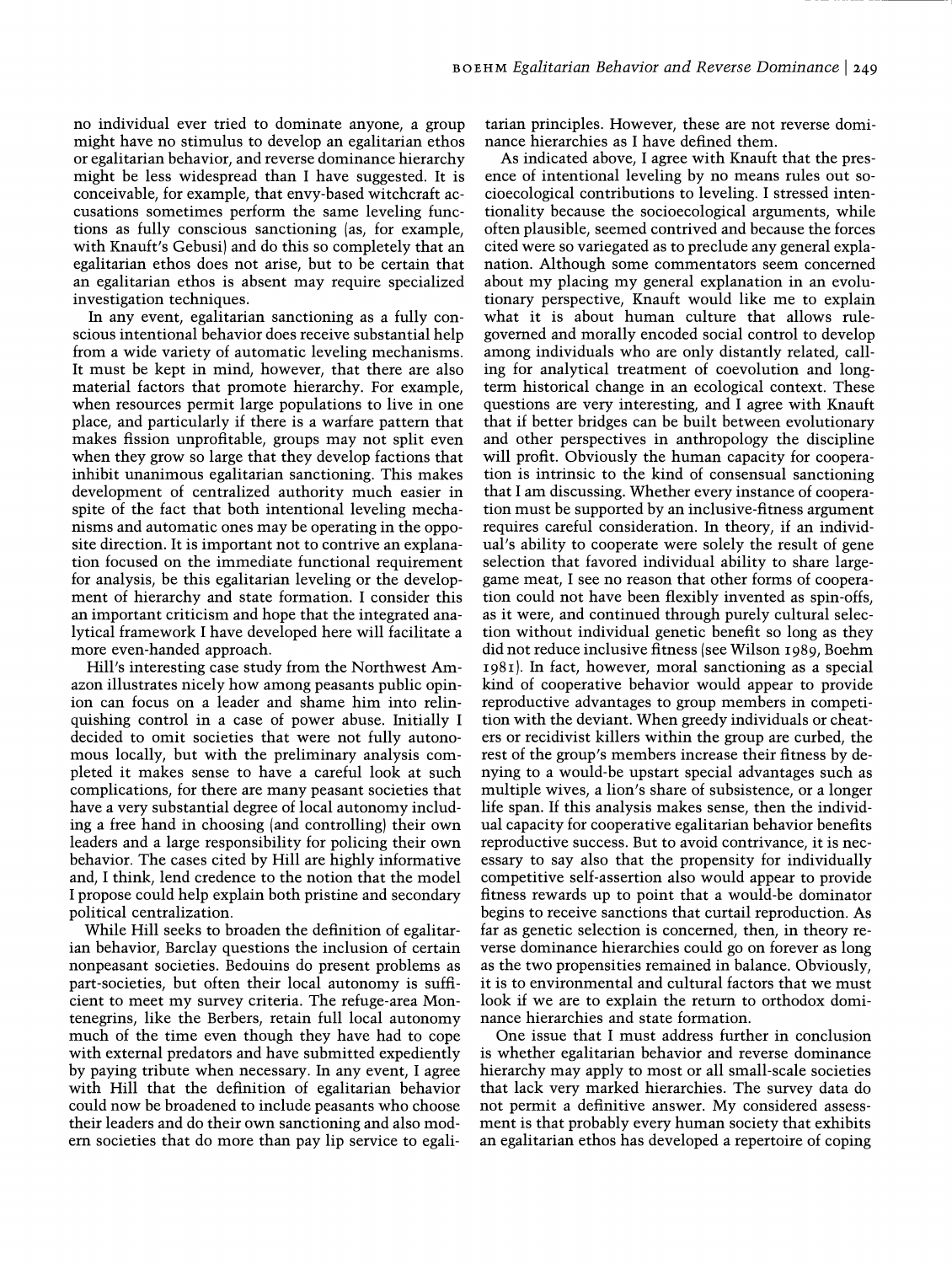mechanisms ranging from grumbling and direct criticism to ostracism, deposition, desertion, and often execution, all for a single purpose. However, given the flexibility of human nature and the wide variety of world environmental and historical particulars, it would not be surprising if the egalitarian ethos were absent in a number of small societies, any more than that the ethnographically adequate reports considered here include several instances of strong individuals' dominating their groups without being sanctioned. Thus, even though I have employed the notion of "universal" in proposing a general theory, I would happily settle for "widespread." This would change none of the arguments, but it would leave open the possibility that in the Paleolithic both orthodox and reverse dominance hierarchies existed.

What is important is that we recognize the forces that make egalitarian behavior so widespread. This phenomenon of people's shaping their political life in accordance with a dislike of being dominated seems to occur wherever there is an egalitarian ethos and a capacity for consensus and the application of collective pressure to deviants. Ecological conditions may promote either leveling or growth of hierarchy and must be evaluated in each instance comprehensively and without bias or unwitting contrivance.

The analytical habits of anthropologists have long favored explanations that take cultural and ecological variables to be self-organizing, and I consider this a serious drawback even though such models have obviously been very useful. Indeed, I have invested substantial effort in analyzing this particular problem of political process precisely because it provides a test case for the argument that the intentions of nonliterate actors may be an overriding independent variable. If my interpretations of egalitarian sanctioning are correct, there is an extremely close relation between the "intentionalism" of my arguments and the intentional, politically insightful, and realistically effective behavior of foragers and others who have been documented to safeguard this autonomy by sanctioning upstarts. I consider this one of the main points of my paper, and it is one that seems in the main to have been accepted, particularly by Dupre.

Whether reverse dominance hierarchy is an apt characterization for the social product of egalitarian behavior remains to be seen, since its applicability to hypotheses about human prehistory depends partly on how one interprets the low-key political behavior of certain foragers. It may be difficult for scholars who think in terms of a binary contrast between "government" and "anarchy" to sort this out; indeed, impartial field research aimed at looking at subtler aspects of leadership personalities and styles, such as Lee (1982) has pioneered, and investigations of the specific political histories of groups through direct recall and oral tradition may be the only way to assess the long-term political dynamics of such groups. But as a starting point we have the fact that an egalitarian ethos is reported for a large number of extant foragers. Where such an ethos is reported, a reverse dominance hierarchy is also likely to exist and to have existed among their precursors.

What about future research? Foragers in general are of particular interest to the hypothesis that, prehistorically, orthodox dominance hierarchy was replaced for a time by reverse dominance hierarchy. Using published reports alone, I have shown that foragers consciously control their political situations in a variety of ways. Ideally there will be additional data and reinterpretation of existing data in this area. Following Rayner's suggestion, I sincerely hope that this discussion will stimulate scholars who still have the opportunity to study locally autonomous foragers to examine the presence or absence of an egalitarian ethos, leadership roles, personality types of leaders, and the sanctioning of upstarts and of upstart leaders in particular. Social control by witchcraft also deserves further investigation or reinterpretation from this point of view, although this could be difficult.

With respect to the development of political centralization and state origins, I believe that the analysis is applicable largely without further research; conflict theories have looked to class conflict and conflict among factions but not to the widespread tension I have documented between the rank and file and overassertive individuals. This tension arises at least episodically in virtually every type of locally autonomous small-scale society, including some that exhibit rank differences or ephemeral authoritative leadership. If the fundamental tension I have proposed is accepted as existing empirically, then new hypotheses about the earlier phases of political centralization can be explored. These must account specifically for the way in which the egalitarian ethos and the sanctioning behavior it engenders are defeated, atrophy, are co-opted, or are otherwise displaced. A better-focused investigation of this tension in big-man societies, incipient chiefdoms, and secondary state formation episodes might also be useful.

The diversity of responses reflects the diversity of arguments I have used in making the case for egalitarian behavior as a useful cross-cultural category that has implications for understanding both phylogeny and the intentional aspect of culture process. My intention was to raise some new questions about a core anthropological concept that was undergoing increasing paradigmatic stress and to seek acceptance for a general hypothesis that took into account the political designs of nonliterate actors. I hope that this debate will serve as a beginning and not an end.

# **References Cited**

- ABERNETHY, VIRGINIA. 1979. *Population pressure and cultural adjustment.* New York: Human Sciences Press.
- ALLEN, MICHAEL. 1984. Elders, chiefs, and big men: Authority legitimization and political evolution in Melanesia. *American Ethnologist* 11:20-41.
- BANDYOPADHYAY, P. K. 1985. *Leadership among the Mizos.*  Delhi: B. R. Publishing.
- BARCLAY, HAROLD B. 1970. "Is there a theme of equality in the Arab rural community?" in *Themes in culture.* Edited by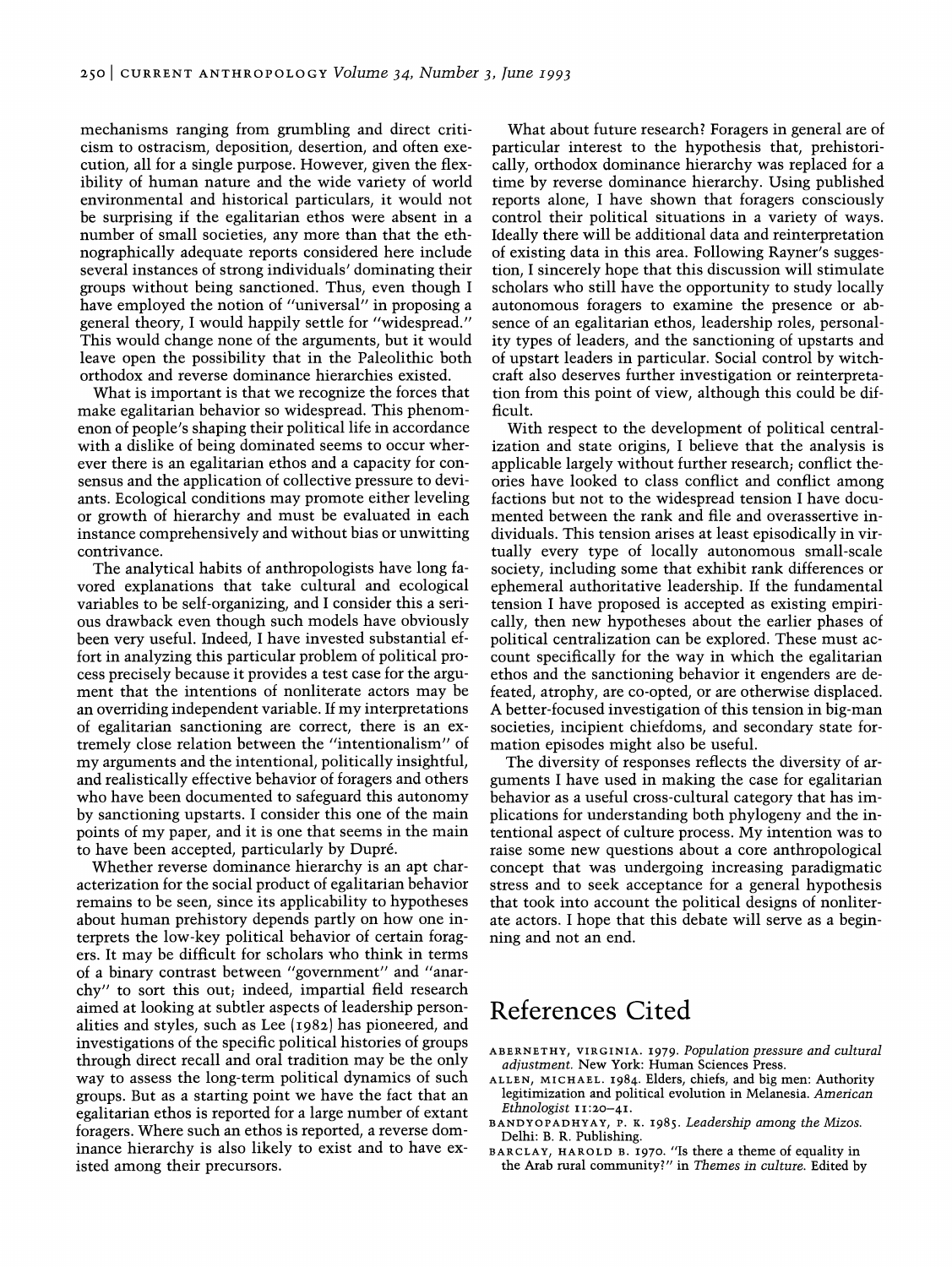M. D. Zamora, J. M. Mahar, and H. Orenstein, pp. 285-306. Quezon City: Kayumanggi Publishers. [HBB]

- --. 1990. *People without government: An anthropology of anarchy.* London: Kahn and Averill. [HBB]
- BASEHART, HARRY. 1970. Mescalero Apache band organization and leadership. *Southwestern TournaI of Anthropology*   $26:87 - I$  05.
- ---. 1974. *Mescalero Apache subsistence patterns and sociopolitical organization.* New York: Garland.
- BEATTIE, JOHN. 1967. "Checks on the abuse of political power in some African states: A preliminary framework for analysis/' in *Comparative political systems: Studies in politics of preindustrial societies.* Edited by R. Cohen and J. Middleton, pp. 335-73. Garden City: Natural History Press.
- BEGLER, ELSIE B. 1978. Sex, status, and authority in egalitarian society. *American Anthropologist 80:571-88.*
- BENJAMIN, GEOFFREY. 1968. Headmanship and leadership in Temiar society. *Federation Museums TournaI,* n.s., 13:1-43. [RKD]
- BERN, JOHN. 1979. Ideology and domination: Toward a reconstruction of Australian Aboriginal social formation. *Oceania*   $50:118-32.$
- ---. 1987. Is the premise of egalitarianism inequality? *Mankind 17:212-23.*
- BERNDT, RONALD M., AND CATHERINE H. BERNDT. 1964. The world of the first Australians: An introduction to the tra*ditionallife of the Australian Aborigines.* Chicago: University of Chicago Press.
- BIOCCA, ETTORE. 1970. *Yanoama: The narrative of a white girl kidnapped by Amazonian Indians.* New York: Dutton.
- BLACK, JACOB. 1972. Tyranny as a strategy for survival in an "egalitarian" society: Luri facts versus an anthropological mystique. *Man 7:614-34.*
- BLOCH, MAURICE. 1981. Hierarchy and equality in Merina kinship. *Ethnos 46:5-18.*
- BOEHM, CHRISTOPHER. 1978. Rational preselection from hamadryas to *Homo sapiens:* The place of decisions in adaptive process. *American Anthropologist 80:265-96.*
- 1981. "Parasitic selection and group selection: A study of conflict interference in rhesus and Japanese macaque monkeys." *Primate behavior and sociobiology: Proceedings of the International Congress of Primatology.* Edited by A. B. Chiarelli and R. S. Corruccini. Heidelberg: Springer.
- ---. *1982a.* A fresh outlook on cultural selection. *American Anthropologist 84:105-24.*
- . **1982b.** The evolutionary development of morality as an effect of dominance behavior and conflict interference. *TournaI of Social and Biological Sciences 5:413-22.*
- ---. 1983. *Montenegrin social organization and values.* New York: AMS Press.
- . 1984. Can social hierarchy and egalitarianism both be ascribed to the same causal forces? *Politics and the Life Sciences*  1:12-14·
- ---. *1986a. Blood revenge: The enactment and management of conflict in Montenegro and other tribal societies.* Philadelphia: University of Pennsylvania Press.
- ---. *1986b.* "Capital punishment in tribal Montenegro: Implications for law, biology, and theory of social control," in *Ostracism: A social and biological phenomenon.* Edited by M. Gruter and R. Masters, pp. 155-72. New York: Elsevier.
- . 1988. Review of: *Death, sex, and fertility: Population regulation in preindustrial and developing societies,* by Marvin Harris and Eric Ross (New York: Columbia University Press, *1987). Population and Environment 10:135-38.*
- . 1989. Ambivalence and compromise in human nature. *American Anthropologist 91:921-39.*
- . 1991. Comment on: Violence and sociality in human evolution, by Bruce Knauft. CURRENT ANTHROPOLOGY 32:4II-12.
- BOHANNAN, LAURA. 1958. "Political aspects of Tiv social organization," in *Tribes without rulers: Studies in African segmentary societies.* Edited by John Middleton and David Tait, pp. 33-36. London: Routledge and Kegan Paul.
- BOYD, ROBERT, AND J. P. LORBERBAUM. 1987. No pure strat-

egy is evolutionarily stable in the repeated prisoner's dilemma game. *Nature* 327:58-59. [BMK]

- BRIGGS, JEAN L. 1970. *Never in anger.* Cambridge: Harvard University Press.
- BROWN, PAULA. 1987. New men and big men: Emerging social stratification in the Third World, a case study from the New Guinea highlands. *Ethnology 26:87-105.*
- -. 1990. Big man, past and present: Model, person, hero, legend. *Ethnology* 24:97-II6.
- BUXTON, JEAN. 1958. "The Mandari of the southern Sudan," in *Tribes without rulers: Studies in African segmentary societies.*  Edited by John Middleton and David Tait, pp. 67-96. London: Routledge and Kegan Paul.
- BURKE, EDMUND. 1982 (1791). "Letter to a member of the National Assembly," in *The portable conservative reader.* Edited by Russell Kirk, pp. 47-48. Harmondsworth: Viking Penguin. [RKD]
- CAMPBELL, DONALD T. 1965. "Variation and selective retention in socio-cultural evolution," in *Social change in developing areas.* Edited by H. R. Barringer, G. I. Blanksten, and R. W. Mack, pp. 19-49. Cambridge: Schenckman.
- -. 1972. On the genetics of altruism and the counterhedonic component of human culture. *TournaI of Social Issues*   $28:21 - 27$
- -. 1975. On the conflicts between biological and social evolution and between psychology and moral tradition. *American Psychologist* 30: II03-26.
- CASHDAN, ELIZABETH A. 1980. Egalitarianism among hunters and gatherers. *American Anthropologist* 82:II6-20.
- CHILDE, v. GORDON. 1936. *Man makes himself.* London: Watts.
- CLASTRES, PIERRE. 1977. *Society against the state: The leader as servant and the humane uses of power among the Indians of the Americas.* New York: Urizen.
- COHEN, MARK N. 1985. "Prehistoric hunter-gatherers: The meaning of social complexity," in *Prehistoric hunter-gatherers: The emergence of cultural complexity.* Edited by T. Douglas Price and James A. Brown, pp. 99-II9. New York: Academic Press.
- COHEN, RONALD. 1978. "State origins: A reappraisal," in *The early state.* Edited by H. J. M. Claessen and P. Skalnik, pp. 31-76. The Hague: Mouton.
- COOPER, JOHN. 1946. "Patagonian and Pampean hunters," in *Handbook of South American Indians,* vol. I, *The marginal tribes.* Edited by Julian H. Steward. Washington, D.C.: U.S. Government Printing Office.
- COMAROFF, JEAN. 1985. *Body of power, spirit of resistance: The culture and history of a South African people.* Chicago: University of Chicago Press. [JDH]
- CROCKER, J. CHRISTOPHER. 1969. Reciprocity and hierarchy among the eastern Bororo. *Man 4:44-58.*
- DENIG, EDWIN T. *1930.The Assiniboin.* Bureau of American Ethnology Report 46.
- DENTAN, ROBERT KNOX. 1992. "The rise, maintenance, and destruction of peaceable polity: A preliminary essay in political ecology," in *Aggression and peacefulness in humans and other primates.* Edited by James Silverberg and J. Patrick Gray, pp. 214-70. London: Oxford University Press. [RKD]
- n.d. " 'Surrendered men': Peaceable enclaves in the postenlightenment West," in *Nonviolence and peace: Anthropological insights.* Edited by Thomas Gregor and Leslie Sponsel. In press. [RKD]
- DICKSON, H. R. P. 1949. *The Arab of the desert: A glimpse into Badawin life in Kuwait and Sau'di Arabia.* London: George Allen and Unwin.
- DJILAS, MILOVAN. 1966. *Njegosh: Prince, poet, bishop.* New York: Harcourt Brace Jovanovich.
- DOLE, GERTRUDE. 1966. "Anarchy without chaos: Alternatives to political authority among the Kirikuru," in *Political anthropology.* Edited by Mark Swartz, V. Turner, and A. Tuden. Chicago: Aldine. [HBB]
- DRAPER, PATRICIA. 1978. "The learning environment for aggression and anti-social behavior among the !Kung (Kalahari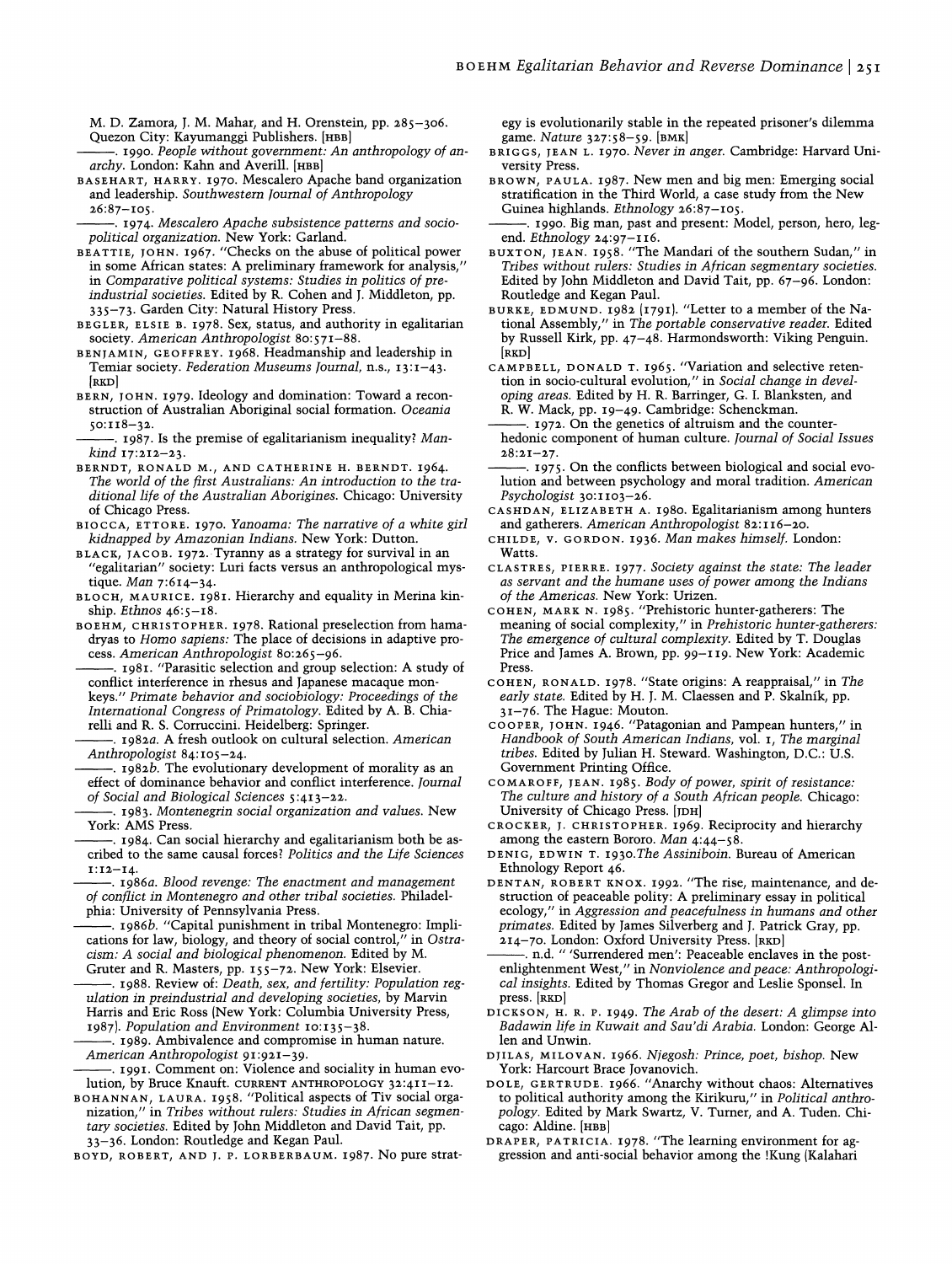Desert, Botswana, Africa)," in *Learning non-aggression: The experience of non-literate societies.* Edited by Ashley Montagu, pp. 31-53. New York: Oxford University Press.

DUMONT, LOUIS. 1970. *Homo Hierarchicus: The caste system and its implications.* Chicago: University of Chicago Press.

ELKIN, HENRY. 1940. "The northern Arapaho of Wyoming," in *Acculturation in seven American Indian tribes.* Edited by Ralph Linton, pp. 207-58. New York: Appleton Century.

ENDICOTT, KIRK. 1988. "Property, power, and conflict among the Batek of Malaysia," in *Hunters and gatherers,* vol. 2, *Property, power, and ideology.* Edited by Tim Ingold, David Riches, and James Woodburn, pp. 110-28. Oxford: Berg.

EVANS-PRITCHARD, E. E. 1940a. *The Nuer: A description of the modes of livelihood and political institutions of a Nilotic people.* Oxford: Clarendon.

1940b. The political system of the Anuak of the Anglo-*Egyptian Sudan.* London School of Economics Monographs in Social Anthropology 4.

FIRTH, RAYMOND. 1949. "Authority and public opinion in Tikopia," in *Social structure: Studies presented* to *A. R. Radcliffe-Brown.* Edited by Meyer Fortes, pp. 168-88. Oxford: Clarendon Press.

FIX, ALAN G., AND LUAN ENG LIE-INJO. 1975. Genetic microdifferentiation in the Semai Senoi of Malaysia. *American Journal of Physical Anthropology* 43:47-55. [RKD]

FLANAGAN, JAMES G. 1989. Hierarchy in simple "egalitarian" societies. *Annual Review of Anthropology 18:245-66.* 

FLANAGAN, JAMES F., AND STEVEN RAYNER. Editors. 1988. *Rules, decisions, and inequality in egalitarian societies.* Brookfield, Vt.: Gower.

FORGE, ANTHONY. 1972. The golden fleece. *Man 7:527-40.* 

FORTES, MEYER. 1958. "Introduction," in *The developmental cycle of domestic groups.* Edited by Jack Goody, pp. 1-14. Cambridge Papers in Social Anthropology I. [JDH]

FORTES, MEYER, AND E. E. EVANS-PRITCHARD. Editors. 1940. *African political systems.* London: Oxford University Press.

FOSTER, GEORGE. 1965. Peasant society and the image of limited good. *American Anthropologist* 67:293-315. [HBB]

FREEMAN, DEREK. 1970. *Report on the Iban.* London School of Economics Monographs on Social Anthropology 41.

FRIED, MORTON H. 1967. *The evolution of political society: An essay in political anthropology.* New York: Random House.

FURER-HAIMENDORF, CHRISTOPH VON. 1943. *The Chenchus: Jungle folk of the Deccan. London: Macmillan.* 

GARDNER, PETER. 1991. Foragers' pursuit of individual autonomy. CURRENT ANTHROPOLOGY 32:543-58. [RKD]

GAYTON, A. H. 1930. *Yokuts-Mono chiefs and shamans.* Berkeley: University of California Press.

GEARING, FRED. 1962. *Priests and warriors: Social structures for Cherokee politics in the* r *8th century.* Memoirs of the American Anthropological Association 93.

GLADWIN, HUGH, AND MICHAEL MURTAUGH. 1980. "The attentive-preattentive distinction in agricultural decision making," in *Agricultural decision making.* Edited by Peggy Barlett, pp. 115-36. New York: Academic Press.

GLUCKMAN, MAX. 1965. *The ideas in Barotse jurisprudence.*  New Haven: Yale University Press.

GODELIER, MAURICE. 1982. "Social hierarchies among the Baruya of New Guinea," in *Inequality of New Guinea highlands societies.* Edited by A. Strathern, pp. 3-34. Cambridge: Cambridge University Press.

--. 1986. *The making of great men: Male dominance and power among the New Guinea Baruya.* Cambridge: Cambridge University Press.

GOODALL, JANE. 1986. *The chimpanzees of Gombe.* Cambridge: Harvard University Press.

GROSS, JONATHAN L., AND STEVE RAYNER. 1985. *Measuring culture: A paradigm for the analysis of social organization.*  New York: Columbia University Press. [SR]

GULLIVER, PHILIP H. 1958. *Land tenure and social change among the Nyakyusa.* Kampala: East African Institute of Social Research.

HAAS, JONATHAN. 1981. "Class conflict and the state in the

New World," in *The transition* to *statehood in the New World.* Edited by G. D. Jones and R. R. Kautz, pp. 80-102. Cambridge: Cambridge University Press.

HILGER, SISTER INEZ M. 1952. *Arapaho child life and its cultural background.* Bureau of American Ethnology Bulletin 148.

HILL, JONATHAN D. 1984. Social equality and ritual hierarchy: The Arawakan Wakuenai of Venezuela. *American Ethnologist*  11:528-44. [JDH]

1989. Ritual production of environmental history among the Arawakan Wakuenai of Venezuela. *Human Ecology*  17:1-25. [JDH]

HOEBEL, E. ADAMSON. 1964. *The law of primitive man: A study in comparative legal dynamics.* Cambridge: Harvard University Press.

HOFSTADTER, RICHARD. 1965. *The paranoid style in American politics.* New York: Knopf. [RKD]

HOGBIN, H. IAN. 1951. *Transformation scene: The changing culture of a New Guinea village.* London: Routledge and Kegan Paul.

HOWARD, JAMES H., WITH PETER LE CLAIRE. 1965. *The Ponca tribe.* Bureau of American Ethnology Bulletin 195.

HOWE, JAMES. 1979. How the Cuna keep their chiefs in line. *Man 13:537-53.* 

INGOLD, TIM. 1987. *The appropriation of nature: Essays on human ecology and social relations.* Iowa City: University of Iowa Press.

JOFFE, NATALIE F. 1940. "The Fox of Iowa," in *Acculturation in seven American Indian tribes.* Edited by Ralph Linton, pp. 259-331. New York: Appleton Century.

JOSEPHIDES, LISETTE. 1985. *The production of inequality: Gender and exchange among the Kewa.* London: Tavistock.

KELLY, RAYMOND C. 1993. *Constructing inequality: The fabrication of a hierarchy of virtue among the Etoro.* Ann Arbor: University of Michigan Press. [BMK]

KENT, SUSAN. 1983. The differentiation of Navajo culture, behavior, and material culture: A comparative study in culture change. *Ethnology* 22:81-91. [SK]

--. 1984. *Analyzing activity areas: An ethnoarchaeological study of the use of space.* Albuquerque: University of New Mexico Press. [SK]

. 1989. And justice for all: The development of political centralization among newly sedentary foragers. *American Anthropologist 9:703-12.* 

---. n.d. Sharing in a Kalahari community. *Man.* In press. [SK] KLUCKHOHN, CLYDE. 1966. *The Ramah Navajo.* Bureau of

American Ethnology Bulletin 196, Anthropological Papers 79. KNAUFT, BRUCE B. 1987. Reconsidering violence in simple human societies: Homicide among the Gebusi of New Guinea. CURRENT ANTHROPOLOGY 28:457-500.

--. 1991. Violence and sociality in human evolution. CUR-RENT ANTHROPOLOGY 32:391-428.

KRASINSKI, COUNT W. s. 1853. *Montenegro and the Slavonians of Turkey.* London: Chapman and Hall.

KROEBER, ALFRED L. 1948. *Anthropology.* New York: Harcourt Brace.

LANDTMAN, GUNNAR. 1938. *The originality of the inequality of the social class.* London: Kegan Paul, Trench, and Trubner.

LANGLAS, CHARLES M., AND JAMES F. WEINER. 1988. "Big men, population growth, and longhouse fission among the Foi, 1965-79," in *Mountain Papuans: Historical and comparative perspectives.* Edited by J. F. Weiner, pp. 73-110. Ann Arbor: University of Michigan Press.

LAYTON, ROBERT. 1986. Political and territorial structures among hunter-gatherers. *Man 21:18-33.* 

LEACH, EDMUND. 1954. *Political systems in highland Burma.*  Boston: Beacon Press.

LEACOCK, ELEANOR. 1978. Women's status in egalitarian society: Implications for social evolution. CURRENT ANTHROPOLOGY 19:247-75·

LEE, RICHARD B. 1979. *The lKung San: Men, women, and work in a foraging society.* Cambridge: Cambridge University Press. --. 1982. "Politics, sexual and non-sexual, in an egalitarian

society," In *Politics and history in band societies.* Edited by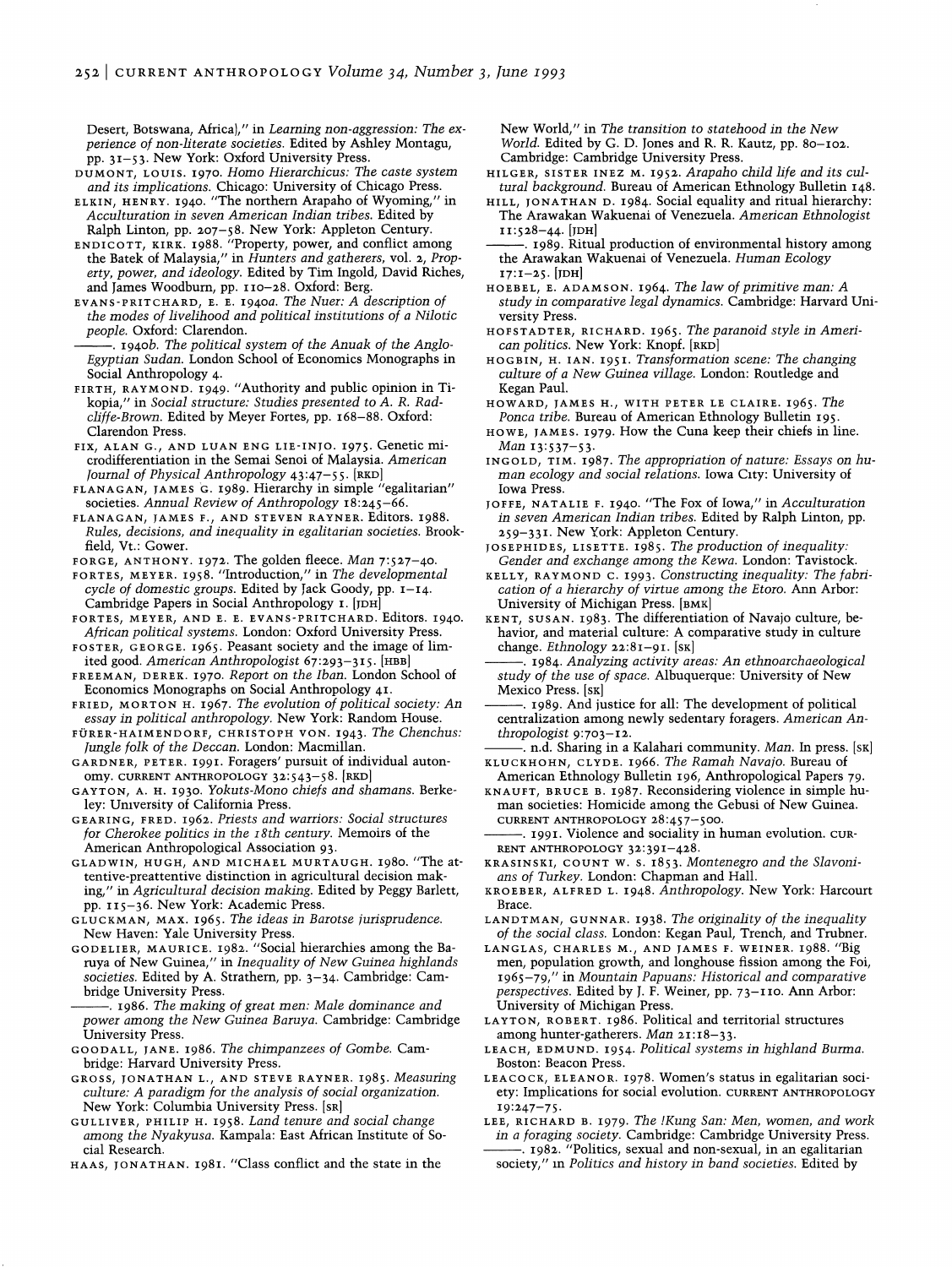Eleanor Leacock and Richard Lee, pp. 37-59. London: Cambridge University Press.

---. 1988. "Reflections on primitive communism," in *Hunters and gatherers,* vol. I, *History, evolution, and social change.* Edited by Tim Ingold, David Riches, and James Woodbum, pp. 252-68. Oxford: Berg.

LEEDS, ANTHONY. 1962. "Ecological determinants of chieftainship among the Yaruro Indians of Venezuela." *Akten des 34 Internationalen Amerikanistenkongresses Wien* r960.

LEPOWSKY, MARIA. 1990. Big men, big women, and cultural autonomy. *Ethnology 24:35-50.* 

LEVINE, ROBERT. 1967. "The internationalization of political values in stateless societies," in *Personalities and cultures: Readings in psychological anthropology.* Edited by R. Hunt, pp. 185-203. Garden City: Natural History Press.

---. 1973. *Culture, behavior, and personality.* Chicago: Aldine. LEVI-STRAUSS, CLAUDE. 1967. "The social and psychological aspects of chieftainship in a primitive tribe: The Nambikuara of northwestern Mato Grosso," in *Comparative political systems: Studies in politics of pre-industrial societies.* Edited by R. Cohen and J. Middleton, pp. 45-62. New York: Natural History Press.

LEWIS, 1. M. 1961. *A pastoral democracy: A study of pastoralism and politics among the northern Somali of the Hom of Africa.* London: Oxford University Press for the International African Institute.

LINGENFELTER, SHERWOOD. 1977. *Yap: Political leadership and culture change in an island society.* Honolulu: University Press of Hawaii.

LOPREATO, TOSEPH, AND PENNY ANTHON GREEN. 1990. "The evolutionary foundations of revolution," in *Sociobiology and conflict: Evolutionary perspectives* on *competition, cooperation, violence, and warfare.* Edited by J. van der Dennen and V. Falger, pp. I07-22. London: Chapman and Hall.

- LOWIE, ROBERT. 1940. *An introduction* to *cultural anthropology.* New York: Rinehart.
- . 1949. Social and political organization of South American Indians. *Bureau of American Ethnology Bulletin 143.*

LUTKEHAUS, NANCY C. 1985. The flutes of the *tanepoa:* The dynamics of hierarchy and equivalence in Manam. Ph.D. diss., Columbia University, New York, N.Y.

- 1990. Hierarchy and "heroic society": Manam variations in Sepik social structure. *Oceania* 60: 179-97.
- MACNEISH, TUNE HELM. 1956. Leadership among the Northeastern Athabascans. *Anthropologica 2:131-63.*

MAN, E. H. 1882. *Aboriginal inhabitants of the Andaman Islands.* Pt. 1. London: Trubner.

MARS, GERALD. 1988. "Hidden hierarchies in Israeli kibbutzim," in *Rules, decisions, and inequality in egalitarian societies.* Edited by James G. Flanagan and Steve Rayner, pp. 98- II2. Aldershot: Avebury. [SRI

MAYBURY-LEWIS, DAVID. 1967. *Akwe-Shavante society.* Oxford: Clarendon Press.

MEGGITT, MERVYN T. 1962. *Desert people: A study of the Walbiri Aborigines of Central Australia.* Sydney: Angus and Robertson.

--. 1977. *Blood is their argument.* Palo Alto: Chandler and Sharp.

METRAUX, ALFRED. 1946. Ethnography of the Chaco. *Bureau of American Ethnology Bulletin 143:197-370.* 

. 1948. The tribes of the east slopes of the Bolivian Andes. *Bureau of American Ethnology Bulletin 143:465-506.* 

MIDDLETON, TOHN, AND DAVID TAIT. Editors. 1958. *Tribes without rulers: Studies in African segmentary systems.* London: Routledge and Kegan Paul.

MIRSKY, TEANNETTE. 1937. "The Eskimo of Greenland," in *Cooperation and competition among primitive peoples.* Edited by Margaret Mead, pp. 51-66. New York: McGraw-Hill.

MITCHELL, WILLIAM E. 1978. On keeping equal: Polity and reciprocity among the New Guinea Wape. *Anthropological Quar* $terly$   $51:5-15$ 

--. 1988. The defeat of hierarchy: Gambling as exchange in a Sepik society. *American Ethnologist 4:638-57.* 

MITHEN, STEVEN T. 1989. Modeling hunter-gatherer decision making: Complementing optimal foraging theory. *Human Ecology 17:59-83.* 

- MOORE, ALEXANDER. 1984. From council to legislature: Democracy, parliamentarianism, and the San BIas Cuna. *American Anthropologist 86:28-42.*
- MOORE, SALLY FALK. 1972. "Legal liability and evolutionary interpretation: Some aspects of strict liability, self-help, and collective responsibility," in *The allocation of responsibility.* Edited by M. Gluckman, pp. 5 1-I07. Manchester: Manchester University Press.
- MYERS, FRED R. 1980. The cultural basis of politics in Pintupi life. *Mankind* 12: 197-214.
- MORGAN, LEWIS H. 1901, *League of the Ho-De-No-Sau-Nee or Iroquois.* Vol. 1. New York: Burt Franklin.
- NELSON, EDWARD W. 1899. *The Eskimo about Bering Strait.*  Bureau of American Ethnology Publication 18.

NETTING, ROBERT MC C. 1990. "Population, permanent agriculture, and polities: Unpacking the evolutionary portmanteau,' in *The evolution of political systems: Sociopolitics of smallscale sedentary societies.* Edited by Steadman Upham, pp. 21-61. Cambridge: Cambridge University Press.

NISHIDA, T. 1979. "The social structure of chimpanzees of the Mahale Mountains," in *The great apes.* Edited by D. A. Hamburg and E. R. McCown, pp. 73-122. Menlo Park, Calif.: Cummings.

OPLER, MARVIN K. 1940. "The Southern Ute of Colorado," in *Acculturation in seven American Indian tribes.* Edited by Ralph Linton, pp. II9-203. New York: Appleton Century.

ORTIZ, SUTT1. 1967. "The structure of decision making among Indians in Colombia," in *Themes in economic anthropology.*  Edited by Raymond Firth, pp. 191-228. London: Tavistock.

OTTERBEIN, KEITH. 1986. *The ultimate coercive sanction: A cross-cultural study of capital punishment.* New Haven: HRAF Press.

. 1987. Comment on: Reconsidering violence in simple human societies, by Bruce M. Knauft. CURRENT ANTHROPOLOGY 28:484-85.

- -. 1988. Reply [to Dentan]. CURRENT ANTHROPOLOGY 29:633-35. [KFol
- $\frac{1}{2}$  1991. Comment on: Violence and sociality in human evolution, by Bruce M. Knauft. CURRENT ANTHROPOLOGY 32:413-14. [RKD, KFol
- PAYNTER, ROBERT. 1989. The archaeology of equality and inequality. *Annual Review of Anthropology 18:369-99.*
- PILLING, ARNOLD R. 1968. "Southeastern Australia: Level of social organization," in *Man the hunter.* Edited by R. B. Lee and 1. DeVore, pp. 138-45. Chicago: Aldine-Atherton.
- POSPISIL, LEOPOLD. 1963. *The Kapauku Papuans of western New Guinea.* New York: Holt Rinehart and Winston.
- PRICE, T. DOUGLAS, AND JAMES A. BROWN. Editors. 1985. *Prehistoric hunter-gatherers: The emergence of cultural complexity.* New York: Academic Press.

RADCLIFFE-BROWN, A. R. 1922. *The Andaman Islanders: A study in social anthropology.* Cambridge: Cambridge University Press.

RA YNER, STEVE. 1982. "The perception of time and space in egalitarian sects: A millenarian cosmology," in *Essays in the sociology of perception.* Edited by Mary Douglas, pp. 247-301. London: Routledge and Kegan Paul. [SR]

1986. "The politics of schism," in *Power, action, and belief.* Edited by John Law, pp. 46-67. London: Routledge and Kegan Paul. [SRI

. 1988. "The rules that keep us equal: Complexity and costs of egalitarian organization," in *Rules, decisions, and inequality in egalitarian societies.* Edited by James G. Flanagan and Steve Rayner, pp. 20-42. Aldershot: Avebury. [SRI

READ, KENNETH E. 1959. Leadership and consensus in a New Guinea society. *American Anthropologist 61:425-36.* 

REAY, MARIE. 1967. "Present-day politics in the New Guinea highlands," in *Comparative political systems: Studies in the politics of pre-industrial societies.* Edited by R. Cohen and J. Middleton, pp. 193-215. Garden City: Natural History Press.